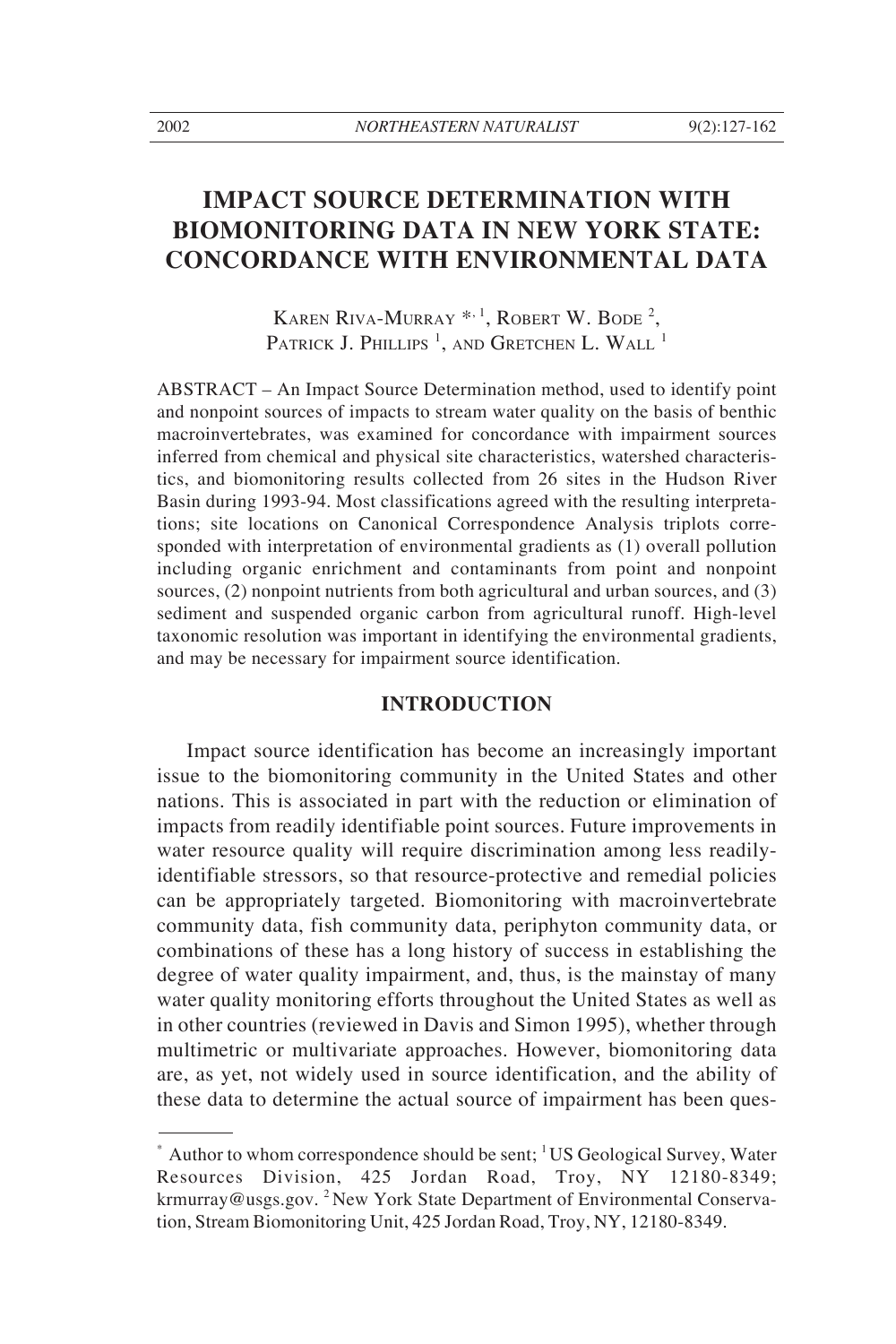tioned (Suter 1993; reviewed in Davis and Simon 1995; reviewed in Yoder and Rankin 1995).

Several examples exist to suggest that biomonitoring data may indeed be suitable for source identification. Ohio EPA's Biological Response Signatures approach distinguishes among several types of stressors (Yoder 1991; Yoder and Rankin 1995). It relates the unique responses of individual metrics from several fish and invertebrate multimetric indices to known impact sources; the multimetric indices include the Index of Biotic Integrity (modified from Karr 1981), the Modified Index of Well-Being, and the Index of Invertebrate Community Integrity. It also brings multiple "lines of evidence" to bear on the problem by use of chemical and physical data and watershed characteristics. Eagleston et al. (1990) used biomonitoring data in North Carolina to compare benthic macroinvertebrate relative abundance patterns with results of toxicity testing downstream of sewage treatment plants and industrial discharges. Community composition and relative abundances of certain taxa provided discriminatory power between impairments associated with organic enrichment and those associated with toxic discharges. However, metrics such as taxa richness and Ephemeroptera, Plecoptera, Trichoptera richness were less useful in distinguishing between these impairment sources. Norton et al. (2000) found that fish and macroinvertebrate metrics for Ohio streams and rivers successfully discriminated among stressors related to impairment of stream corridor structure, nutrient enrichment, siltation, and chemical and biological oxygen demands.

The reduction or elimination of impacts associated with point-source discharges in New York State has resulted in marked improvement in many streams since the 1970s (Bode et al. 1993). Identification and control of impairment from nonpoint-sources, and of relatively subtle impairment from point sources, have emerged as an important focus of New York State Department of Environmental Conservation's (NYSDEC) Stream Biomonitoring Unit. The Impact Source Determination (ISD) methodology was developed in 1994 as a response to this need (Bode et al. 1996). NYSDEC now uses ISD throughout the State, in conjunction with assessment of severity of the water quality impact, to provide an overall assessment of water quality, to discern point and nonpoint stressors, and to target further investigation once potential sources have been identified.

ISD classifies sites into one of 6 impact-source classes or a "natural" class (Table 1). Impact source classes are (1) nonpoint nutrient additions, (2) siltation, (3) toxic, (4) organic (sewage effluent or animal wastes), (5) complex (municipal and/or industrial), and (6) impoundment. Each of these 7 classes consists of 5 to 13 model communities. The heterogeneity of these model communities within an ISD class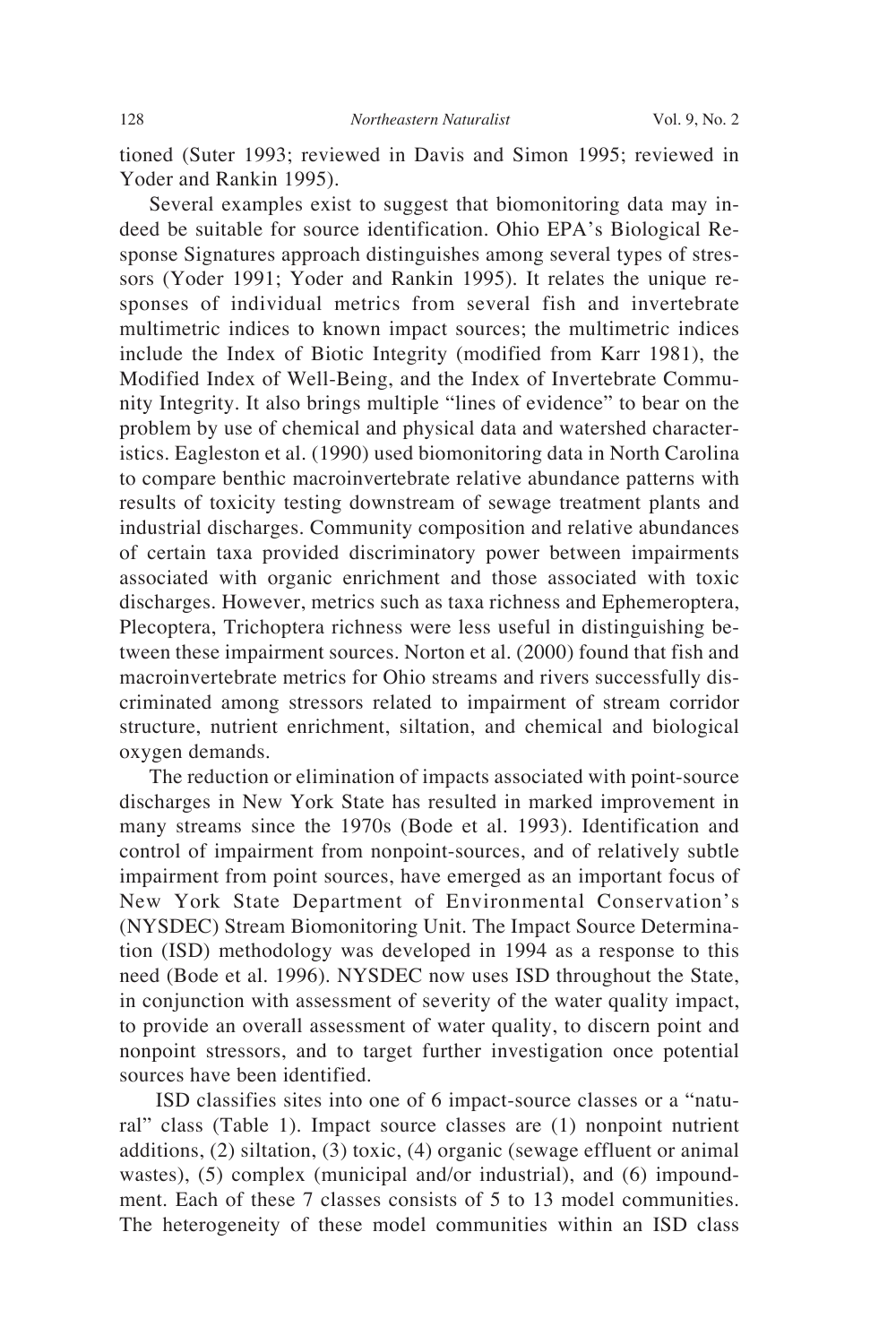allows for macroinvertebrate sample differences associated with natural factors such as gradient, elevation, latitude, stream size, and time of year. ISD is similar in some ways to the RIVPACs approach (Wright et al. 1984; Moss et al. 1987) in that new samples are compared with predicted communities (in our case, the ISD model communities). However, RIVPACS is used to classify unpolluted running waters, and to compare new samples against these model reference communities to determine degree of impact. ISD is similar to Ohio's Biological Response Signature (Yoder 1991, Yoder and Rankin 1995), in that it is used to classify pollutional types, but Yoder's system is based on metrics, whereas ISD is based on assemblage relative abundance data.

Qualitative evaluation of ISD suggests that it provides good classifications based on professional judgment and knowledge of the watersheds and likely impairment sources. However, it has not yet been verified by comparison with chemical and physical stream data and watershed characteristics, or with other analyses of the macroinvertebrate data. ISD's verification, refinement, and continual development would be enhanced by comparison with these other lines of evidence. The purpose of this study was, therefore, to examine the degree to which the Impact Source Determination technique developed and employed by New York State Department of Environmental Conservation agrees with chemical, physical, and land use evidence, and other approaches for analysis of the macroinvertebrate data. We evaluate ISD by relating its site classifications to results of multivariate analysis of biological, chemical, physical, and land use data.

| <b>ISD</b> Class   | Description                                                                                                                                                                                                             |
|--------------------|-------------------------------------------------------------------------------------------------------------------------------------------------------------------------------------------------------------------------|
| Natural            | Minimal human impacts. Includes pristine stream segments and those receiving<br>discharges that minimally affect the biota.                                                                                             |
| Nonpoint nutrients | Mostly nonpoint agricultural and sources with similar impacts. Includes row crop<br>runoff, golf course runoff, well-treated sewage effluent, and urban runoff. May<br>include pesticide effects.                       |
| Toxic              | Industrial, municipal, or urban runoff. May include municipal waste-water treat-<br>ment plant discharges that include industrial wastes, and (or) are characterized by<br>high ammonia or chlorine levels.             |
| Organic            | Sewage effluent and (or) animal wastes. Includes conventional waste-water treat-<br>ment plant discharges, livestock waste inputs, and failing septic systems.                                                          |
| Complex            | Municipal and (or) industrial. Includes industrial point sources and municipal<br>waste-water treatment plant discharges that include industrial wastes. May also<br>include combined sewer overflows and urban runoff. |
| Siltation          | Sites affected by moderate to heavy deposition of fine particles.                                                                                                                                                       |
| Impoundment        | Includes upstream lake or reservoir releases, dammed stream segments, or stream<br>segments with upstream areas of natural pond, wetland, or sluggish zones.                                                            |

Table 1. Descriptions of Impact Source Determination (ISD) classes used by New York State Department of Environmental Conservation for stream biomonitoring.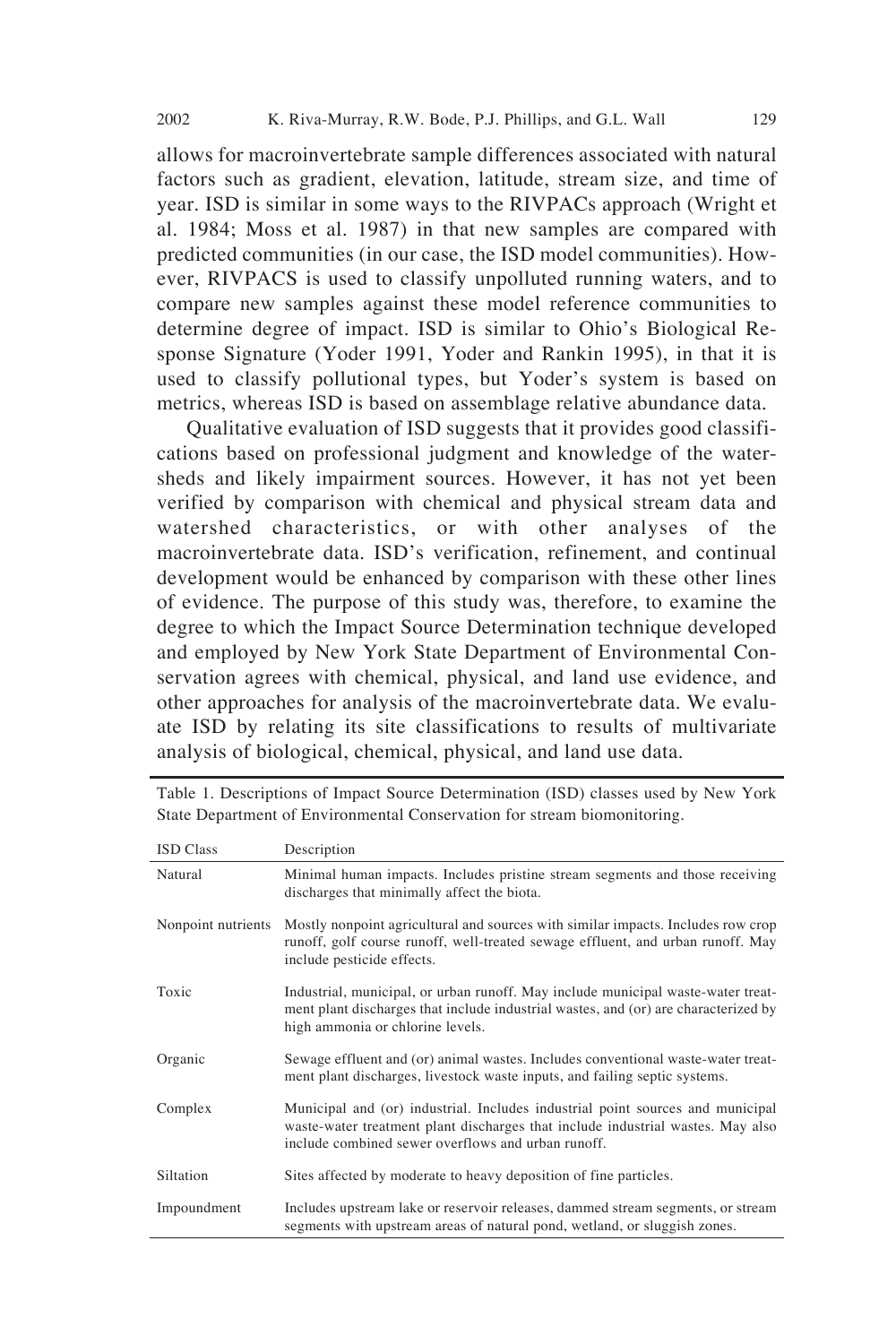ISD models were originally developed from results of 712 riffle kick samples taken from 118 streams throughout New York State during July – September 1983–93 (these same samples were originally used to develop NYSDEC's current multimetric biological impairment criteria, Bode and Novak 1995). The first step in model development was to select, from the pool of 712 samples, 20 samples to represent each impact class. Chemical data, land use characteristics, known point sources, and (or) information regarding indicator organisms in the sample were used to select 20 sites within each ISD class for which the impact source was the most certain. Next, model communities were established within each class by performing cluster analysis on the 20 sites (samples) within each ISD class. Cluster analysis was conducted by use of percent similarity (Whittaker and Fairbanks 1958; Whittaker 1975) of mostly family- and genus- level relative abundances from the 100-specimen subsamples. Resulting clusters were composed of 4–5 sites with high macroinvertebrate-community similarity within each ISD class. A single model community was then formed for each cluster, by using percent relative abundances of primarily family- and genus-level taxa in multiples of 5 (this number was chosen for ease of calculation and to reduce the influence of rare taxa in the samples). Each model was then tested against new sample data from sites with known impacts; some were adjusted to achieve maximum representation of the impact type. ISD's continual development and refinement includes addition of new model communities as new macroinvertebrate data and information about sites and sources are collected, and some modification to include lower taxonomic levels for certain taxa when new information suggests they will help distinguish among impairment sources. New models have been developed over the years when unique communities were recognized that did not exhibit high similarity to existing models, and for which high similarity to other unclassified sites with similar impact type were also found. Most new models were based on at least 5 data sets from different streams with similar impact types. For example, one of the recently developed nonpoint nutrient models is based on a number of sites downstream of golf courses (R.W. Bode, NYSDEC, personal communication). Through this process, ISD has evolved over the years to include 62 models (Bode et al. in press), which are shown in Appendix I. Application of ISD involves determining percent similarity of sample data to each model community. The highest similarity within each ISD class is recorded and compared among ISD classes. The model that exhibits the highest similarity to the test data denotes the likely impact source type, or may indicate "natural" (i.e., lacking an impact). When similarities are compared among ISD classes, those within 5 percent of the highest are also considered relevant. Test data exhibiting less that 50 percent similarity to any model are considered less conclusive than those exhibiting greater similarity.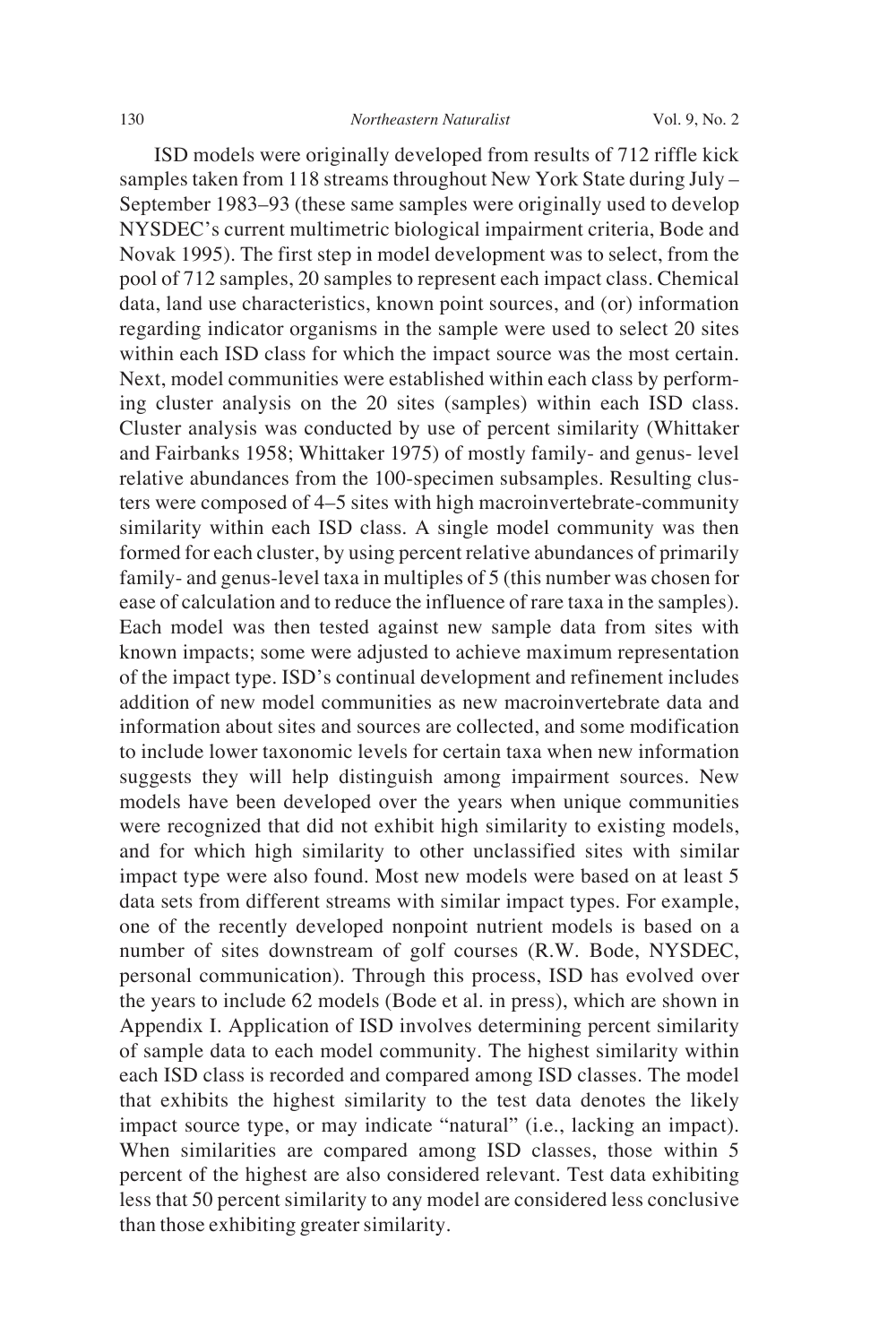One way to determine the extent to which source identification is successful would be to compare ISD interpretations with those derived from associated chemical, physical, and hydrologic patterns, in a multiple "lines of evidence" approach, similar to what is done by Ohio EPA with their Biological Response Signatures (Yoder and Rankin 1995). However, relating biomonitoring results to chemical and physical variables can be complicated by the large number of chemical and physical variables often amassed in these types of monitoring programs, and the synergistic and integrative effects of environmental conditions on biota. Multivariate data analysis techniques can help reduce the dimensionality of the environmental data so that the major gradients of variation can be summarized and more clearly displayed. Although there has been much debate concerning the suitability of multivariate techniques in biomonitoring (Norris 1995; Gerritsen 1995; reviewed in Reynoldson et al. 1997), recent papers suggest multivariate and multimetric approaches may be complementary (e.g., Resh et al. 1995). The examination and refinement of ISD seems an appropriate use of a combined approach. A study of relations among periphyton, macroinvertebrates, fish, and chemical and physical conditions of water-column and bottom sediment, habitat, and watershed characteristics of Hudson River Basin (New York) streams was conducted from 1993 to 1995 as part of the U.S. Geological Survey's National Water-Quality Assessment (NAWQA) Program (Wall et al. 1998). At selected NAWQA sites, additional benthic macroinvertebrate samples were collected according to NYSDEC's biomonitoring protocol (Bode et al. 1996). These data were used to classify sites according to ISD, and to calculate biomonitoring indices. ISD classifications of these sites were then compared with macroinvertebrate metrics and indices, habitat and land use characteristics, and with patterns resulting from multivariate analysis of macroinvertebrate and environmental data.

#### **METHODS**

# **Study area**

The Hudson River Basin covers 34.447 km<sup>2</sup> in eastern New York State, and parts of Vermont, New Jersey, Massachusetts, and Connecticut. Two (Level III) ecoregions make up most of the Hudson River Basin (Omernik 1987, U.S. Environmental Protection Agency 1998, Fig. 1): the Eastern Great Lakes and Hudson Lowlands ecoregion, and the northeastern Highlands ecoregion. All sites but two, located in the Northeastern Coastal Zone, are located within these areas. Soils throughout most of the study area are well-drained, and are underlain by clastic rock (primarily shale and sandstone). The Adirondack Mountains, in the northern part of the study area, are an exception in that they are largely underlain by crystalline rock. Land use in the Eastern Great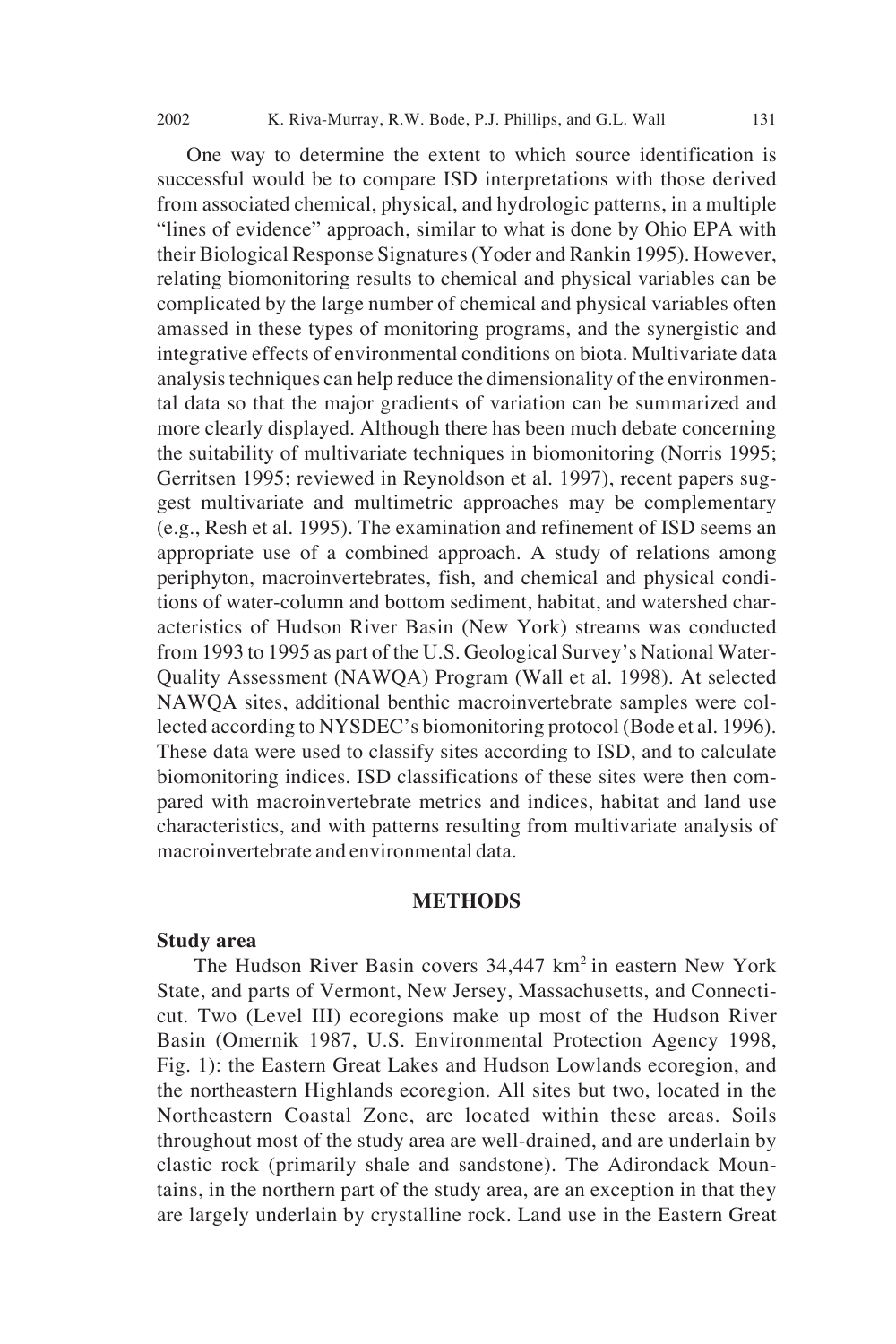Lakes and Hudson Lowlands ecoregion is primarily agricultural, consisting of dairy farms, row crops, and hayfields. Land use in the Northeastern Highlands ecoregion is largely forested, although there is a mix of agricultural and urban land. Large urban centers are located in each ecoregion within a few miles of the Hudson River and its major tributary, the Mohawk River (Phillips and Hanchar 1996).

# **Site selection**

Twenty-six sites (Fig. 1, Table 2) were selected on wadeable streams that drain watersheds of 28 to 494 km<sup>2</sup>. Watershed sizes were restricted to this relatively narrow range to minimize natural variability associated with stream size. Sites were selected to represent streams draining agricultural, forested, residential, and urban settings throughout much of the Hudson River Basin, to include a range of land use intensities, and to distribute, to the extent possible, each type of land use in different parts of the basin and in both of the predominant ecoregions. To maximize our ability to discern patterns and relate them to land use with a relatively small number of sites, we avoided sites with mixed agricultural and urban signatures (which we defined as greater than 10



Figure 1. Map of Hudson River Basin (New York, USA) showing sites from which benthic invertebrate, chemical, and physical samples were collected. Site names are given in Table 1. Solid lines separate ecoregions (US EPA 1998): e58= Northeastern Highlands, e59=Northeastern Coastal Zone, e62= North Central Appalachians,  $e67 =$ Ridges and Valleys, e83= Eastern Great Lakes and Hudson Lowlands.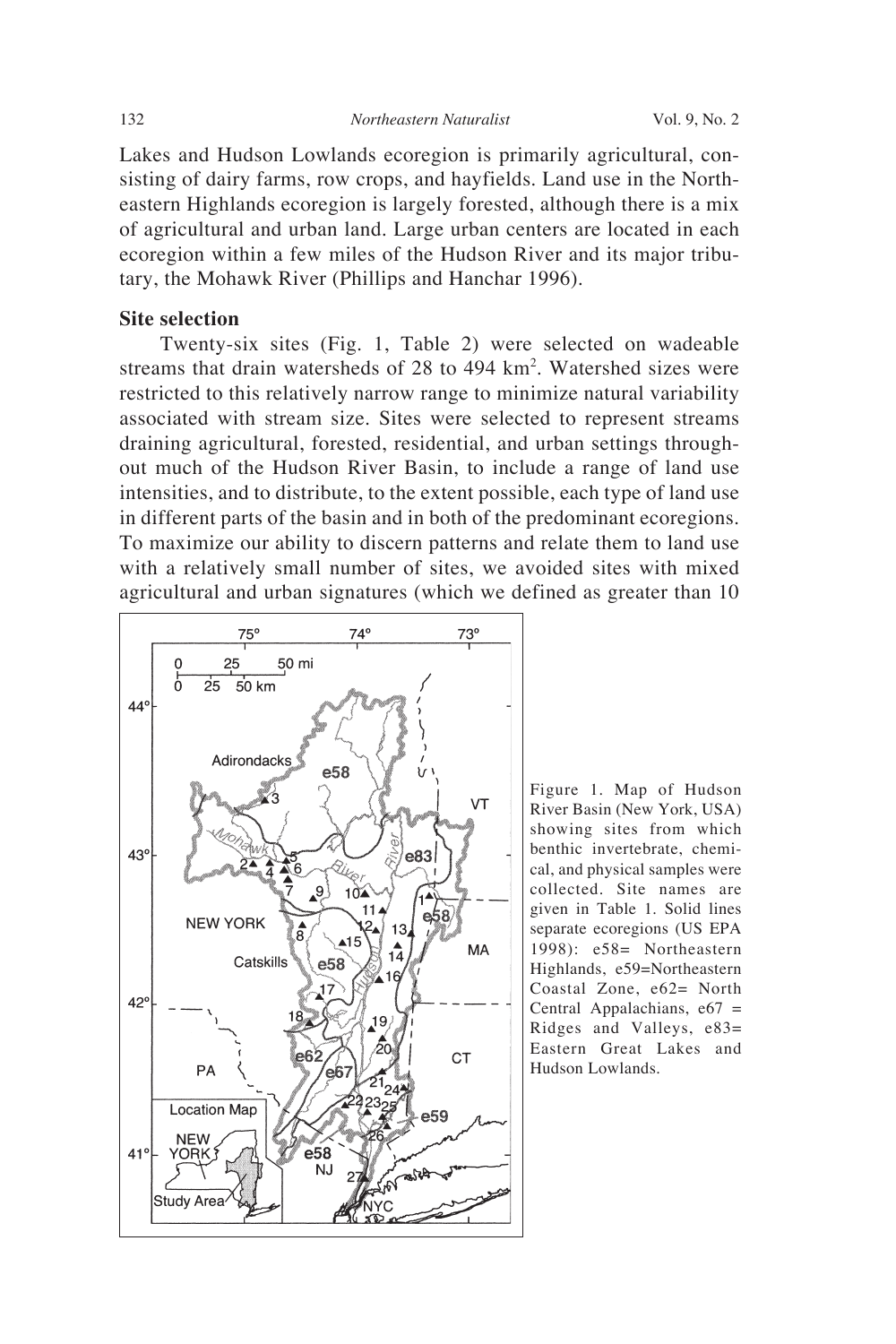|                     | NY 1993 - 1994         | Table 2. Watershed characteristics of streams from which benthic invertebrate samples and environmental data were collected in the Hudson River Basin,        |                  |                             |                     | Human                         |                                                                                                                                                                                                                                                                                                                      |                                                                                              |                                                             |                       |  |
|---------------------|------------------------|---------------------------------------------------------------------------------------------------------------------------------------------------------------|------------------|-----------------------------|---------------------|-------------------------------|----------------------------------------------------------------------------------------------------------------------------------------------------------------------------------------------------------------------------------------------------------------------------------------------------------------------|----------------------------------------------------------------------------------------------|-------------------------------------------------------------|-----------------------|--|
| code<br>Site        | station $#$<br>U.S.G.S | Site name and location                                                                                                                                        | Drainage<br>area | Elevation<br>(m above       | Segment<br>gradient | population<br>density         | land (% $\%$<br>Urban                                                                                                                                                                                                                                                                                                | Agricultural<br>land (%                                                                      | Forested<br>land (%                                         | Land<br>use           |  |
|                     |                        |                                                                                                                                                               | (km)             | sea level)                  | $(\%)$              | $\frac{f}{f}$ km <sup>2</sup> | total area)                                                                                                                                                                                                                                                                                                          | otal area)                                                                                   | otal area)                                                  | category <sup>1</sup> |  |
|                     | 01333500               | Hoosic River at Petersburg, NY<br>Little                                                                                                                      | $\overline{41}$  | <b>PLI</b>                  |                     | $\overline{13}$               |                                                                                                                                                                                                                                                                                                                      |                                                                                              |                                                             | agr                   |  |
|                     | 0134273950             | Fulmer Creek at Days Rock Near Mohawk, NY                                                                                                                     | $^{29}$          | 219                         |                     | $\overline{c}$                |                                                                                                                                                                                                                                                                                                                      | 47.0                                                                                         | 52.7                                                        | āу                    |  |
|                     | 01342800               | ž<br>Canada Creek at Nobleboro,<br>West C                                                                                                                     | 494              | 423                         |                     | $\circ$                       | 0.0                                                                                                                                                                                                                                                                                                                  | 0.3                                                                                          | 99.7                                                        | for                   |  |
|                     | 01346865               | Nowadaga Creek at Newville, NY                                                                                                                                | 56               | <b>iS5</b>                  |                     |                               | 0.5                                                                                                                                                                                                                                                                                                                  | 45.7                                                                                         | 53.8                                                        | agr                   |  |
|                     | 01348580               | Caroga Creek at Palantine Church, NY                                                                                                                          | 230              | 104                         | 0.5                 |                               | 0.9                                                                                                                                                                                                                                                                                                                  | 17.7                                                                                         | 81.4                                                        | ā                     |  |
|                     | 01348995               | 1go Creek at Valley Brook nr Fort Plain, NY<br>Otsqua                                                                                                         | <b>SO</b>        | $\overline{6}$              | 0.8                 | $\overline{15}$               | 0.4                                                                                                                                                                                                                                                                                                                  | 64.9                                                                                         | 34.7                                                        | āgr                   |  |
|                     | 01349150               | Canajoharie Creek near Canajoharie, NY                                                                                                                        | 155              | 195                         |                     |                               | $\overline{1.0}$                                                                                                                                                                                                                                                                                                     | 61.1                                                                                         | 37.8                                                        | ā                     |  |
| $\infty$            | 01350196               | Kill northwest of North Blenheim, NY<br>West 1                                                                                                                | 98               | 250                         |                     |                               | 0.2                                                                                                                                                                                                                                                                                                                  | 10.2                                                                                         | 89.6                                                        | ā                     |  |
| $\circ$             | 01351270               | West Creek at Warnersville, NY                                                                                                                                | 135              | 299                         | 0.9                 |                               | 0.4                                                                                                                                                                                                                                                                                                                  |                                                                                              | 54.4<br>34.4                                                | Įв                    |  |
|                     | 01356190               | Kill northwest of Niskayuna, NY<br>Lisha                                                                                                                      | $\Theta$         |                             | 0.5                 | 522                           |                                                                                                                                                                                                                                                                                                                      |                                                                                              |                                                             | furb                  |  |
| 2 H 2 1 1 1 2 2 L   | 01359135               | Patroon Creek at Albany, N.Y                                                                                                                                  | 57               | 72748                       | 2.4                 | 1032                          | 8844623<br>8665662                                                                                                                                                                                                                                                                                                   |                                                                                              | $\begin{array}{c} 17.3 \\ 86.1 \\ 71.0 \\ 87.0 \end{array}$ | Ê                     |  |
|                     | 01360500               | Kinderhook Creek at East Nassau, NY                                                                                                                           | 296              |                             | $\Xi$               |                               |                                                                                                                                                                                                                                                                                                                      |                                                                                              |                                                             | agr                   |  |
|                     | 01361200               | Claverack Creek at Claverack, NY                                                                                                                              | $\frac{42}{5}$   |                             | 0.2                 | 222                           |                                                                                                                                                                                                                                                                                                                      |                                                                                              |                                                             | agr                   |  |
|                     | 01361500               | Catskill Creek at Oak Hill, NY                                                                                                                                | 206              |                             | 0.7                 |                               |                                                                                                                                                                                                                                                                                                                      |                                                                                              |                                                             | agr                   |  |
|                     | 0136216850             | Roeliff Jansen Kill at Jackson Corners, NY                                                                                                                    | 440              | $^{90}$                     | 0.5                 | $\overline{19}$               |                                                                                                                                                                                                                                                                                                                      |                                                                                              | 69.0                                                        |                       |  |
|                     | 01362200               | Esopus Creek at Allaben, NY                                                                                                                                   | 165              | 304                         | 0.9                 | $\circ$                       |                                                                                                                                                                                                                                                                                                                      |                                                                                              | 98.7                                                        | agr<br>for            |  |
|                     | 01364970               | ž<br>Rondout Creek near Sundown,                                                                                                                              | 45               | 360                         | Ξ                   | $\overline{\vee}$             | 0.0                                                                                                                                                                                                                                                                                                                  | 0.0                                                                                          | 100.0                                                       | for                   |  |
|                     | 0137205                | Fall Kill at Poughkeepsie, NY                                                                                                                                 | $\frac{1}{2}$    |                             | $\overline{1.0}$    | 415                           |                                                                                                                                                                                                                                                                                                                      | $6.7*$                                                                                       | 65.3                                                        | th                    |  |
|                     | 01372200               | Wappinger Creek near Clinton Corners, NY                                                                                                                      | 233              | $\frac{4}{5}$ $\frac{6}{5}$ | $\overline{0}$ .    |                               |                                                                                                                                                                                                                                                                                                                      | 23.9                                                                                         | 74.2                                                        | agr                   |  |
|                     | 0137268                | Fishkill Creek at Stormville Rd nr Hopewell Jct, NY                                                                                                           | $\overline{41}$  |                             | 0.2                 |                               |                                                                                                                                                                                                                                                                                                                      |                                                                                              | 76.1                                                        | $urb*$                |  |
|                     | 01373690               | Woodbury Creek near Highland Mills, NY                                                                                                                        | 29               | 180                         | 1.8                 |                               |                                                                                                                                                                                                                                                                                                                      |                                                                                              |                                                             | th                    |  |
|                     | 01374300               | Peekskill Hollow Cr at Van Cortlandtville, NY                                                                                                                 |                  |                             | 0.5                 | 33508                         |                                                                                                                                                                                                                                                                                                                      | $\begin{array}{c}\n 2 * \\  2 * \\  1 * \\  2 * \\  3 * \\  4 * \\  5 * \\  6\n \end{array}$ |                                                             | th                    |  |
| e a a a a a a a a a | 01374494               | Haviland Hollow Brook near Putnam Lake, NY                                                                                                                    | $\frac{54}{25}$  | $\overline{131}$            | 0.2                 |                               | $28.9$<br>$\begin{array}{cccc}\n3.9 & 0.9 & 0.01 \\ -1 & 0.9 & 0.01 \\ -1 & 0.9 & 0.01 \\ -1 & 0.9 & 0.01 \\ -1 & 0.9 & 0.01 \\ -1 & 0.9 & 0.01 \\ -1 & 0.9 & 0.01 \\ -1 & 0.9 & 0.01 \\ -1 & 0.9 & 0.01 \\ -1 & 0.9 & 0.01 \\ -1 & 0.9 & 0.01 \\ -1 & 0.9 & 0.01 \\ -1 & 0.9 & 0.01 \\ -1 & 0.9 & 0.01 \\ -1 & 0.9$ |                                                                                              | 878<br>888<br>888                                           | $urb*$                |  |
|                     | 01374960               | ks Mill Brook at Yorktown Heights, NY<br>Halloc                                                                                                               |                  | 145                         |                     | 508                           |                                                                                                                                                                                                                                                                                                                      | 4.9                                                                                          |                                                             | urb                   |  |
|                     | 1374987                | Kisco River below Mount Kisco, NY                                                                                                                             |                  | 72                          |                     | 359                           |                                                                                                                                                                                                                                                                                                                      | 5.3                                                                                          |                                                             | urb                   |  |
|                     | 01376500               | Saw Mill River at Yonkers, NY                                                                                                                                 | $\mathcal{S}$    |                             |                     | 059                           |                                                                                                                                                                                                                                                                                                                      |                                                                                              | 38.2                                                        | Ê                     |  |
|                     |                        | * Land use percentage and (or) category adjusted on basis of estimates from drive-by reconnaissance of basin<br>agr, agricultural; for, forested; urb, urban. |                  |                             |                     |                               |                                                                                                                                                                                                                                                                                                                      |                                                                                              |                                                             |                       |  |
|                     |                        |                                                                                                                                                               |                  |                             |                     |                               |                                                                                                                                                                                                                                                                                                                      |                                                                                              |                                                             |                       |  |

2002 K. Riva-Murray, R.W. Bode, P.J. Phillips, and G.L. Wall 133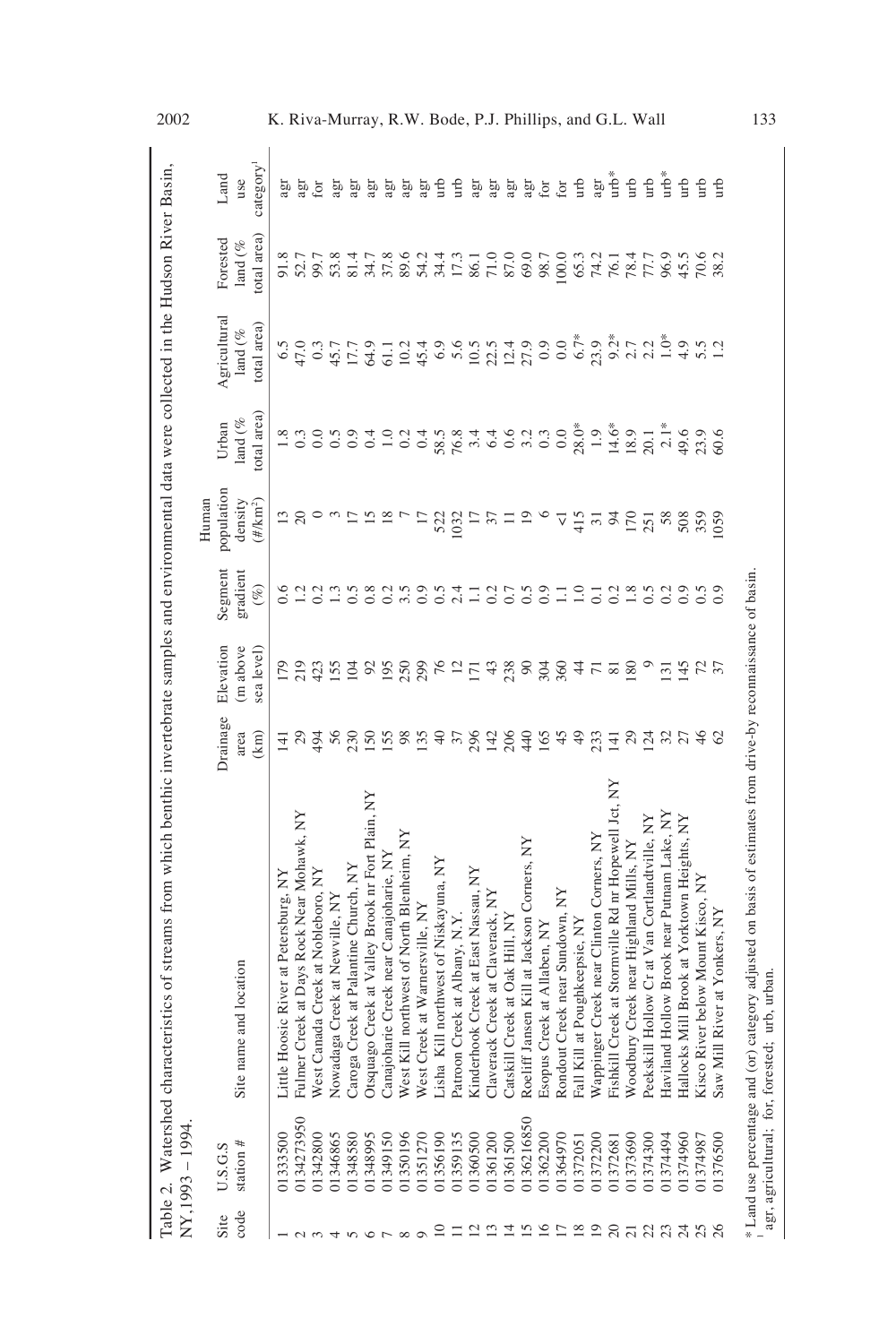percent urban and 10 percent agricultural land cover, as determined by land use data and basin reconnaissance). Sampling reaches were selected to include riffle habitats with substrate composed primarily of cobble, gravel, and (or) boulder.

The percentages of each watershed that were agricultural, urban, and (or) forested (the latter category included other natural land covers such as wetlands) were compiled from data provided by the Multi-Resolution Land Characteristics Interagency Consortium, which used Landsat Thematic Mapper data from 1988 to 1993 (Vogelman et al., 1998). We used information gained by basin reconnaissance to adjust land use percentages in selected basins in which recent conversion of agricultural land to low-density residential land was not reflected in the land use data. In these cases, we adjusted agricultural and residential land-use percentages to more accurately reflect the actual land cover we observed by driving throughout the watershed. Watersheds were classified as agricultural or urban depending on the dominant land use; watersheds in which less than 3 percent of the area was agricultural and (or) urban were classified as forested. Population data for 1990 were obtained from the U.S. Bureau of Census.

# **Invertebrate sampling**

One sample of benthic invertebrates was collected from each site between July 19 and August 19, 1993, during summer base flow. Samples were collected from riffles with cobble and gravel or cobble and boulder substrate by kick-sampling for 5 minutes while proceeding diagonally downstream through 5 meters of riffle (as described in Bode and Novak 1995, and Bode et al. 1996). The kick net used was 0.5 m wide and was fitted with 800 x 900 micron mesh. Samples were preserved in 75% ethanol, and processed at the NYSDEC Stream Biomonitoring Unit Laboratory in Troy, NY., by methods described in Bode et al. (1996, in accordance with methods of Hilsenhoff 1982; and Plafkin et al. 1989), in which a 100-specimen subsample was randomly picked from each sample. Each specimen was identified to species or the lowest possible taxonomic level. By using the 100-specimen subsample procedure, the same cost-effective data used for water-quality assessment is utilized for impact-source determination. Additionally, the 100-specimen subsample was considered suitable for ISD because the ISD technique does not rely on species richness or on rare taxa due to its emphasis on relative abundances (rounded to the nearest five percent) of taxa.

## **Chemical and habitat data collection**

Water-column samples were collected during 3 different periods of base flow: (1) a summer sampling period (July through August 1993), with the lowest base flows; (2) an early-spring sampling period (late March through early April 1994), with the highest base flows;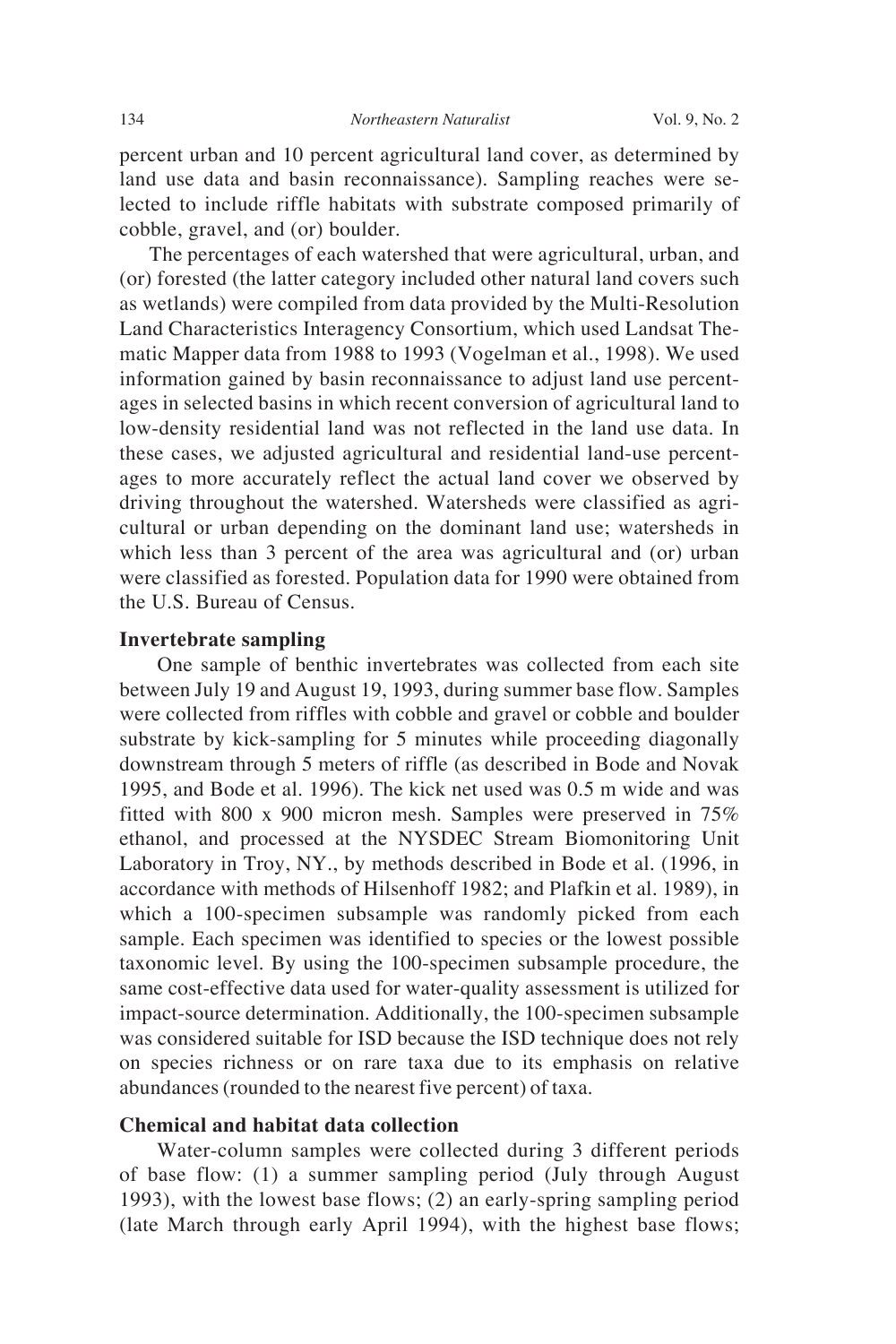and (3) a late-spring sampling period (June 1994), with intermediate base flows. Samples were analyzed for nutrients, organic carbon, major ions, alkalinity, pH, chlorophyll a, and pesticides (the latter two were analyzed only during the summer sampling period and latespring sampling period, respectively). Water-column samples were collected by methods of Shelton (1994), and submitted to the USGS National Water Quality Laboratory (NWQL) in Arvada, Co., for analysis. Samples collected during the summer sampling period were also analyzed for fecal coliform concentration by methods of American Public Health Association (1985). Depth and current velocity were measured at each of 5 points in the riffle, on the same day as invertebrate sample collection. The angle of canopy closure and the width of the wetted channel were measured at 4 to 6 transects at each site. Stream-segment elevation, gradient, and sinuosity were estimated from USGS 1:24,00-scale topographic maps. Stream discharge was measured by automatic USGS gages, or by hand according to methods of Rantz (1982). More information on collection of habitat and geomorphic data can be found in Meador et al. (1993). Bed-sediment concentrations of contaminants collected at a subset of the sites during 1993-94 as part of the NAWQA program (Phillips et al. 1997) were also obtained for our analyses. These include two organochlorine pesticides that were widely detected in the study area (Phillips et al. 1997): chlordane, which was applied primarily in urban areas, and DDT, which had agricultural, urban, and forestry applications. The sum of the parent compound and its metabolites was used for our analyses. Organochlorine concentrations were not normalized to organic carbon because to do so would not markedly affect results.

#### **ISD, multivariate, and multimetric analyses**

Two invertebrate data matrices were compiled. Each consisted of relative abundances of each taxon within each sample. A full data matrix, containing all taxa identified to the lowest possible taxonomic level at each site, was compiled for calculation of metrics, indices, and ISD. A condensed and censored data matrix was compiled for use in the ordination analysis. This data matrix was prepared by (1) condensing most taxa to the lowest common taxonomic level among samples, and (2) eliminating rare taxa, which we defined as those present in fewer than 10% of samples and constituting less than 0.2 percent of the entire collection. Rare taxa are commonly eliminated prior to multivariate analysis because (1) their occurrence in a sample might be due more to chance than to ecological conditions, and (2) they can appear as outliers in ordination analyses (Gauch 1982).

ISD classifications were determined on the basis of similarity (Whittaker and Fairbanks 1958; Whittaker 1975) of relative abundances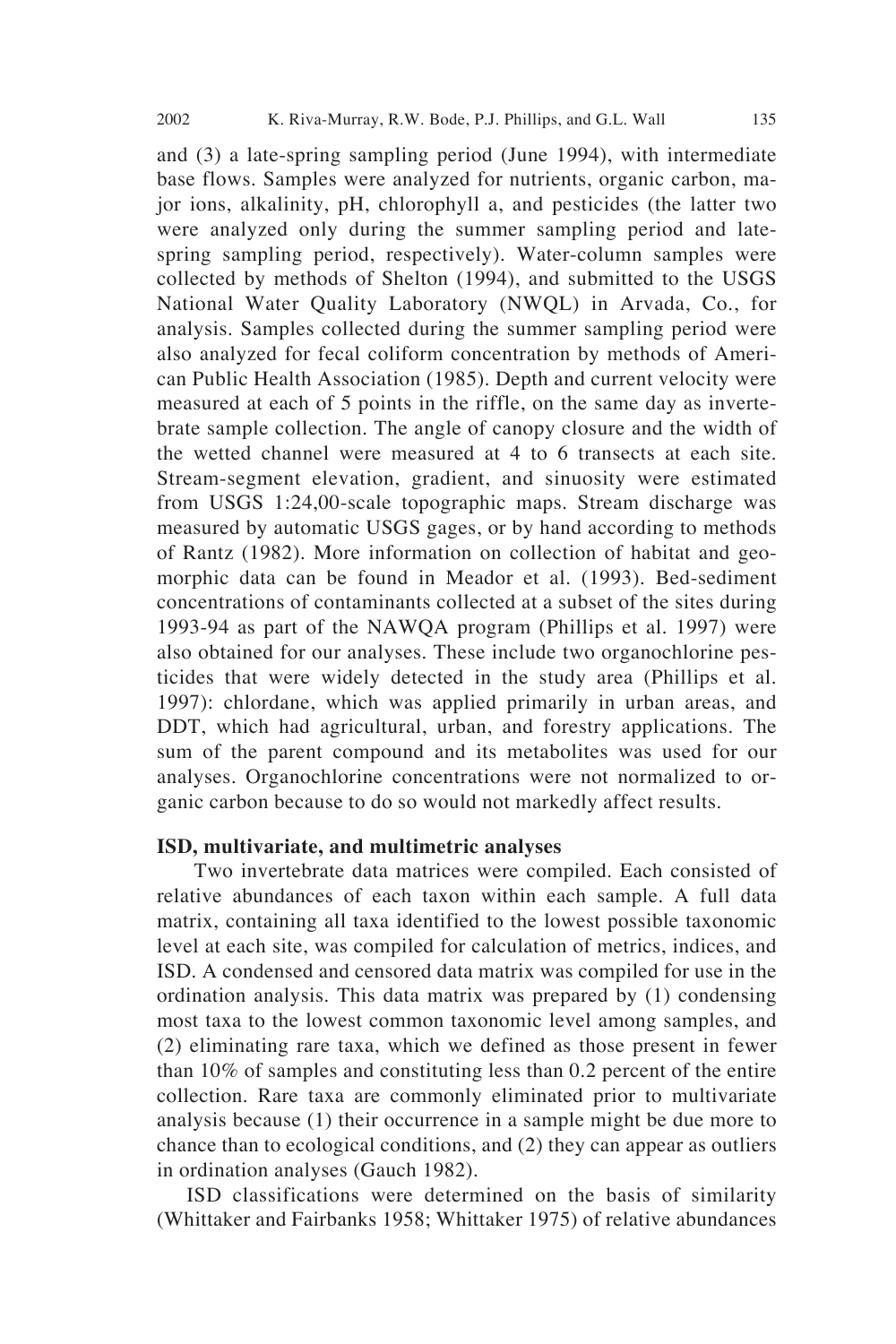for selected taxa in each sample to those in each ISD model community (Appendix I), according to Bode et al. 1996. Each site was given the impact class of the model community to which its sample was most similar. According to the ISD procedure, multiple classifications were given if percent similarities of several highest models were within 5 percentage points of each other. An exception is the "impoundment" source class, which is only intended to apply to sites downstream of impoundments or sluggish conditions, so as not to classify a site as "nutrient" impaired when it is actually impaired by the upstream impoundment. Because we purposefully selected sites to avoid impoundments, we did not utilize this classification option.



Figure 2. Biological Assessment Profile of index values for riffle habitats, from New York State Department of Environmental Conservation (Bode et al. 1996).  $Spp =$  species richness, HBI = Hilsenhoff Biotic Index,  $EPT =$  Ephemeroptera, Plecoptera, Trichoptera richness, PMA = Percent Model Affinity. Values from the 4 indices are converted to a common scale and the mean of the four scaled index values is the final assessment value.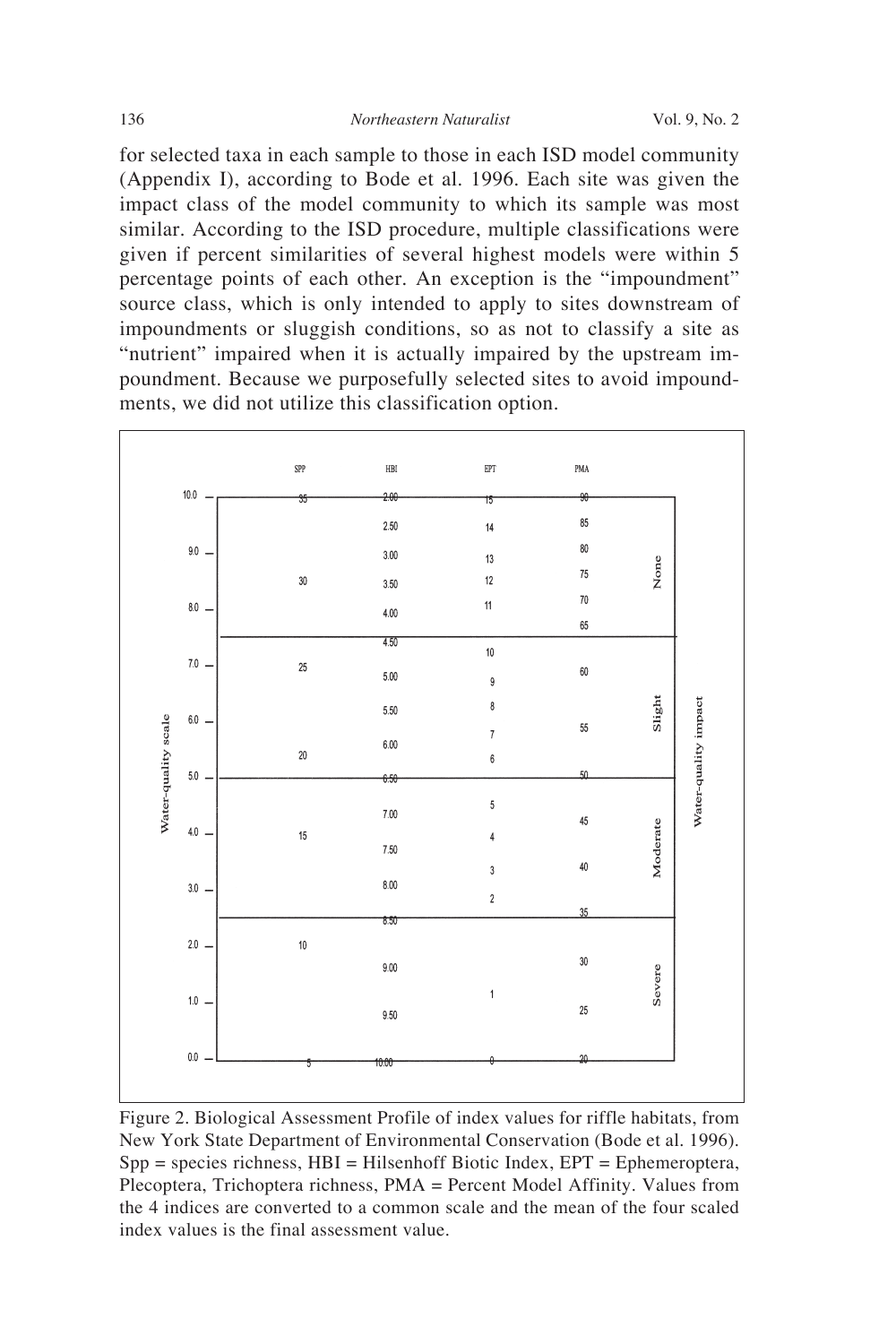The degree of impairment was assessed by calculating several widely-used macroinvertebrate metrics and indices, as well as a multimetric index developed by NYSDEC and used in their biomonitoring throughout the State. EPT richness and Hilsenhoff's Biotic Index (HBI, Hilsenhoff 1987) are commonly employed in biomonitoring. The Biological Assessment Profile is a multimetric index that is used for biomonitoring and assessment throughout the State. The Biological Assessment Profile integrates results of total richness, EPT richness, HBI, and Percent Model Affinity (Novak and Bode, 1992) by scaling each to a 10-point range, and taking the mean (Fig. 2, Bode et al. 1996). Classification of taxa as to tolerance levels followed Bode et al. (1996), Hilsenhoff (1987), Merritt and Cummins (1996), and Pennak (1989).

Canonical Correspondence Analysis (CCA) was used to summarize variation in benthic macroinvertebrate communities and to relate this variation to environmental gradients. CCA is a form of canonical ordination, which relates species composition directly to environmental conditions. CCA constrains the variation in the species data set so that it is expressed as linear combinations of the environmental variables (ter Braak and Smilauer 1998). The axes, or eigenvectors, that are produced are uncorrelated with each other. Those explaining a relatively high percentage of the variation in the species and environment correlation can be interpreted as independent environmental gradients. Ordination triplots of site scores, environmental variables, and species scores show samples having similar invertebrate composition and relative abundance as points located close to each other and those with different communities as points located farther apart. Each environmental variable is represented by an arrow pointing in the direction of increasing value (and, although not shown on the biplots, extending an equal amount in the opposite direction). The acuteness of the angle between the arrow and an ordination axis corresponds with the strength of their correlation, and the length of each arrow represents the environmental variable's relative importance to the analysis. Species locations in these plots represent the weighted averages of species relative abundances with respect to the environmental variables.

Environmental variables were assessed to select, for CCA, a small subset that captured much of the variation among sites. The original suite of variables required reduction because of the many water-column constituents determined for each of the 3 sampling periods (resulting in more than 100 water-column variables alone). The number of variables retained for the analysis was first reduced by inspection of correlation matrices (Spearman rank correlation analysis; Sokal and Rohlf 1995) and elimination of variables that were highly correlated with others. Other variables were eliminated because they exhibited little variance, had highly skewed distributions even after transformation, had missing variables for several sites, or were likely to exhibit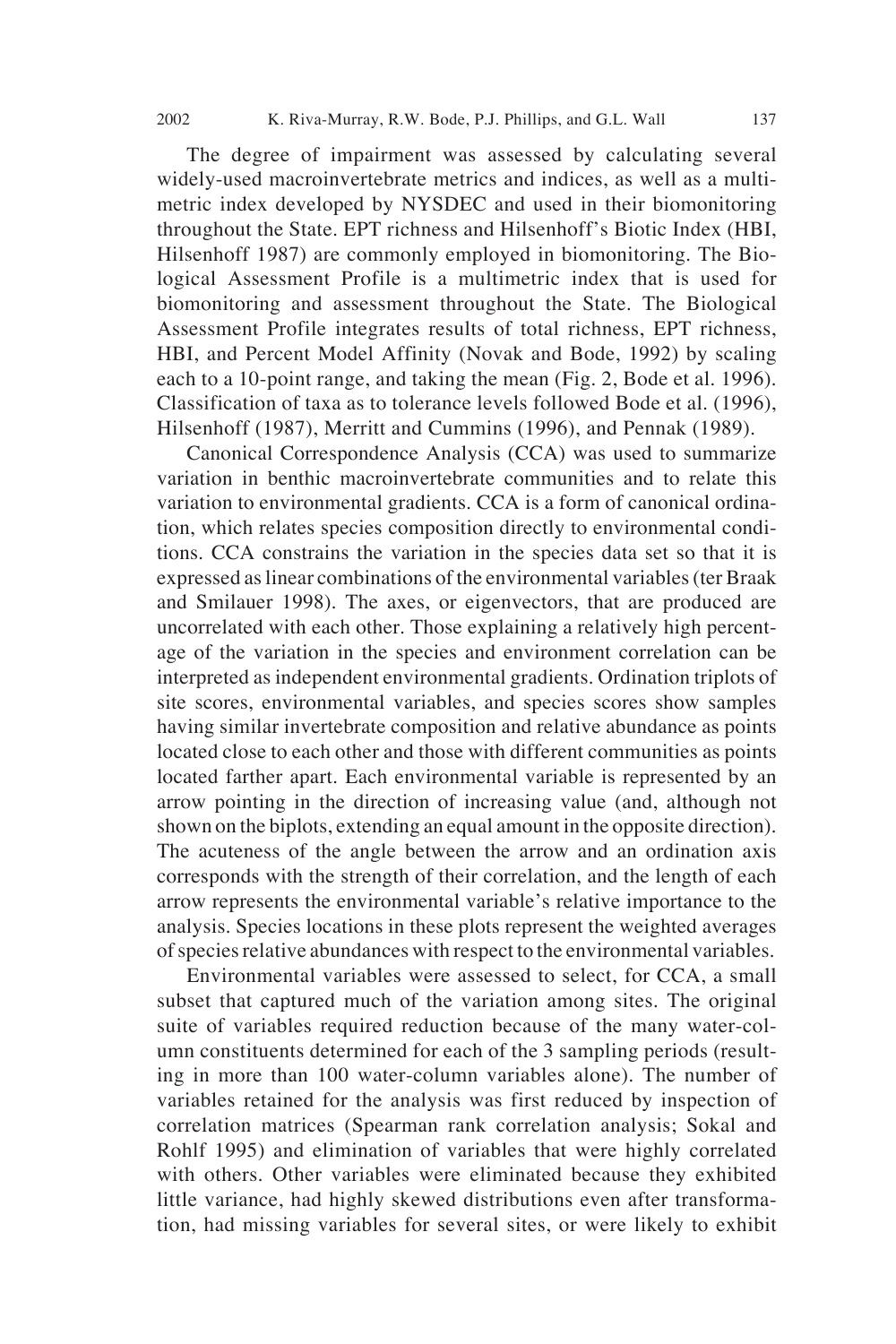#### 138 *Northeastern Naturalist* Vol. 9, No. 2

high diel variability. The selected variables were transformed with log or square root transformation to improve normality, where this was indicated as necessary by graphical examination of the distribution and by Kolmogorov-Smironov tests (Sokol and Rohlf 1995). Principal components analysis (PCA, not shown here) was then used to make the final selection of environmental variables for use in CCA; variables with low loadings (i.e., correlations) on the major PCA axes were considered to contribute relatively little to environmental variation among samples and were eliminated from further consideration. Missing values for late summer concentrations of total nitrogen, fecal coliform, and chlorophyll-a (each missing at a single unique site) were replaced, prior to PCA and CCA, by substituting median concentration (total nitrogen), or by regression (fecal coliform concentration with summer chloride concentration; chlorophyll-a concentration with latespring total nitrogen concentration).

Because of the potential effect of stream size on invertebrate communities, we considered including drainage area as a covariable in a partial CCA (ter Braak and Prentice 1988). However, PCA results indicated that stream size was not an important source of variation relative to other variables, and site scores from an earlier detrended correspondence analysis of macroinvertebrate relative abundances (not shown) were not significantly correlated with drainage area or other variables associated with stream size. Thus, we determined that stream size had been sufficiently restricted in our site selection process, and that it was not necessary to include drainage area as a covariable in the CCA.

Variation among samples in benthic invertebrate communities as they relate to the identified environmental gradients of interest was then examined by use of CCA, which was performed on macroinvertebrate relative abundances with no down weighting of rare taxa (ter Braak and Smilauer 1998). The most severely-impacted urban site (site 11) exerted undue influence in earlier detrended correspondence analyses (not shown), and was, therefore, given lower weight (0.01) in the CCA to reduce its influence on the ordination (ter Braak and Smilauer 1998). Spearman rank correlation analysis was used to examine relations between site scores on CCA axes and selected basin characteristics, habitat variables, and water-column constituents that were not explicitly included in the CCA. Site classifications, according to ISD, were compared with environmental gradients identified in CCA by examining their positions on the ordination plots.

## **RESULTS**

The total number of taxa collected was 158, and consisted of 7 insect orders and 7 noninsect classes. A list of benthic macroinvertebrate taxa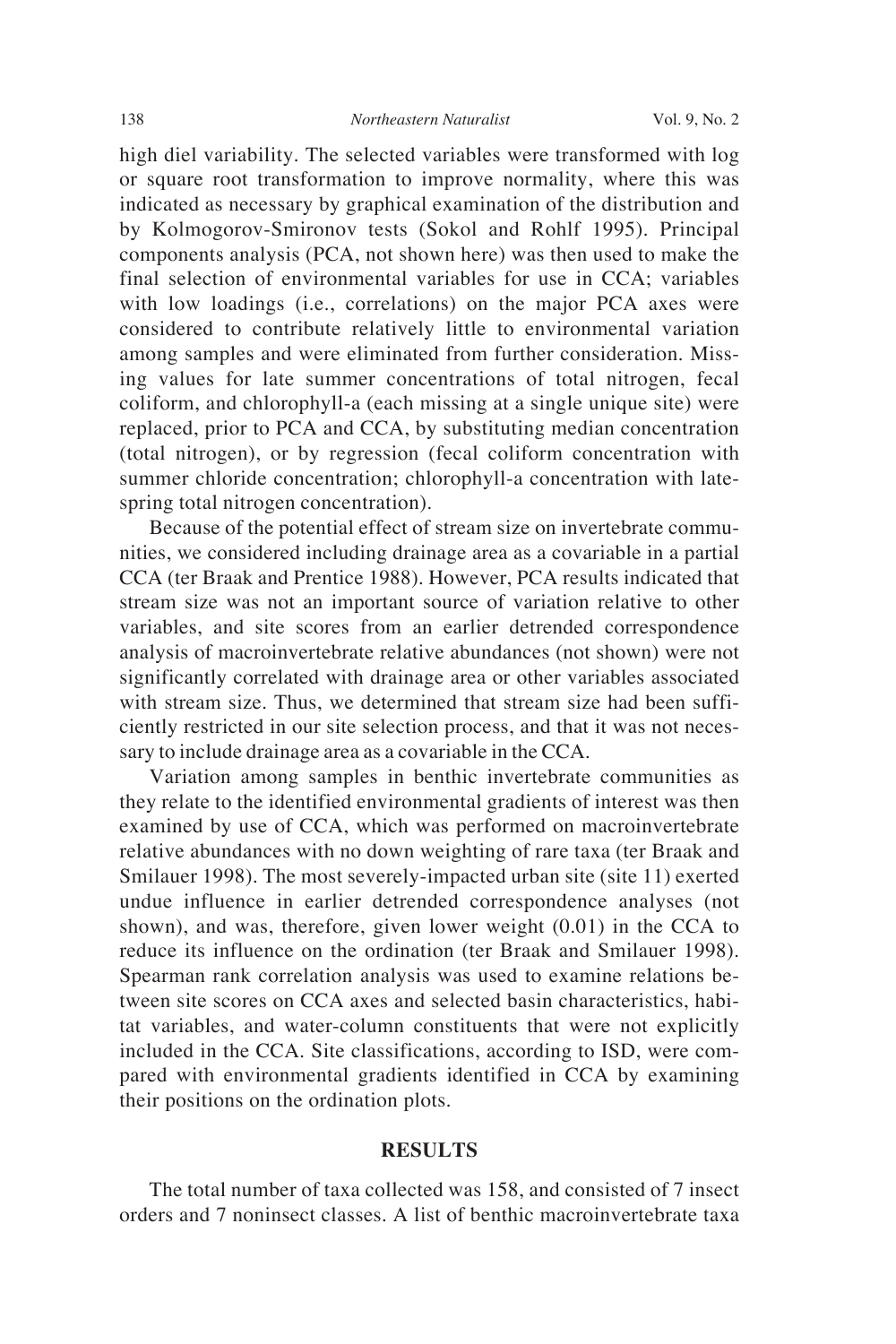collected, and the overall frequency of occurrence and abundance of each is provided in Appendix II; the complete data set with abundances for each sample is reported in Butch et al. (1998). Removal of rare taxa and condensation to the lowest common taxonomic level left a total of 77 taxa in the data set used for CCA.

# **Impact Source Determination results**

Most sites were impaired by nonpoint nutrients, according to ISD, which classified 7 sites as "nonpoint nutrient," 5 as "nonpoint nutrient and natural," and 5 as a mixed classification of "nonpoint nutrient," and one or more of the other impact classes (Table 3). Four sites were classified as "complex," 2 as "siltation," and 3 as "natural." Most ISD classifications corresponded with watershed land use with the potential for the particular impact source. Sites classified as "complex" were all highly urban, in primarily older cities. Sites classified as "natural" and those classified as "natural and nonpoint" were in primarily forested watersheds with low percentages of agricultural or urban land. Siltationimpaired sites, each classified as "siltation," "siltation and nonpoint nutrient," or "siltation, nonpoint nutrient, and natural" were in watersheds with moderate to high percentages of agricultural land.

|                         |        | <b>Biological Assessment</b> |         |          |       | <b>Impact Source Determination</b> |         |           |
|-------------------------|--------|------------------------------|---------|----------|-------|------------------------------------|---------|-----------|
| Site #                  | Rating | Class                        | Natural | Nutrient | Toxic | Organic                            | Complex | Siltation |
| $\mathbf{1}$            | 8.06   | nonimpacted                  | 52      | 58       | 25    | 39                                 | 31      | 50        |
| $\overline{\mathbf{c}}$ | 6.05   | slight                       | 50      | 73       | 51    | 54                                 | 37      | 64        |
| 3                       | 6.12   | slight                       | 74      | 32       | 25    | 57                                 | 25      | 37        |
| $\overline{4}$          | 5.05   | slight                       | 36      | 44       | 44    | 47                                 | 31      | 56        |
| 5                       | 7.62   | nonimpacted                  | 66      | 69       | 45    | 52                                 | 39      | 55        |
| 6                       | 6.91   | slight                       | 37      | 68       | 40    | 39                                 | 35      | 41        |
| 7                       | 6.24   | slight                       | 38      | 57       | 51    | 49                                 | 58      | 57        |
| 8                       | 7.62   | slight                       | 46      | 43       | 30    | 29                                 | 16      | 36        |
| 9                       | 6.41   | slight                       | 50      | 54       | 47    | 50                                 | 35      | 58        |
| 10                      | 5.81   | slight                       | 30      | 43       | 37    | 40                                 | 39      | 43        |
| 11                      | 1.41   | severe                       | 17      | 17       | 38    | 52                                 | 88      | 30        |
| 12                      | 7.07   | slight                       | 43      | 33       | 33    | 40                                 | 27      | 52        |
| 13                      | 6.36   | slight                       | 61      | 60       | 34    | 51                                 | 44      | 56        |
| 14                      | 6.88   | slight                       | 69      | 34       | 22    | 57                                 | 27      | 25        |
| 15                      | 6.43   | slight                       | 45      | 68       | 52    | 61                                 | 66      | 53        |
| 16                      | 7.85   | nonimpacted                  | 49      | 49       | 39    | 38                                 | 35      | 43        |
| 17                      | 7.87   | nonimpacted                  | 53      | 41       | 29    | 31                                 | 19      | 34        |
| 18                      | 4.84   | moderate                     | 31      | 47       | 36    | 47                                 | 59      | 49        |
| 19                      | 6.89   | slight                       | 47      | 80       | 42    | 59                                 | 57      | 51        |
| 20                      | 5.96   | slight                       | 50      | 59       | 40    | 51                                 | 47      | 47        |
| 21                      | 6.61   | slight                       | 35      | 45       | 40    | 30                                 | 29      | 38        |
| 22                      | 7.53   | nonimpacted                  | 45      | 65       | 46    | 55                                 | 54      | 56        |
| 23                      | 6.55   | slight                       | 45      | 46       | 36    | 25                                 | 27      | 33        |
| 24                      | 6.19   | slight                       | 34      | 43       | 41    | 36                                 | 52      | 38        |
| 25                      | 6.92   | slight                       | 53      | 55       | 34    | 43                                 | 42      | 46        |
| 26                      | 2.82   | moderate                     | 21      | 21       | 52    | 54                                 | 84      | 32        |

Table 3. Biological Assessment Profile and Impact Source Determination (ISD) results based on benthic macroinvertebrate biomonitoring data. Samples were collected from streams in the Hudson River Basin (New York, U.S.A.) during 1993.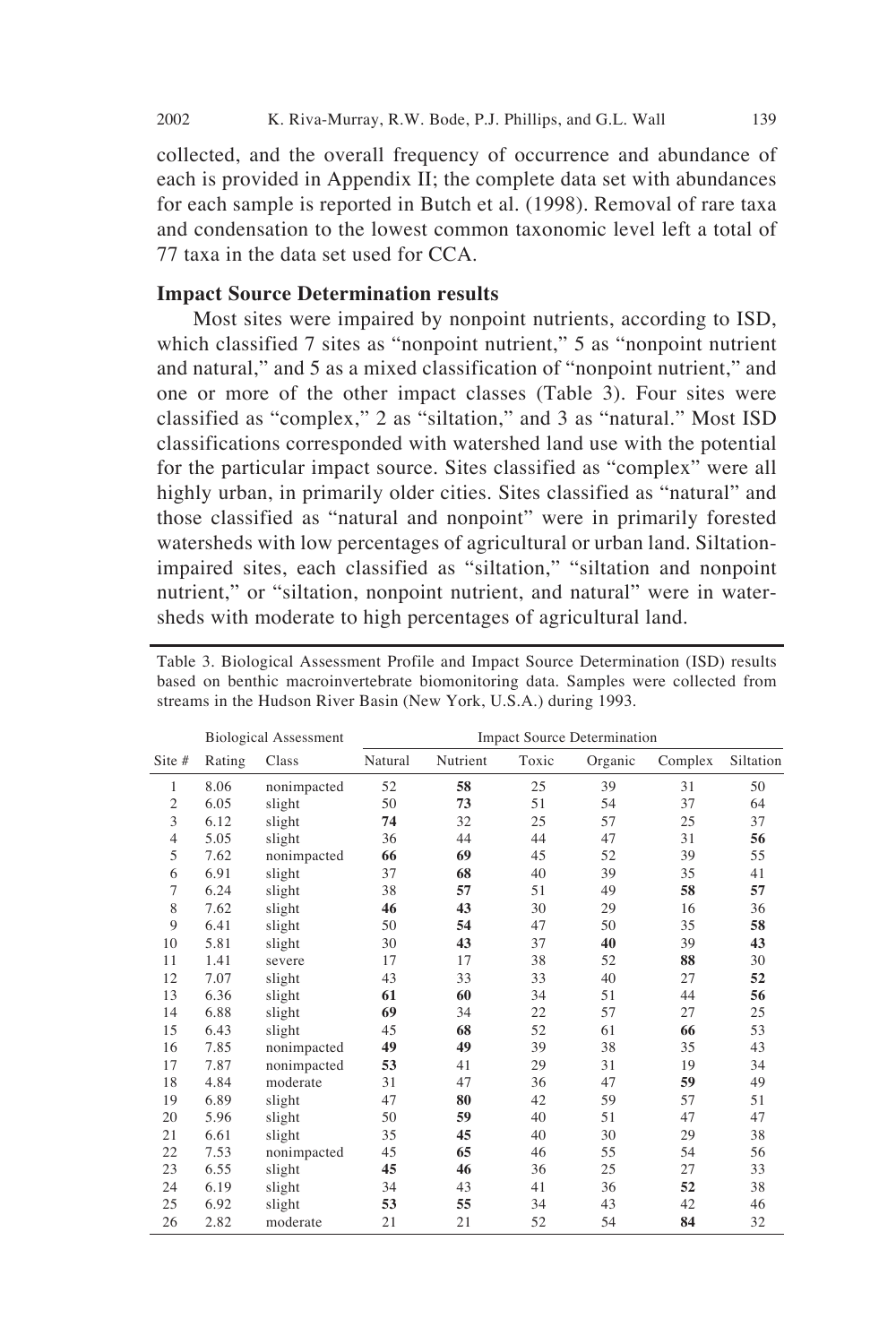# **Metric and index results**

Water quality impairment, according to Biological Assessment Profile results (Table 3), ranged from severe at one urban site (site 11), classified as "complex" by ISD, to nonimpaired at several forested, urban, and agricultural sites classified as "natural" (Site 17), "nonpoint nutrients" (sites 1 and 22), or a combination of the two (sites 5 and 16). Most sites were slightly impacted. This slight impairment had a variety of sources, according to ISD. Slightly-impacted sites included agricultural, urban, and forested sites with "nonpoint nutrient" classifications, "siltation" classifications, and mixed classifications, as well as a forested sites with a "nonpoint nutrient and natural" classification and an urban site with a "complex" classification (Table 3). In general, water-quality impairment, as assessed by Biological Assessment Profile, was related to percentage of disturbed land in the watershed. Biological Assessment Profile score was positively correlated with percentage of forested land (Spearman rho 0.67,  $p = 0.0001$ ) and negatively correlated with population density (Spearman rho  $-0.52$ ,  $p = 0.005$ ) and percentage of urban land in the watershed (Spearman rho  $-0.47$ ,  $p = 0.013$ ). The relation between water quality and land use was also maintained upon separation of agricultural and urban site groups. Within the agricultural group  $(n = 14)$ , Biological Assessment Profile was positively correlated with the watershed's percentage of forested land (Spearman rho 0.66,  $p = 0.01$ ), and negatively correlated with the watershed's percentage of agricultural land (Spearman rho -0.63,  $p = 0.016$ ). Within the urban group ( $n = 10$ ), Biological Assessment Profile was positively correlated with the watershed's percentage of forested land (Spearman rho  $0.76$ ,  $p = 0.01$ ) and negatively correlated with its population density and percentage of urban land (Spearman rho -0.67 and -0.68, respectively;  $p = 0.03$  and  $0.01$ , respectively). ISD and Biological Assessment Profile rating appeared to be in disagreement for 2 sites that had a water quality rating of slightly impacted but an ISD classification of "natural." Both sites were characterized by high relative abundances of *Micropsectra* spp. (Diptera: Chironomidae).

# **Environmental variables**

Seven environmental variables were selected for CCA: specific conductance, chloride concentration, and fecal coliform concentration from the summer sampling period; total nitrogen concentration from the latespring sampling period; and suspended organic carbon and total nitrogen concentrations from the early spring sampling period. Chloride, fecal coliform, suspended organic carbon, and suspended sediment concentrations were log transformed prior to CCA; specific conductance and the 2 total nitrogen variables were square-root transformed. Summary statistics for the seven selected environmental variables and selected other chemical and physical variables are provided in Table 4.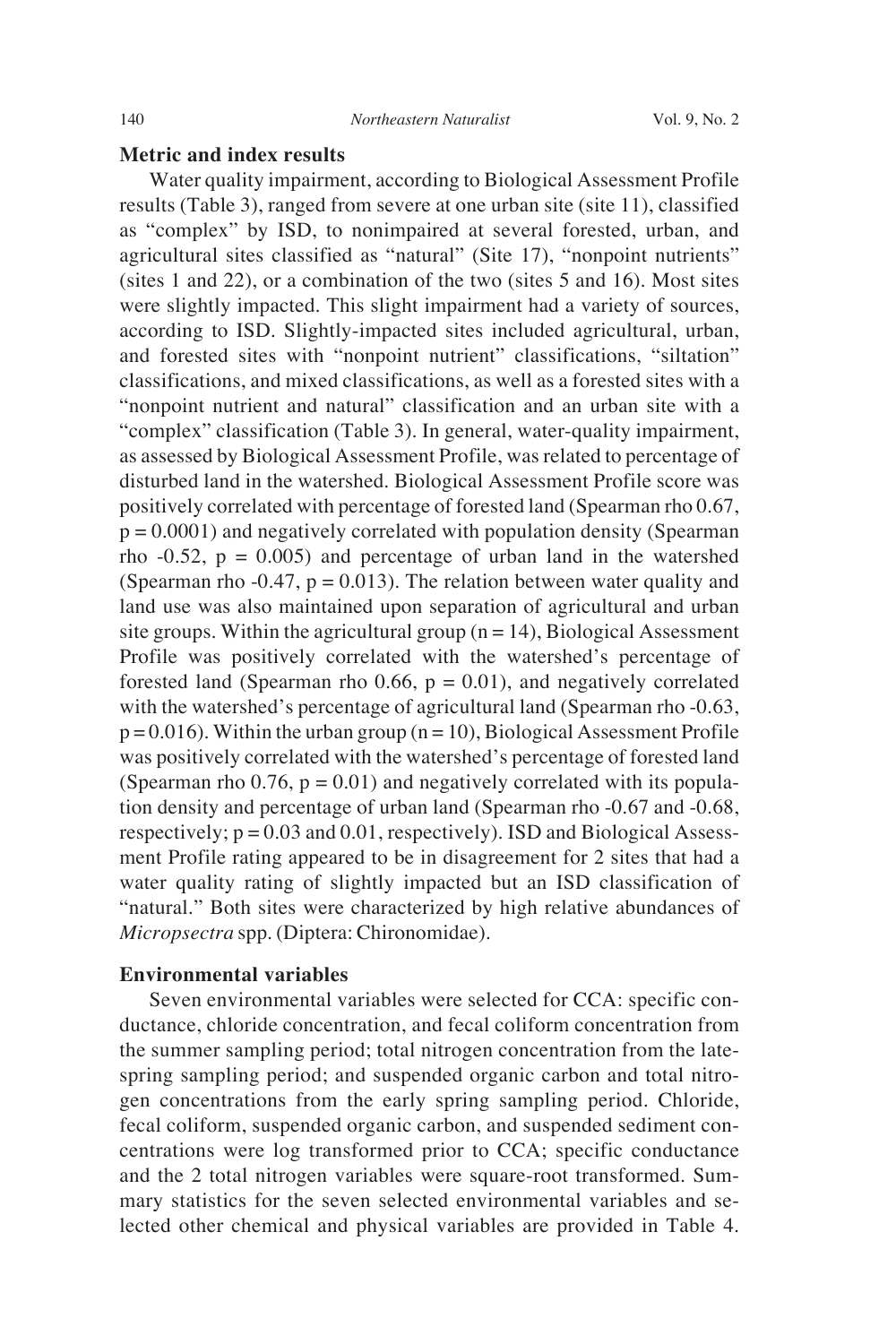Table 4. Summary statistics for selected biological indices, environmental variables, and watershed characteristics. Number of samples = 26 unless specified differently in parentheses. (Min = miminum, max = maximum,  $N =$  nitrogen,  $EPT =$  Ephemeroptera, Plecoptera, and Trichoptera, ww = wet weight, nd = not detected).

| Variable                                                  | Median      | Min-Max                        |
|-----------------------------------------------------------|-------------|--------------------------------|
| Water column constituents, summer sampling period         |             |                                |
| Alkalinity, mg/l                                          | 113         | $6 - 191$                      |
| Ammonia, mg/l as N (25)                                   | 0.03        | $< 0.01 - 0.50$                |
| Ammonia + total organic N, mg/l as N (25)                 | < 0.20      | $< 0.20 - 1.2$                 |
| Chloride, mg/l                                            | 19          | $1.5 - 130$                    |
| Chlorophyll A, phytoplankton, mg/l (25)                   | 0.90        | $0.20 - 15$                    |
| Fecal coliform, colonies/100ml (25)                       | 154         | $4 - 14.330$                   |
| Orthophosphate, mg/l (25)                                 | < 0.01      | $< 0.01 - 0.12$                |
| Specific conductance, $\mu s/cm$                          | 340         | 26.8-1164                      |
| Sulfate, mg/l                                             | 18          | $4.1 - 550$                    |
| Suspended organic carbon, mg/l                            | 0.1         | $< 0.1 - 1.4$                  |
| Water column constituents, early-spring period            |             |                                |
| Ammonia + total organic N, mg/l as N                      | < 0.20      | $< 0.20 - 1.5$                 |
| Chloride, mg/l                                            | 9.8         | $1.3 - 190$                    |
| Dissolved organic carbon, mg/l                            | 2.35        | $1.0 - 5.6$                    |
| Specific conductance, us/cm                               | 202         | 21.8-1050                      |
| Sulfate, mg/l                                             | 12.5        | $5.1 - 67$                     |
| Suspended organic carbon, mg/l                            | 0.30        | $0.10 - 1.6$                   |
| Suspended sediment, mg/l                                  | 7           | $1 - 113$                      |
| Total nitrogen, mg/l                                      | 0.72        | $0.20 - 2.24$                  |
|                                                           |             |                                |
| Water column constituents, late spring sampling period    | 99          |                                |
| Alkalinity, mg/l                                          |             | $2 - 184$                      |
| Ammonia, mg/l as N                                        | 0.03        | $< 0.02 - 0.43$                |
| Ammonia + total organic N, mg/l as N                      | < 0.20      | $< 0.20 - 1.20$                |
| Chloride, mg/l                                            | 15.0<br>2.6 | $1.0 - 180$                    |
| Dissolved organic carbon, mg/l                            | 0.37        | $1.1 - 5.4$<br>$< 0.05 - 0.94$ |
| Nitrite + nitrate, dissolved, mg/l as N                   | < 0.01      | $< 0.01 - 0.04$                |
| Orthophosphate, mg/l                                      | 330         |                                |
| Specific conductance us/cm                                | 14          | 23.9-1229<br>4.9-550           |
| Sulfate, mg/l<br>Total nitrogen, mg/l                     | 0.59        | $< 0.05 - 1.99$                |
| Total pesticide concentration <sup>1</sup> , mg/l         | 0.03        | nd-1.75                        |
|                                                           |             |                                |
| Macroinvertebrate indices and metrics                     |             |                                |
| <b>Biological Assessment Profile</b>                      | 6.49        | 1.41-8.06                      |
| <b>EPT</b> richness                                       | 8.5         | $0-13$                         |
| Hilsenhoff's Biotic Index                                 | 5.04        | 2.96-9.29                      |
| Percent Model Affinity                                    | 56.5        | 28-72                          |
| Percent abundance as collector-filterers                  | 28          | $0 - 72$                       |
| Percent abundance as collector-gatherers                  | 19          | $6 - 80$                       |
| Percent abundance as scrapers                             | 23          | $2 - 47$                       |
| Percent abundance as shredders                            | 5           | $0-44$                         |
| Geomorphic and habitat characteristics                    |             |                                |
| Canopy closure angle, degrees                             | 135         | $0.2 - 3.5$                    |
| Gradient of stream segment, m/km                          | 0.7         | 28-192                         |
| Sinuosity of stream segment                               | 1.4         | $1.0 - 2.0$                    |
| Percentage of reach as riffle                             | 31          | 14-76                          |
| Wetted width (m)                                          | 9.7         | $3.5 - 32.0$                   |
| Water temperature pre-dawn <sup>2</sup> , degrees $C(25)$ | 19          | $13.5 - 21$                    |
| <b>Bed sediment contaminants</b>                          |             |                                |
| Cadmium, $\mu$ g/g (20)                                   | 0.70        | $0.20 - 6.90$                  |
| Total chlordane compounds, µg/kg dw (21)                  | < 1.0       | $< 1.0 - 56.8$                 |
| Total DDT compounds, µg/kg dw(21)                         | 2.4         | $< 1.0 - 48$                   |
| Total polychlorinated biphenyls, µg/kg dw (22)            | < 50        | $< 50 - 290$                   |
|                                                           |             |                                |

<sup>1</sup> Sum of pesticides and metabolites, <sup>2</sup> Measured on chemistry sampling data, summer sampling period.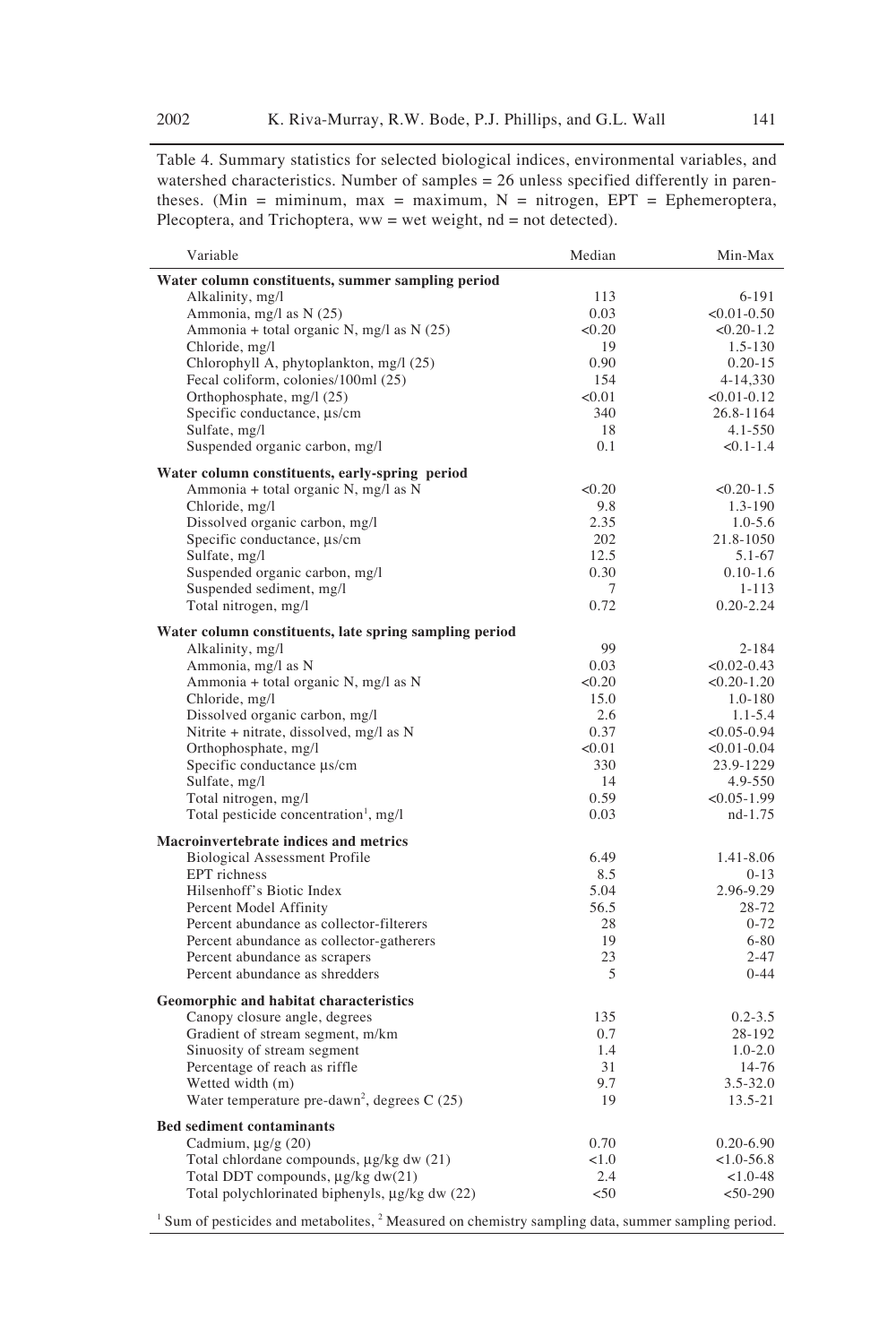Original values for chemical concentrations and stream-discharge measurements are reported for each site in Firda et al. (1993, 1994).

#### **Canonical Correspondence Analysis results**

The first 3 CCA axes (eigenvectors) accounted for 61 percent of the variance in the species-environment relation. Eigenvalues, which represent the contribution of each axis to the ordination (Gauch, 1982) were 0.49, 0.37, and 0.29 for Axes I, II, and III, respectively. Results of Monte Carlo tests of the significance of the first axis and all CCA axes ( $p = 0.007$ ) and 0.005, respectively), indicated a significant relation between the macroinvertebrate relative abundances and the selected environmental variables. Table 5 provides intraset correlations between eigenvectors and each of the seven environmental variables used in the CCA.

Sites classified as "complex" and sites classified as "natural" were in opposite ends of Axis I (Fig. 3, Table 6); sites classified as "nonpoint nutrient," "silt," and others occupied intermediate positions along Axis I. This gradient contrasts forested, low-urban, and low-agricultural sites supporting sensitive taxa such as mayflies, caddisflies, and riffle beetles, with highly urban sites characterized by worms, scuds, and tolerant midge species (Fig. 3). The importance of fecal coliform to Axis I (Table 5) suggests a gradient in constituents associated with municipal sewage, industrial sources, and urban runoff, as well as septic, and (or) animal sources. This is supported by significant correlations between Axis I site scores and concentrations of sulfate, nutrients, and ammonia, especially those input during the low base-flow conditions of summer, as well as a significant positive correlation with cadmium, chlordane, and polychlorinated biphenyl concentrations in bed sediments and with water-column pesticide concentrations (Table 7). Significant negative correlations with Biological Assessment Profile, Percent Model Affinity, and EPT indicate increasing water-quality impairment; a significant positive correlation with HBI indicates that organic enrichment is an important feature of this impairment. Wide separation of certain congeners was noted along this disturbance gradient (Fig. 3, Table 6). For example, *Polypedilum aviceps*

|                 |                          | Canonical correlations |                   |                 |  |  |
|-----------------|--------------------------|------------------------|-------------------|-----------------|--|--|
| Sampling period | Environmental variable   | Axis I (0.494)         | Axis II $(0.367)$ | Axis III (0.294 |  |  |
| Summer          | Chloride                 | 0.73                   | $-0.21$           | $-0.34$         |  |  |
|                 | Fecal coliform           | 0.88                   | 0.03              | $-0.13$         |  |  |
|                 | Specific conductance     | 0.67                   | $-0.19$           | 0.01            |  |  |
| Early spring    | Suspended organic carbon | 0.14                   | 0.27              | 0.77            |  |  |
|                 | Suspended sediment       | 0.03                   | 0.11              | 0.81            |  |  |
|                 | Total nitrogen           | 0.36                   | 0.13              | 0.26            |  |  |
| Late spring     | Total nitrogen           | 0.49                   | $-0.49$           | 0.10            |  |  |

Table 5. Canonical correlations  $(r^2)$  for the seven environmental variables used in Canonical Correspondence Analysis. Eigenvalues for each axis are given in parentheses. Correlations significant at  $p \le 0.05$  are in bold.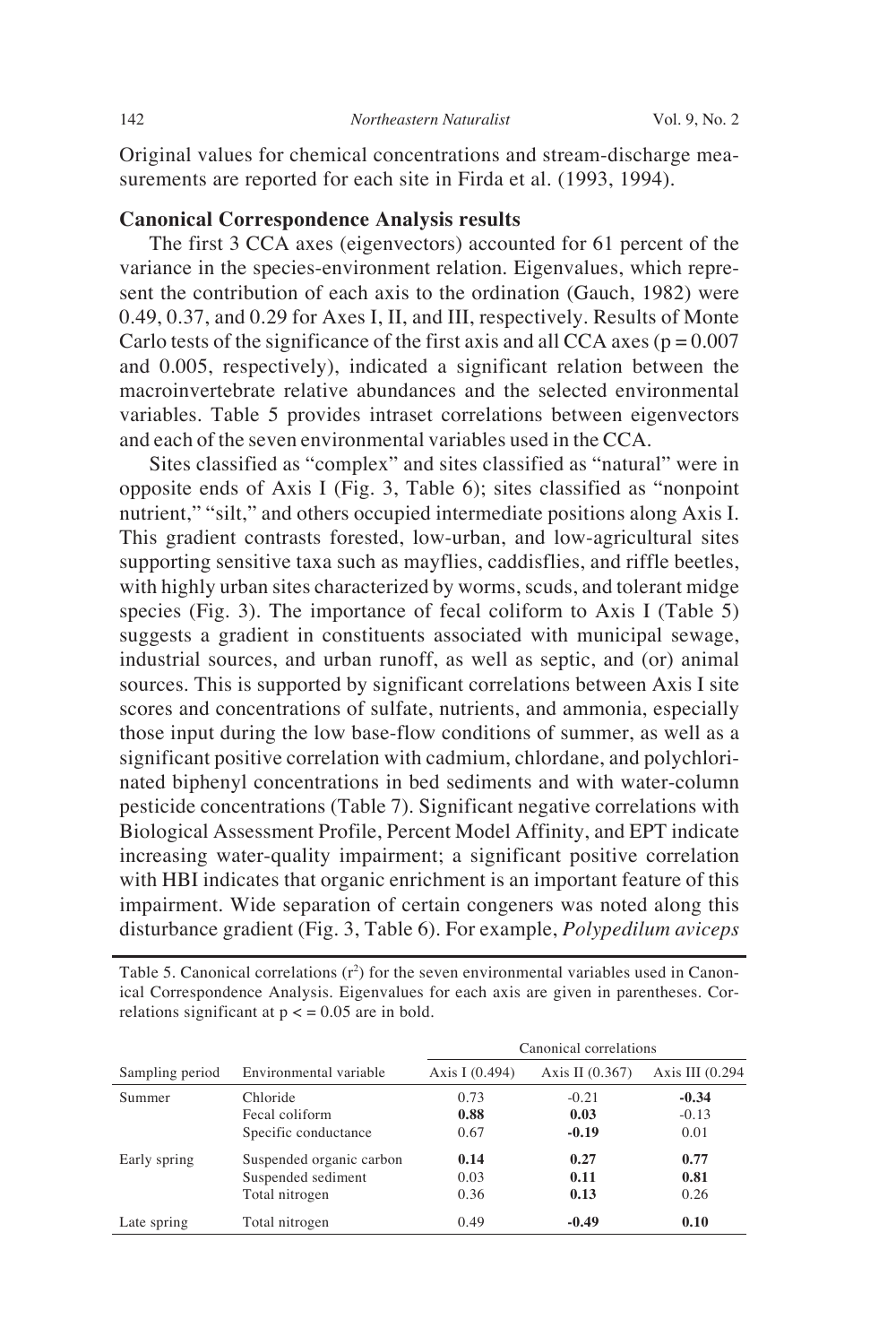

Figure 3. Plot of tax scores,<br>signare 3. Plot of tax scores, and scores, and infromed<br>interactions are chalibed and the chalibed correspondence<br>comonical Correspondence<br>comonical Correspondence<br>detecd from Songits were co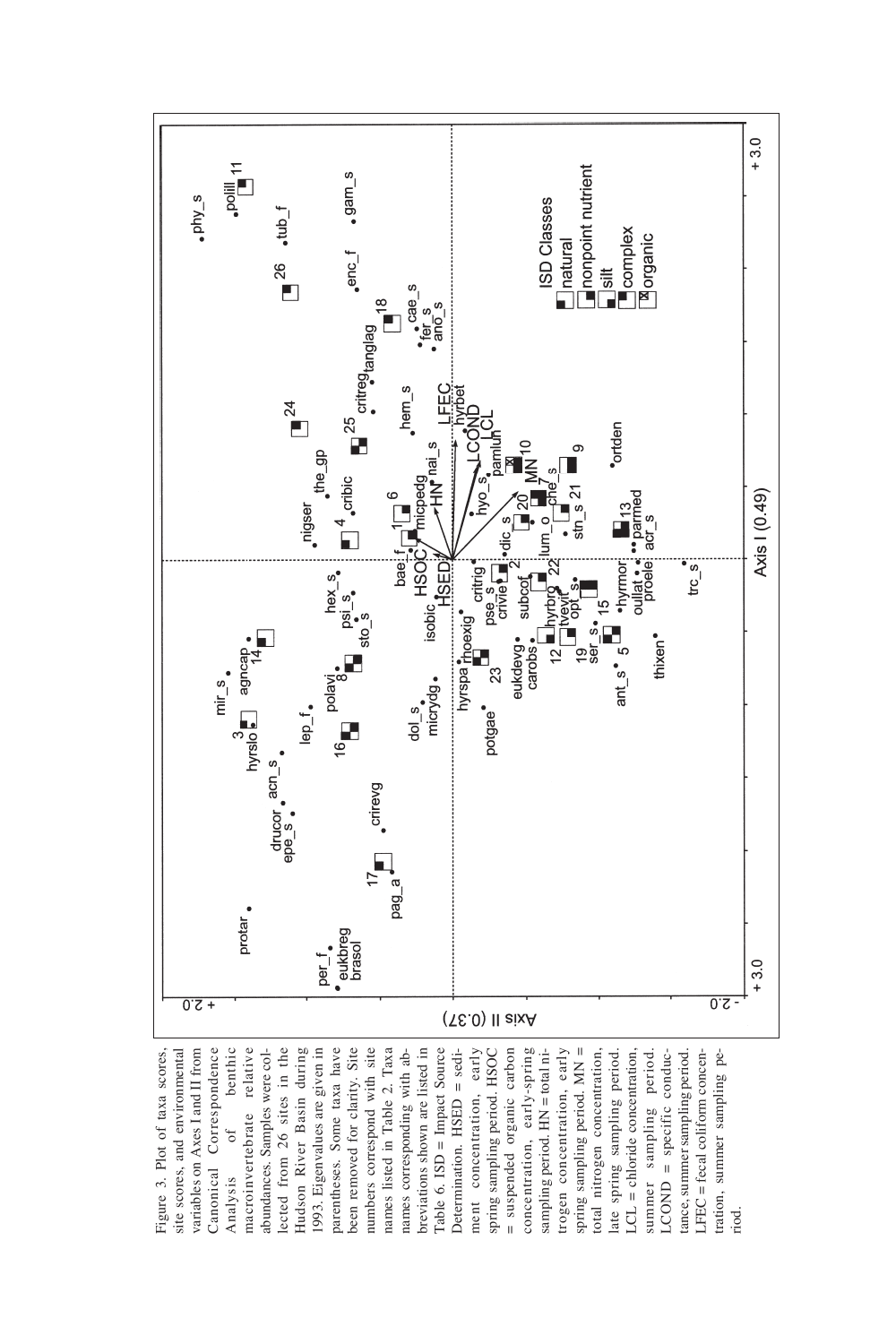(Diptera: Chironomidae), *Hydropsyche slossonae* and *H. sparna* (Trichoptera: Hydropsychidae), and *Cricotopus reversus* gr. (Diptera: Chironomidae) were associated with the cleaner streams along Axis I, whereas *P. illinoense*, *H. betteni*, and *C. tremulus* gr. were associated with higher pollution according to position along Axis I. Axis I was positively correlated with population density and percentage of urban land in the watershed, and negatively correlated with percentage of forested land in the watershed (Table 7). The only natural landscape or habitat features with which Axis I site scores had significant ( $p < 0.05$ )

| Abbrev. Taxon      |                                     | Abbrev. Taxon                   |                                      |
|--------------------|-------------------------------------|---------------------------------|--------------------------------------|
| $acn_s$            | Acentrella sp.                      | isobic                          | Isonychia bicolor                    |
| $acr_s$            | Acroneuria sp.                      | $lep_f$                         | Leptophlebiidae                      |
| agncap             | Agnetina capitata                   | lum o                           | Lumbricina                           |
| ano_s              | Anthopotamus sp.                    |                                 | micpedg Microtendipes pedellus gr.   |
| ant_s              | Antocha sp.                         |                                 | micrydg Microtendipes rydalensis gr. |
| ath_s              | Atherix sp.                         | $mir_s$                         | Micropsectra sp.                     |
| bae_f              | Baetidae                            | $nai_s$                         | Nais sp.                             |
| $bat_s$            | Baetis sp.                          | nigser                          | Nigronia serricornis                 |
| brasol             | Brachycentrus solomoni              | $opt\_s$                        | Optioservus sp.                      |
| $cae_s$            | Caecidotea sp.                      | ortden                          | Orthocladius nr. dentifer            |
| $can$ <sub>s</sub> | Caenis sp.                          | oullat                          | Oulimnius latiusculus                |
| carobs             | Cardiocladius obscurus              | pag_a                           | Pagastia sp. A                       |
| $che_s$            | Cheumatopsyche sp.                  | pamlun                          | Parametriocnemus lundbecki           |
| $chi_s$            | Chimarra sp.                        | parmed                          | Paragnetina media                    |
| cribic             | Cricotopus bicinctus                | $per_f$                         | Perlidae                             |
| crirevg            | Cricotopus reversus gr.             | $phy_s$                         | Physella sp.                         |
| critreg            | Cricotopus tremulus gr.             | polavi                          | Polypedilum aviceps                  |
| critrig            | Cricotopus trifascia gr.            | polfla                          | Polypedilum flavum                   |
| crivie             | Cricotopus vierriensis              | polill                          | Polypedilum illinoense               |
| $dia_s$            | Diamesa sp.                         | potgae                          | Potthastia gaedii                    |
| $dic_s$            | Dicranota sp.                       | proele                          | Promoresia elegans                   |
| $dol_s$            | Dolophilodes sp.                    | protar                          | Promoresia tardella                  |
| drucor             | Drunella cornutella                 | prtgra                          | Prostoma graecense                   |
| $enc_f$            | Enchytraeidae                       | $pse_s$                         | <i>Psephenus</i> sp.                 |
| epe_s              | Epeorus sp.                         | rherob                          | Rheocricotopus robacki               |
|                    | eukbreg Eukiefferiella brehmi gr.   | rhoexig                         | Rheotanytarsus exiguus gr.           |
|                    | eukdevg Eukiefferiella devonica gr. | $ser_s$                         | Serratella sp.                       |
| $fer_s$            | Ferrissia sp.                       | $stn_s$                         | Stenelmis sp.                        |
| $gam_s$            | Gammarus sp.                        | $sto_s$                         | Stenonema sp.                        |
| $hem_s$            | Hemerodromia sp.                    | subcof                          | Sublettea coffmani                   |
| $hex_s$            | Hexatoma sp.                        | tanglag                         | Tanytarsus glabrescens gr.           |
| $hyo_s$            | Hydroptila sp.                      | $the\_gp$                       | Thienemannimyia gr. spp.             |
| $hyr$ <sub>s</sub> | Hydropsyche sp.                     | thixen                          | Thienemanniella xena?                |
| hyrbet             | Hydropsyche betteni                 | $trc$ <sub><math>s</math></sub> | Tricorythodes sp.                    |
| hyrbro             | Hydropsyche bronta                  | $tub_f$                         | Tubificidae                          |
| hyrmor             | Hydropsyche morosa                  | tvebavg                         | Tvetenia bavarica gr.                |
| hyrslo             | Hydropsyche slossonae               | tvevit                          | Tvetenia vitracies                   |
| hyrspa             | Hydropsyche sparna                  |                                 |                                      |

Table 6. List of abbreviations and corresponding taxa shown in Canonical Correspondence Analysis triplots (Figures 3 and 4).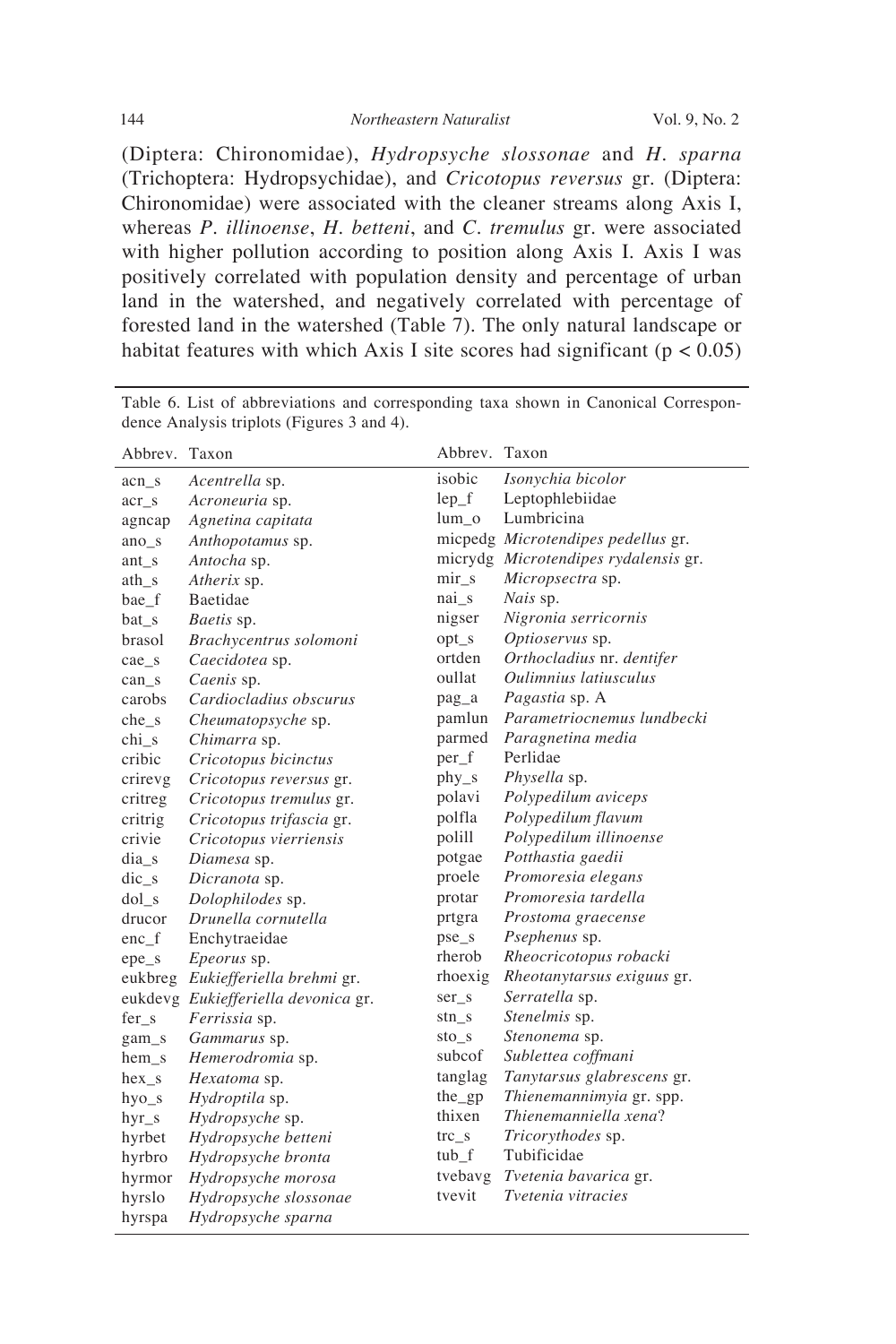Table 7. Spearman rank correlations between selected variables and the first three axes from Canonical Correspondence Analysis (CCA). Eigenvalues for each axis are given in parentheses. Only variables having one or more correlations greater than 0.50 are shown. Number of samples = 26 unless specified differently in parentheses. \*  $p \le 0.05$ , \*\*  $p \le$ 0.01, \*\*\*  $p < 0.001$ , ns  $p > 0.05$ .

| Environmental variable                                  | Axis I (0.494) | Axis II (0.367) | Axis III (0.294) |
|---------------------------------------------------------|----------------|-----------------|------------------|
| Water column constituents, summer sampling period       |                |                 |                  |
| Alkalinity                                              | $0.68***$      | ns              | ns               |
| Ammonia (25)                                            | $0.56**$       | ns              | $-0.44*$         |
| Ammonia + total organic nitrogen (25)                   | $0.71***$      | ns              | ns               |
| Chlorophyll A (25)                                      | $0.61**$       | ns              | ns               |
| Orthophosphate(25)                                      | $0.40*$        | ns              | $-0.58**$        |
| Sulfate                                                 | $0.73***$      | ns              | ns               |
| Suspended organic carbon                                | $0.55**$       | ns              | ns               |
| Total nitrogen (25)                                     | $0.56**$       | ns              | $-0.50**$        |
| Water column constituents, early-spring sampling period |                |                 |                  |
| Ammonia + total organic nitrogen                        | $0.56**$       | ns              | ns               |
| Chloride                                                | $0.64***$      | ns              | $-0.41*$         |
| Dissolved organic carbon                                | $0.56**$       | ns              | ns               |
| Specific conductance                                    | $0.84***$      | ns              | ns               |
| Sulfate                                                 | $0.80***$      | ns              | ns               |
|                                                         |                |                 |                  |
| Water column constituents, late-spring sampling period  |                |                 |                  |
| Alkalinity                                              | $0.76***$      | ns              | ns               |
| Ammonia                                                 | $0.81***$      | ns              | ns               |
| Chloride                                                | $0.66***$      | ns              | ns               |
| Dissolved organic carbon                                | $0.60**$       | ns              | ns               |
| Orthophosphate                                          | $0.51**$       | ns              | ns               |
| Specific conductance                                    | $0.85***$      | ns              | ns               |
| Sulfate                                                 | $0.77***$      | ns              | ns               |
| Total water-column pesticides                           | $0.53**$       | ns              | ns               |
| Watershed characteristics                               |                |                 |                  |
| Percent total area as forested land                     | $-0.87***$     | ns              | ns               |
| Percent total area as agricultural land                 | ns             | $-0.41*$        | $0.60***$        |
| Percent total area as urban land                        | $0.67***$      | ns              | $-0.40*$         |
| Population density                                      | $0.66***$      | ns              | $-0.44*$         |
| Geomorphic and habitat characteristics                  |                |                 |                  |
| Elevation                                               | $-0.59**$      | ns              | ns               |
| Sinuosity                                               | $0.59**$       | ns              | ns               |
| Canopy closure angle                                    | ns             | ns              | $-0.75***$       |
| Minimum water temperature <sup>1</sup>                  | $0.51**$       | ns              | ns               |
|                                                         |                |                 |                  |
| Bed sediment contaminant concentrations                 |                |                 |                  |
| Cadmium $(n=20)$                                        | $0.50**$       | ns              | ns               |
| Total chlordane compounds $(n=21)$                      | $0.51*$        | ns              | $-0.52*$         |
| Total DDT compounds (n=21)                              | ns             | ns              | $-0.61*$         |
| Total polychlorinated biphenyls (n=22)                  | $0.58**$       | 0.51            | $ns**$           |
| Macroinvertebrate indices and metrics                   |                |                 |                  |
| <b>Biological Assessment Profile</b>                    | $-0.69***$     | ns              | ns               |
| $EPT2$ richness                                         | $-0.66***$     | ns              | ns               |
| Hilsenhoff's Biotic Index                               | $0.65***$      | ns              | $0.38*$          |
| Percent Model Affinity                                  | $-0.51**$      | ns              | ns               |
| Percent abundance as $CF + SCR3$                        | ns             | $-0.67***$      | ns               |
| Percent abundance as $CG + SHR4$                        | ns             | $0.63**$        | ns               |

<sup>1</sup> Pre-dawn temperature on date of summer sample collection;  $<sup>2</sup>$  Ephemeroptera, Plecoptera, and</sup> Trichoptera; <sup>3</sup> Collector-filterers plus scrapers; <sup>4</sup> Collector-gatherers plus shredders.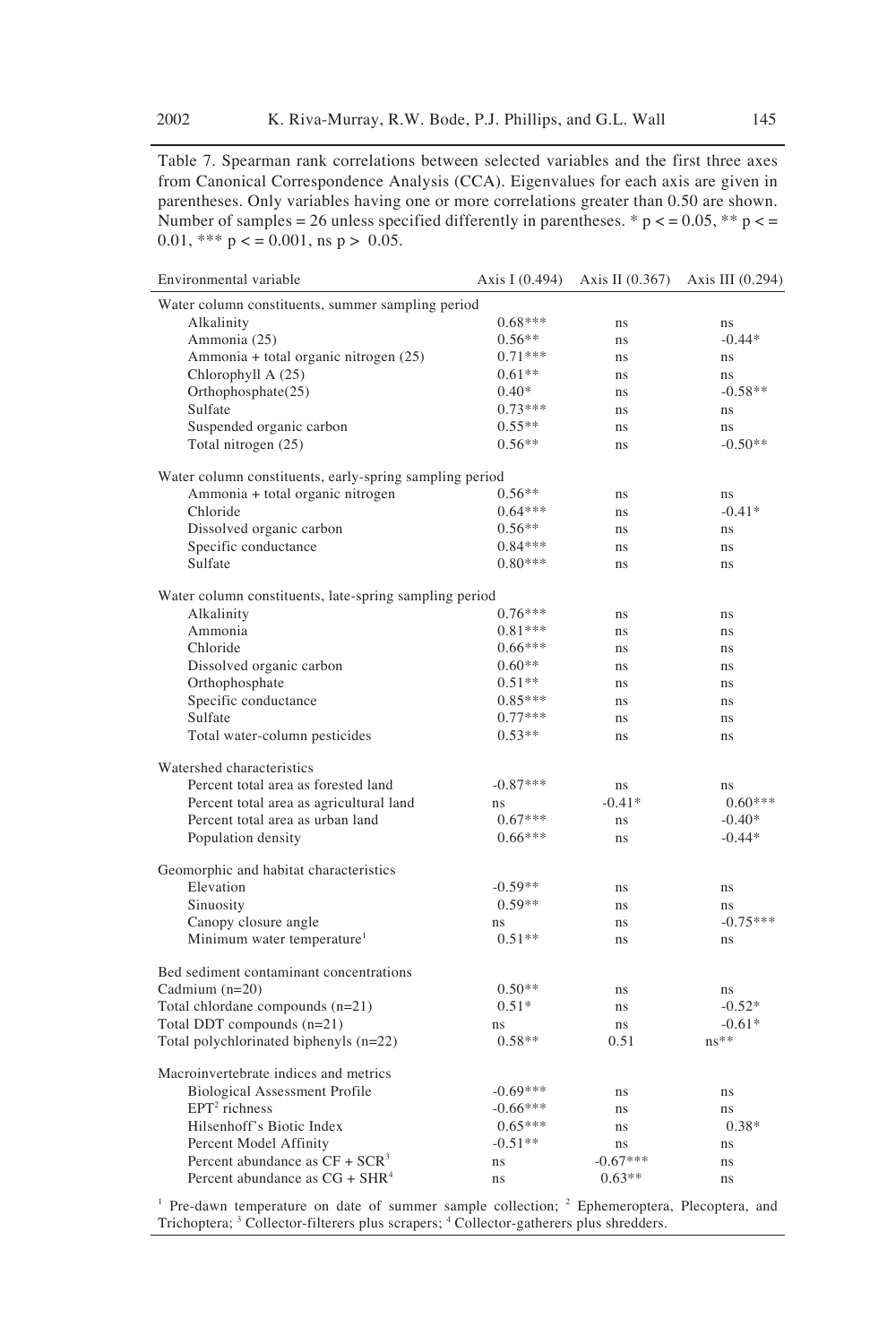correlations greater than 0.50 were elevation, which was negatively correlated, and sinuosity, which was positively correlated. Discharge per unit area (for any sampling period), percent of pools, riffles, and runs, and gradient, drainage area, and depth, width, and velocity were not significantly correlated (at rho =  $0.50$  or greater) with site scores along this axis. Sites in the Northeastern Highlands ecoregion were more likely to have lower scores on Axis I than either of the two other ecoregions (Tukey's studentized range test on ranked data,  $p < 0.01$ ). This appears to be largely accounted by the significantly greater proportion of forested land cover in Northeastern Highlands ecoregion watersheds than those in the other two ecoregions, and in the significantly greater proportion of agricultural land in Eastern Great Lakes and Hudson Lowlands watersheds than in watersheds in the Northeastern Highlands or in the New England Coastal Plain ecoregions (Tukey's studentized range test on ranked data, p < 0.0001).

Most sites classified as "nonpoint nutrient" (either singly or in combination with other classifications) were separated from those classified as "natural" and those classified as "complex" along Axis II (Fig. 3). Late spring total nitrogen was the most influential variable to this axis (Table 5), followed by early spring suspended organic carbon. Late spring total nitrogen was highly correlated with late spring dissolved nitrite plus nitrate (Spearman rho =  $0.87$ , p <  $0.0001$ ), suggesting an underlying gradient associated with dissolved nutrients from shallow groundwater. Nutrient enrichment is also indicated by the significant correlation between Axis II site scores and percent collector-filterers plus scrapers (Table 7). The orientation of both urban and agricultural sites in the higher-nutrient zone of this axis suggests either a similar nutrient (and related constituents) source in these agricultural and urban watersheds, or similar community responses to fertilizers applied to agricultural and urban lands. Site scores exhibited no significant correlation with variables related to discharge per unit area, stream size, elevation, or channel shape, and there was no statistically significant difference in site scores among ecoregions (Tukey's studentized range test on ranked data,  $p > 0.05$ ). Finally, site scores along this axis were not significantly correlated with any of the macroinvertebrate waterquality indices; this is likely due to the separation of the nonpoint nutrient impacted sites from both "natural" sites and "complex" sites.

Axis III is associated primarily with increasing concentrations of early spring sediment and suspended organic carbon, such as would be contributed by overland runoff (Table 5, Fig. 4). Site scores on this axis were positively correlated with proportion of agricultural land in the watershed, and were negatively correlated with canopy closure (Table 7), suggesting a role of streambank and riparian disturbance associated with agricultural land practices. Axis III separated agricultural sites from forested sites, which would have more intact riparian zones, and from urban sites, which would have more impervious surface and thus provide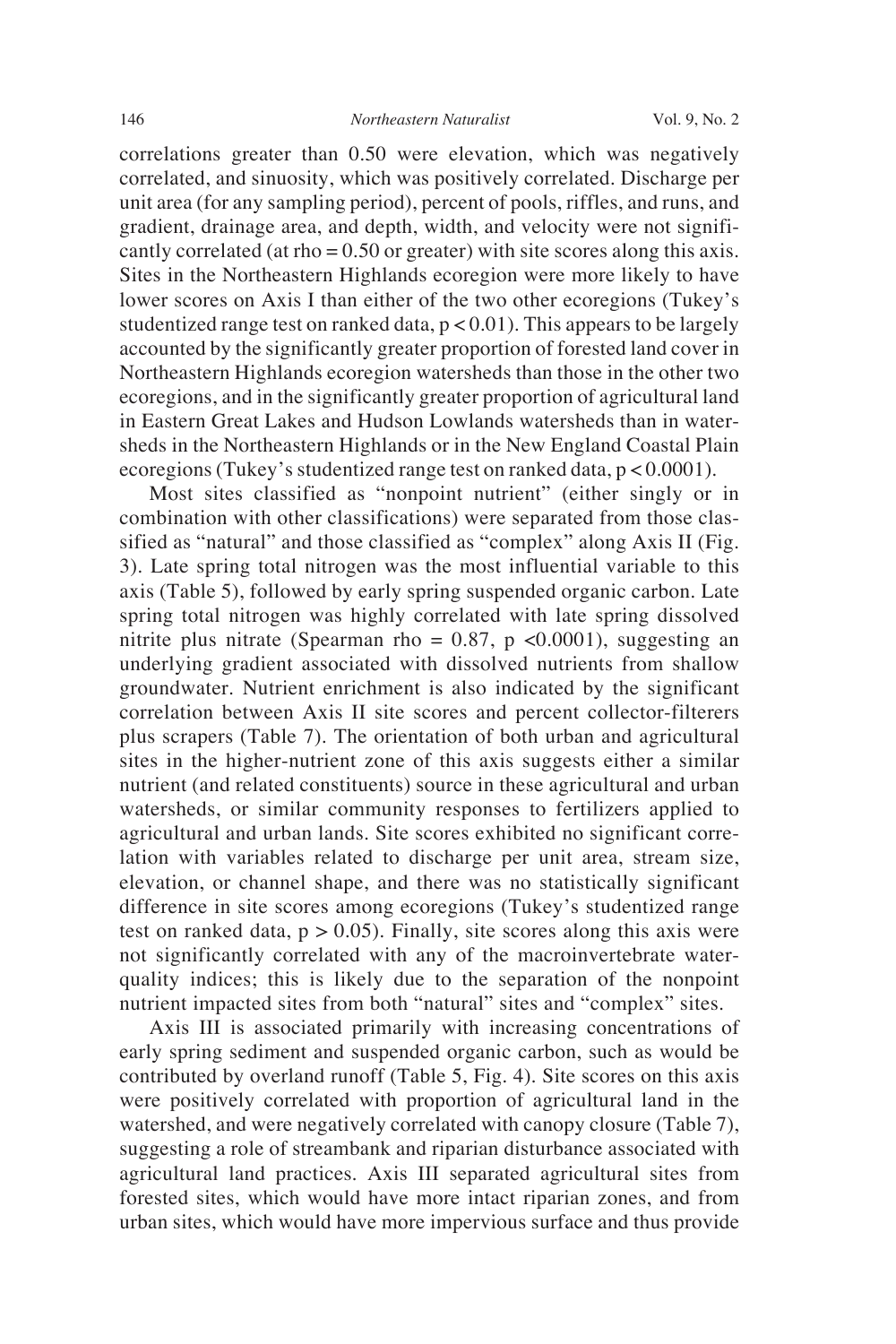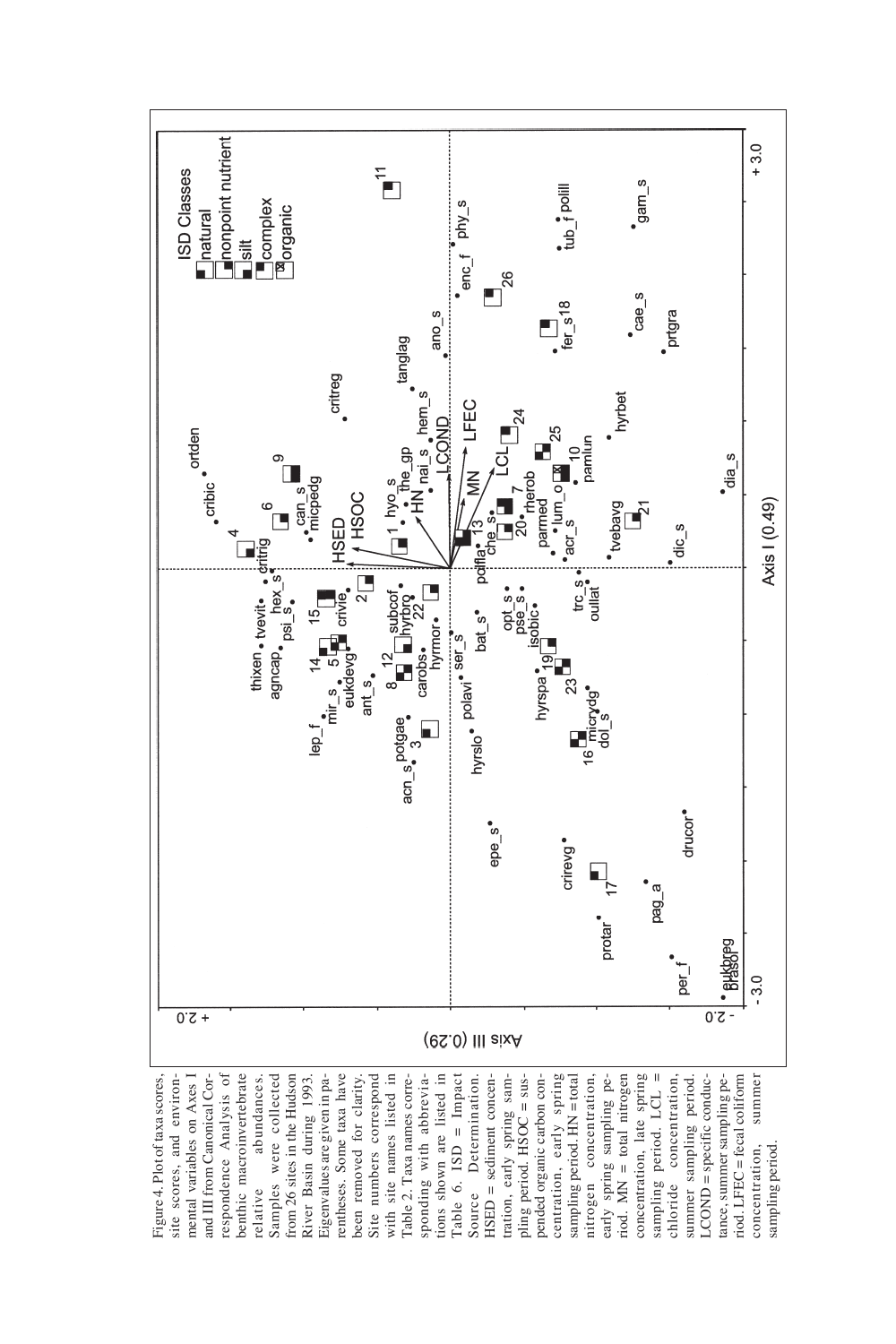a lower sediment source. Both of the sites with "siltation" ISD classifications (sites 4 and 12), and the site with combined "siltation" and "nonpoint-nutrient" classifications (site 9) were located in the higher overland runoff portion of Axis III. Site 13, with combined classifications of "siltation," "nonpoint nutrient," and "natural" was located near the middle range of Axis III. Taxa associated with the higher runoff section of the gradient included *Caenis* sp*.* (Ephemeroptera: Caenidae), *Cricotopus bicinctus, C. trifascia* gr*., C. vierriensis, C. tremulus* gr*.*, *Eukiefferiella devonica* gr. (Diptera: Chironomidae), and *Tvetenia vitracies* (Diptera: Chironomidae). Those associated with the lower runoff portion of the gradient include *Cricotopus reversus* gr., *E. brehmi* gr., and *T. bavarica* gr. Several *Hydropsyche* congeners were also widely separated along this axis. *Hydropsyche bronta* and *H. morosa* were nearer the high runoff end of the axis than were *H. sparna*, and *H. betteni*. Other environmental variables having significant correlations with Axis III were bed sediment concentrations of total chlordane and total DDT, which were negatively correlated with site scores. Axis III scores did not differ significantly among ecoregions (Tukey's studentized range test,  $p > 0.05$ ).

ISD classifications for two sites appeared to be in disagreement with their ordination positions. Site 25 was classified as "nonpoint nutrient and natural," yet was located near "complex" sites and the higher-pollution end of Axis 1. This site had relatively high fecal coliform concentrations, and was downstream of organically enriched sites (RW Bode, NYSDEC, personal communication). Site 6 was classified as "nonpoint-nutrient," but was located in a very low position on the nutrient axis (Fig. 3), and a relatively high position on the runoff axis (Fig. 4).

# **DISCUSSION**

ISD classifications for most sites compared favorably with position along environmental gradients produced by CCA. Several ISD groups were clearly distinguished in the ordination plots, particularly "complex," "natural," and "nonpoint nutrient" (including combinations of "nonpoint nutrient" and other impairment classes), which were separated in the plot of Axes I and II (Fig. 3). Most sites classified as "siltation" were distinguished from "natural" sites and from "complex" sites along Axis III (Fig. 4).

The dominant environmental gradient along which sites varied (i.e., Axis I) can be interpreted as an overall pollution gradient that includes organic enrichment and toxic constituents from point and nonpoint sources. This environmental gradient progresses from forested sites with good water quality to highly urban sites with poor water quality. The importance of constituents such as fecal coliform, ammonia, and sulfate collected during periods of lower base flows, and the correlation with concentrations of contaminants in streambed sediment samples,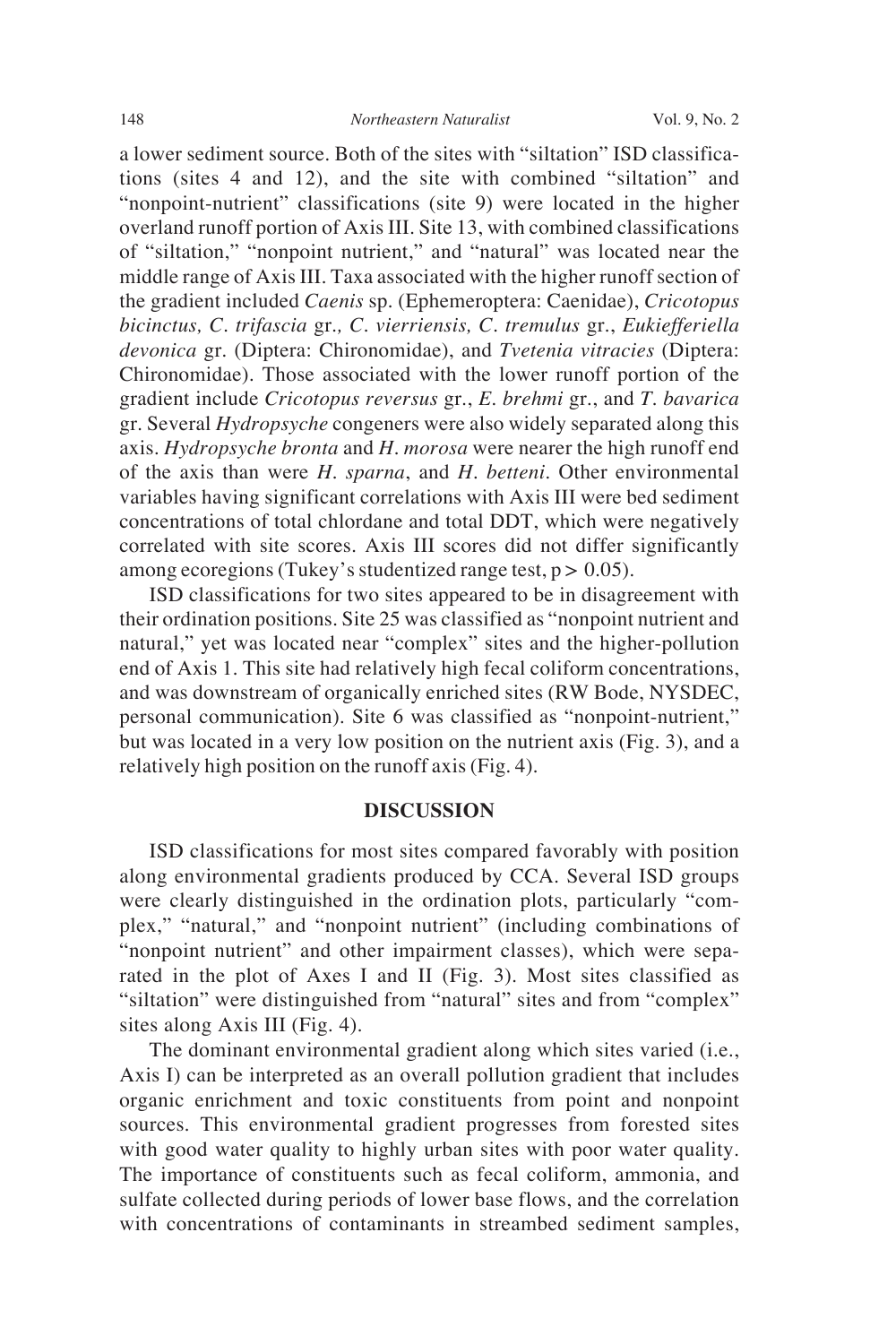suggest sources including municipal and industrial sewage, urban runoff, and possibly including septic effluent and animal waste sources. This corresponds with the location of the "complex" sites because this ISD classification includes both organic enrichment and toxic components. Three of 4 sites designated as "complex" and affected by municipal/industrial discharges had the worst water quality, according to Biological Assessment Profile ratings (Table 3). Most sites affected by nonpoint sources of nutrients and (or) siltation were in intermediate locations along this gradient, corresponding with their Biological Assessment Profile rating of "slightly impaired."

A negative correlation between Axis I and Hilsenhoff's Biotic Index, and especially the importance of fecal coliform, suggests that organic enrichment is an important feature of the underlying environmental gradient, even though we avoided sites known to have sewage discharges. Many urban areas may have undocumented sewage inputs, often from leaks in the sewage collection system. Subsequent to the collection of samples in this study, site 11 was found to receive raw sewage from a construction diversion pipe that was discharging raw sewage into the creek (Bode et al. 1995); the pipe was capped after the discovery, and recent bioassessments indicate markedly improved water quality (R.W. Bode, personal communication). Leaking septic fields and animal wastes are other sources of fecal coliform. Other environmental factors that were not directly included as environmental variables in the ordination analysis may contribute to the general human disturbance gradient; these include modern pesticides, metals, organochlorine compounds, and other contaminants from current and (or) historical sources, habitat impairment, and hydrologic changes. Dominance of Tubificidae and Chironomidae has been associated in other studies with elevated concentrations of metals in bed sediments (Winner et al. 1980). Indeed, bed sediment concentrations at the 3 most highly impaired sites in our study that were classified as "complex" by ISD, and exceeded State guidelines for protection of aquatic life for lead, cadmium, polycyclic aromatic hydrocarbons, polychlorinated biphenyls, and (or) chlordane in bed sediments (Phillips et al. 1997, Wall et al. 1998). Yoder and Rankin (1995) found *Cricotopus* sp. to be associated with a "Complex Toxic" type of community. Our results agree, but suggest that certain *Cricotopus* species might be better indicators of these conditions than others. *C. tremulus* group was nearer some of the "complex" sites along the pollution gradient than *C. reversus* group, for example. Eagleston et al. (1990) found that *Polypedilum illinoense, C. bicinctus,* and *C. vierriensis,* among others, were associated with toxic conditions in his study. Our findings agree for some of these; we found *P. illinoense* especially tolerant, according to its position on the pollution gradient, whereas *C. bicinctus* and *C. vierriensis* were more inter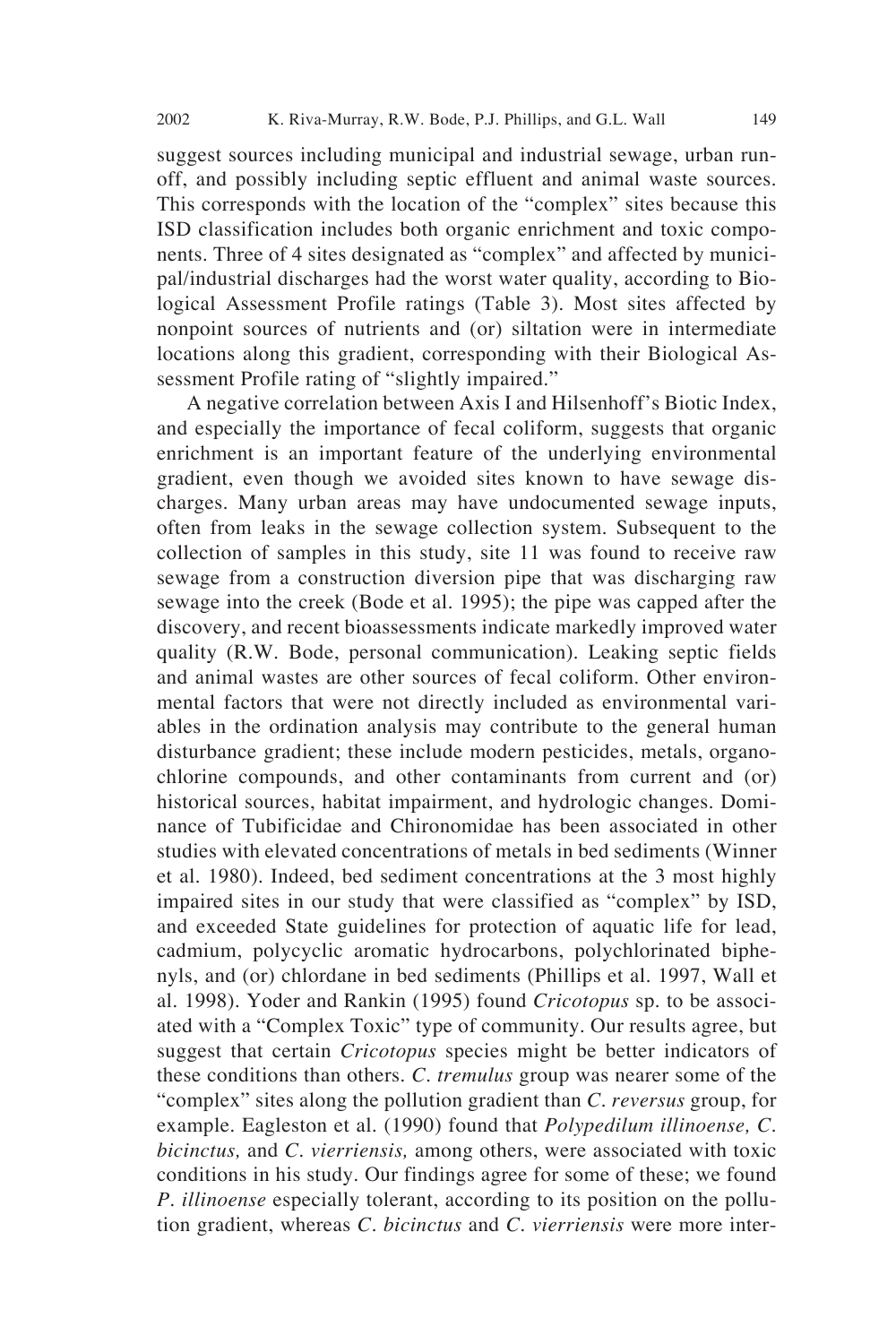mediate in tolerance for the range of conditions contained in our study. These findings suggest that some relatively tolerant taxa would be better indicators of complex (municipal/industrial) impact sources than others.

The second most important environmental gradient, according to CCA results, is associated with nonpoint sources of nutrients. These are associated with inorganic nutrients in late spring samples, probably entering streams from shallow groundwater. These factors are consistent with nonpoint sources such as septic fields, residential lawn fertilizers, and agricultural fertilizers. Macroinvertebrate communities from urban and agricultural sites responded similarly to variation along this nonpoint nutrient gradient. Our findings of a significant correlation between site scores on this axis and relative abundance of filterer and scraper macroinvertebrates supports an interpretation of nutrient enrichment and associated increase in primary production. Some of the taxa located in the higher nutrient zone of this axis (Fig. 3) were also suggested by Eagleston et al. (1990) to be indicative of high periphyton and FPOM; these include Hydropsychidae and *Rheotanytarsus* (Diptera: Chironomidae) species.

Sediment may be an important source of impairment to agricultural streams, as indicated by Axis III in the CCA plot (Fig. 4). Sediment impacts include lower-than-expected abundance of net-spinning caddisflies, and higher-than-expected abundance of dipteran taxa. Relatively high abundance of Chironomidae, low abundance of net-spinning filter feeders, and relatively high abundance of the silt-tolerant mayfly *Caenis* sp., indicate a possible response to suspended and (or) redeposited sediment. Suspended sediment can cause increased drift as a result of increased turbidity (Gammon 1970) and physical disturbance (Culp et al. 1986; Waters, 1995); redeposition can clog caddisfly nets and decrease interstitial space and dissolved oxygen in stream-bottom habitats (reviewed in Waters 1995). Elevated concentrations of suspended sediment have also been reported to cause a reduction in abundance of filter feeders (reviewed in Waters 1995). Sites at the higher runoff end of Axis III had some degree of obvious bank erosion, disruption of riparian vegetation, and (or) narrow riparian buffer zones, either in the immediate vicinity of the study reach or within a short distance upstream in the watershed. The negative correlation of Axis III with canopy closure supports the interpretation of this axis as a land disturbance-runoff gradient, because riparian buffer zones would mitigate effects of land disturbance.

Apparent disagreement between ISD and ordination or water-quality assessment for four sites may be due to several different factors. Site 25 appeared to be an example of a site at which groundwater inputs mitigate the effects of organic enrichment. The site had relatively high fecal coliform concentrations, which forced its position in the ordination closer to some of the "complex" sites, and which corresponds with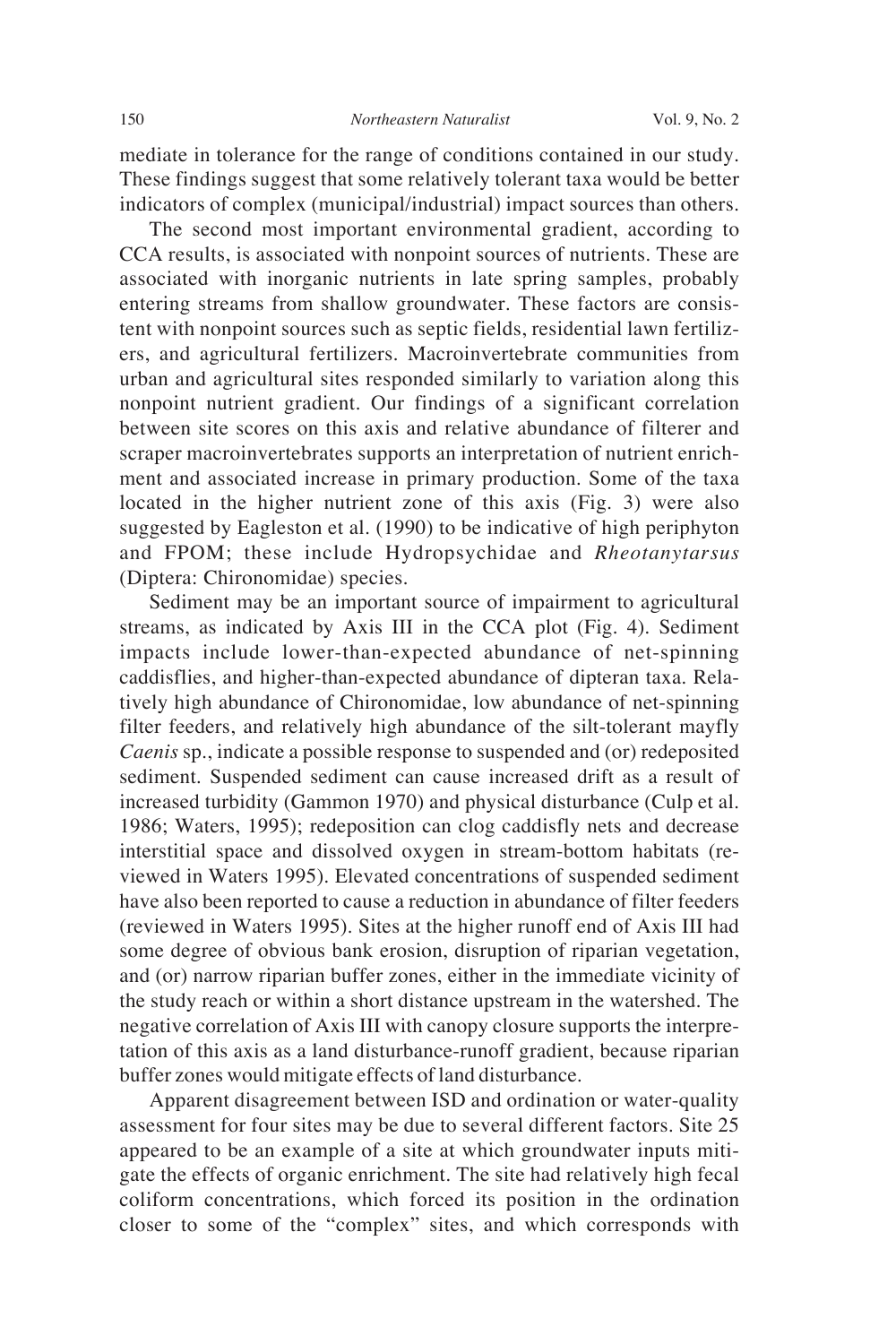findings of NYSDEC, for upstream sites on this river, of impairment due to organic enrichment (Bode et al. 1999). However, Site 25 was characterized by high diversity and relative abundances of mayflies, which explains the "natural and nonpoint source" ISD. The continued presence of relatively high coliform concentrations at Site 25 suggests the presence of mayflies is not simply due to recovery associated with sufficient distance from the impairment source. Instead, cold, welloxygenated ground water is probably a factor that mitigates the potential effects of organic waste. Brook trout (*Salvelinus fontinalis*) of several age classes were collected during fish community sampling at this site in 1995 (Butch et al. 1996), supporting the hypothesis of mitigation of pollution impacts by cold, well-oxygenated groundwater inputs.

Sites 3 and 14 are "natural" according to ISD, but slightly impaired according to the Biological Assessment Profile. The classification of nonimpaired as "nonpoint nutrient" represents enrichment that has not gotten to the point of affecting a qualitative change from a nonimpaired site (RW Bode, NYSDEC, personal communication). However, a "natural" site should not be "slightly impacted." This discrepancy is likely due to the high relative abundances of *Micropsectra* at both these sites. *Micropsectra* is composed of species with widely different tolerances (R.W. Bode, NYSDEC, personal communication). However, because it is difficult to identify, it is typically identified to genus and given an "average" tolerance rating. The location of these sites in the CCA diagram near the low perturbation, low nutrient portions of the ordination plot, suggests that the Biological Assessment Profile is not representing conditions for this site as well as the ISD "natural" classification. Because NYSDEC has encountered this situation numerous times, and recognized the value of including this information in its ISD models, they have recently begun identifying *Micropsectra* to species for both their biomonitoring and for Impact Source Determination (R.W. Bode, NYSDEC, personal communication). Finally, the location of Site 6 in the ordination plot (Fig. 3) suggests misclassification by ISD. This site was classified by ISD as "nonpoint nutrient"-impacted, but it is located in the low nutrient portion of Axis II, and in the high runoff portions of Axis III (Figs. 3 and 4). *Microtendipes pedellus* (Diptera: Chironomidae), a relatively abundant taxon at this site, currently figures prominently in the "nonpoint nutrient" ISD model*.* Our results suggest this taxon might be a better indicator of siltation than of nutrients. Adjustment of the model could be warranted if future collections support this interpretation.

ISD appears to be able to discriminate fairly well among "nonpoint nutrient," "siltation," "complex" impairment sources, and "natural" communities. Yoder and Rankin (1995), using metric scores to determine impacts, had good success using Biological Response Signatures to discriminate between "Complex Toxic" and other sources. However, Bio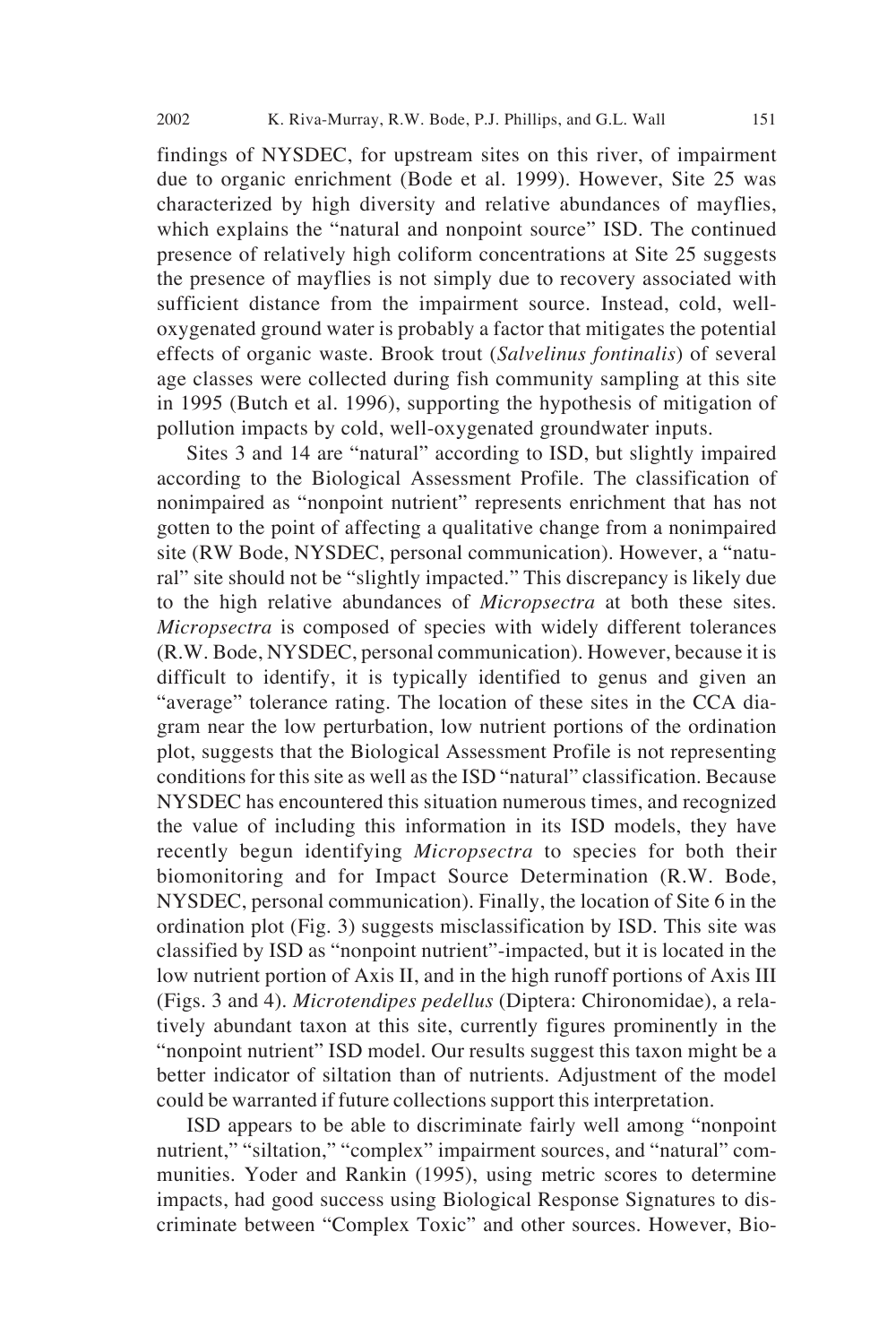logical Response Signatures was not as successful discriminating among their "municipal-conventional," "combined sewer overflow/urban," and "agricultural nonpoint" sources. Our results support their suggestion that better separation might be achieved with the use of more of the community information. The benefits of high-level taxonomic resolution in biomonitoring is a topic of investigation and debate (e.g., Bournand et al. 1996, Resh and Unzicker 1975), and many groups currently use familylevel identification for their biomonitoring (e.g., Chessman 1995) while others use high-level taxonomic resolution (e.g., Bode et al.1996, DeShon 1995, Yoder and Rankin 1995). Although family-level resolution might be appropriate for broad scale monitoring programs, as suggested by Hewlett (2000), our results suggest that source identification is enhanced by highlevel taxonomic resolution; this may be especially important when the need is to distinguish among nonpoint sources that have caused subtle impairment. The use of species-level identifications for selected taxa in ISD models is a currently evolving process; particular species are included in further refinements of the ISD as evidence suggests they are good at discriminating among sources. Our findings suggest that multivariate ordination and (or) similar approaches may help in this process by identifying selected taxa that might be useful in continued refinement of ISD. Our ordination plots show some congeneric species that are not currently incorporated at the species level in the ISD model, to be potentially important distinguishing between impact sources, according to their locations in the ordination diagrams (Figs. 3 and 4). Congeneric species, particularly those within the genera *Hydropsyche, Cricotopus,* and *Polypedilum*, were positioned near opposite ends of the CCA axes, indicating their associations for very different environmental conditions. Some of these taxa might be useful to incorporate into ISD models. ISD already incorporates *Polypedilum aviceps* as an indicator of clean-water "natural" streams; our findings support this because *P. aviceps* was located in the low pollution end of the ordination Axis I (Fig. 3), whereas *P. illinoense* was located near the high pollution end. Location of other congeners on ordination diagrams suggest they might also be important in distinguishing type of impairment. For example, *Hydropsyche betteni* and *H. bronta* are positioned near opposite portions of the runoff gradient (Fig. 4), which may indicate different tolerances to siltation and organic nutrients associated with runoff. ISD incorporates Hydropsychidae at the family level; our results suggest genus or species taxonomy might be useful in distinguishing certain impacts from others. Because most specimens in NYSDEC samples are already identified to species level, there would be no addition of effort to incorporate species level into the ISD model if further investigation suggests this is warranted. This is similar to findings of Yoder and Rankin (1995), where data collected for biomonitoring was able to be successfully applied to source identification because of a high level of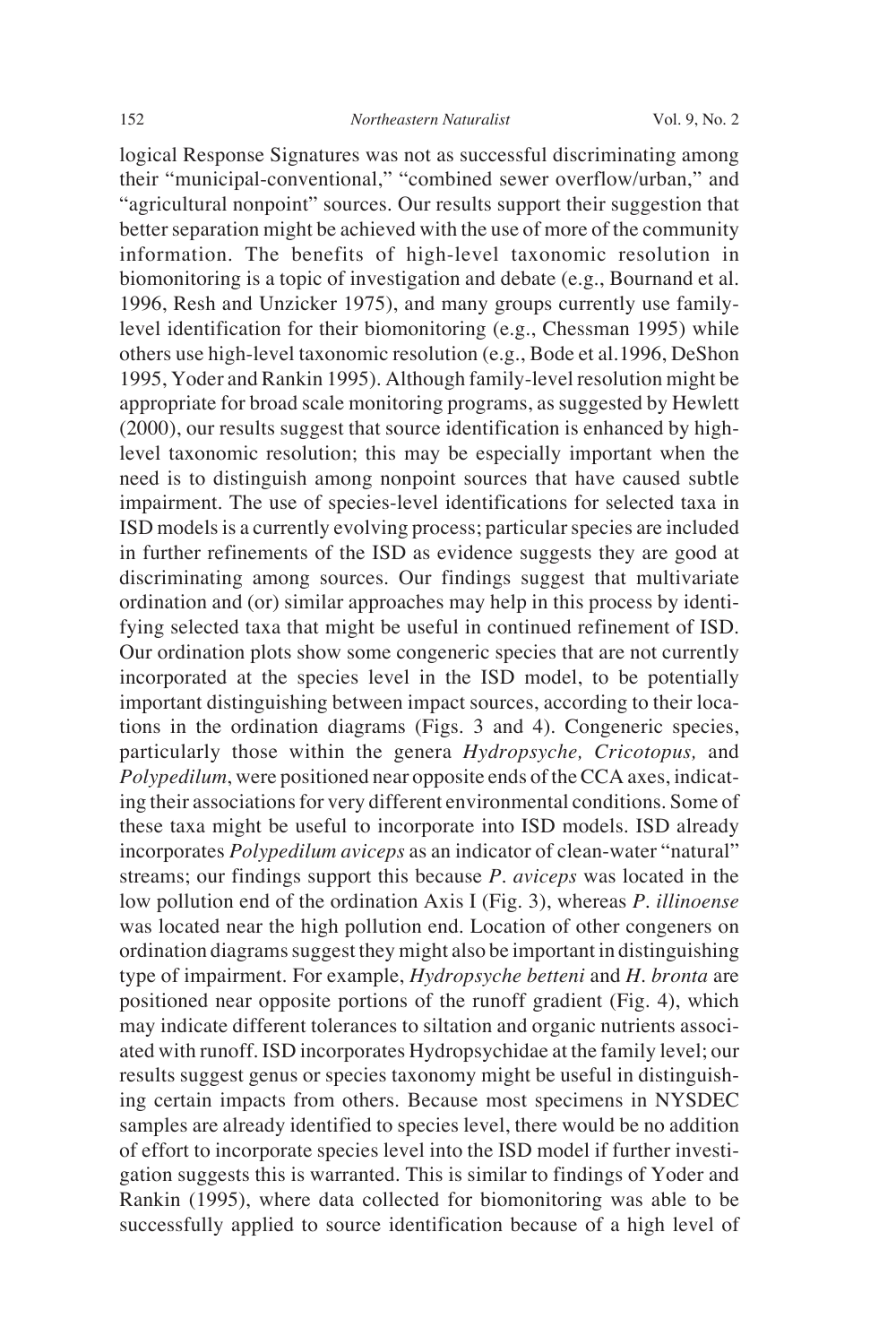taxonomic resolution, even though this was not the original objective of the collections. Because ISD is designed to reduce the effects of rare taxa (taxa present in less than five percent of the total abundance are not considered in the classification of samples), we would not expect the use of species-level resolution for additional taxa to require a larger subsample than the 100-specimen subsample that is currently in use.

Natural features such as elevation, stream size, and channel shape did not appear to be as important in our study as did land use. Ecoregion, which is commonly considered a useful environmental framework for biomonitoring studies, also did not appear to explain the patterns we identified. We limited our selection of sites to approximately second to fourth order streams, and selected sites with naturally-occurring riffle zones having gravel-cobble-boulder substrate. This appears to have limited much of the important natural variation among the sites in our study. Although ecoregional differences were seen in the organic enrichment / pollution gradient, these differences could be largely attributed to land use patterns. Early settlement in the Hudson River Basin was focused in the Hudson and Mohawk river valleys, where conditions for agriculture were better than in the highlands, and where the rivers were important in the development of towns and cities. It appears from our work that the heterogeneity of models within each ISD class fulfills its purpose of allowing for the differences attributable to natural variation, for the area we studied.

One way in which ISD differs from the Biological Response Signatures approach is that ISD does not use multiple organism groups. Whereas Biological Response Signatures uses both fish and benthic macroinvertebrates, ISD employs only benthic macroinvertebrates. NYSDEC has recently begun incorporating some fish community information in its biomonitoring process (e.g., Bode et al. 2000) and development of a fish index of biological integrity for the State or selected watersheds in the state is an ongoing effort by NYSDEC (Douglas Carlson, NYSDEC, personal communication), and other workers (e.g., Daniels et al., in press; Miller et al. 1988; Keller 1995). Recent work by Passy (2000) suggests that the incorporation of periphyton community information into NYSDEC's biomonitoring will be a useful complement to the benthic macroinvertebrate information, particularly in terms of source identification.

Results of this study suggest that the benthic macroinvertebrate data collected for establishing the degree of water quality impairment can also be used to identify the impairment source with reasonable accuracy, as determined by the concordance of the multiple lines of evidence. Future improvements in ISD can be made with increased taxonomic resolution and by fine tuning some of the model classifications. Our work was done on a few sites in one of New York's many river basins. The number of sites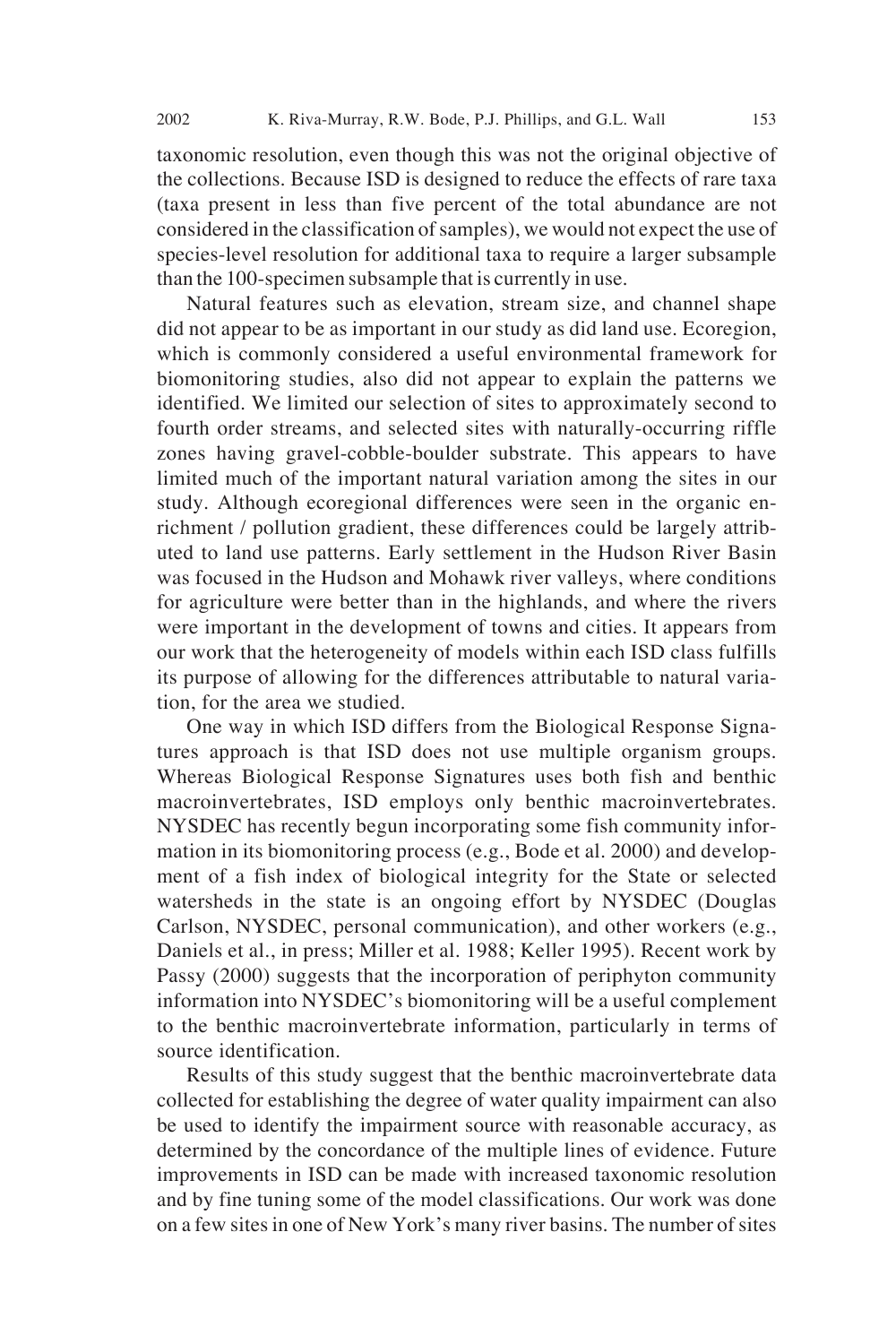included in our study dictated that we could reasonably examine, at most, a small number of environmental gradients. Expansion of this verification of ISD with other sites across the State would be a useful endeavor.

#### **ACKNOWLEDGMENTS**

This study was supported by the U.S. Geological Survey's National Water-Quality Assessment (NAWQA) Program. The authors thank Lawrence E. Abele (NYSDEC) for macroinvertebrate enumeration and identification, and Jonathan G. Kennen (USGS), Margaret A. Novak (NYSDEC), David L. Strayer (Institute of Ecosystem Studies), Sophia Passy (Rennsselaer Polytechnic Institute and USGS), and Chris Yoder (Ohio EPA) for comments and suggestions on earlier drafts of the manuscript. Jon Kennen's continued insights and support concerning multivariate data analysis have been invaluable. We are grateful to Susan B. Norton (USEPA) and an anonymous reviewer for many helpful comments on our recent draft. We also thank the following U.S.G.S. colleagues for their contributions to this study: William F. Coon, Stephen K. Sorenson, and Gary R. Wall, for habitat and geomorphology data collection and for assistance in collecting invertebrate samples; Christopher M. Ryan and Charles J. Strain, for their assistance in many aspects of field data collection; Elizabeth A. Flanary, for her contributions to site selection, planning, and data collection; Douglas A. Freehafer for GIS work, data-base management, and assistance in the field; and Hannah M. Ingleston for map interpretation. Finally, the authors would like to recognize the following volunteers who assisted in data collection for this study as part of the USGS Volunteer-for Science program: Carla A. Gutierrez, David C. Juliano, Elizabeth Lukowski, Douglas B. Reed, Tracy Salas, Bryan Sambrook, and Melissa Smith.

#### **LITERATURE CITED**

- AMERICAN PUBLIC HEALTH ASSOCIATION, AMERICAN WATER WORKS ASSOCIATION, and WATER POLLUTION CONTROL FEDERATION. 1985. Standard Methods for the Examination of Water and Wastewater, 16th Ed. American Public Health Association, Washington, DC. 1,268 pp.
- BODE, R.W., E. KUZIA, M.A. NOVAK, and L.E. ABELE. 1995. Biological Assessment - Patroon Creek 1994 Survey. New York State Department of Environmental Conservation Technical Report. Division of Water, Bureau of Monitoring and Assessment, Albany, NY. 32 pp.
- BODE, R.W., and M.A. NOVAK. 1995. Development and application of biological impairment criteria for rivers and streams in New York State. Pp. 97-108, *In* W.S. Davis and T.P. Simon (Eds.). Biological Assessment and Criteria. Lewis Publishers, Boca Raton, FL. 415 pp.
- BODE, R.W., M.A. NOVAK, and L.E. ABELE. 1993. 20 year trends in water quality of rivers and streams in New York State, based on macroinvertebrate data 1972-1992. New York State Department of Environmental Conservation Technical Report. 196p.
- BODE, R.W., M.A. NOVAK, and L.E. ABELE. 1996. Quality assurance work plan for biological stream monitoring in New York State. New York State Department of Environmental Conservation Technical Report. 89 pp.
- BODE, R.W., M.A. NOVAK, and L.E. ABELE. in press. Quality assurance work plan for biological stream monitoring in New York State. New York State Department of Environmental Conservation Technical Report.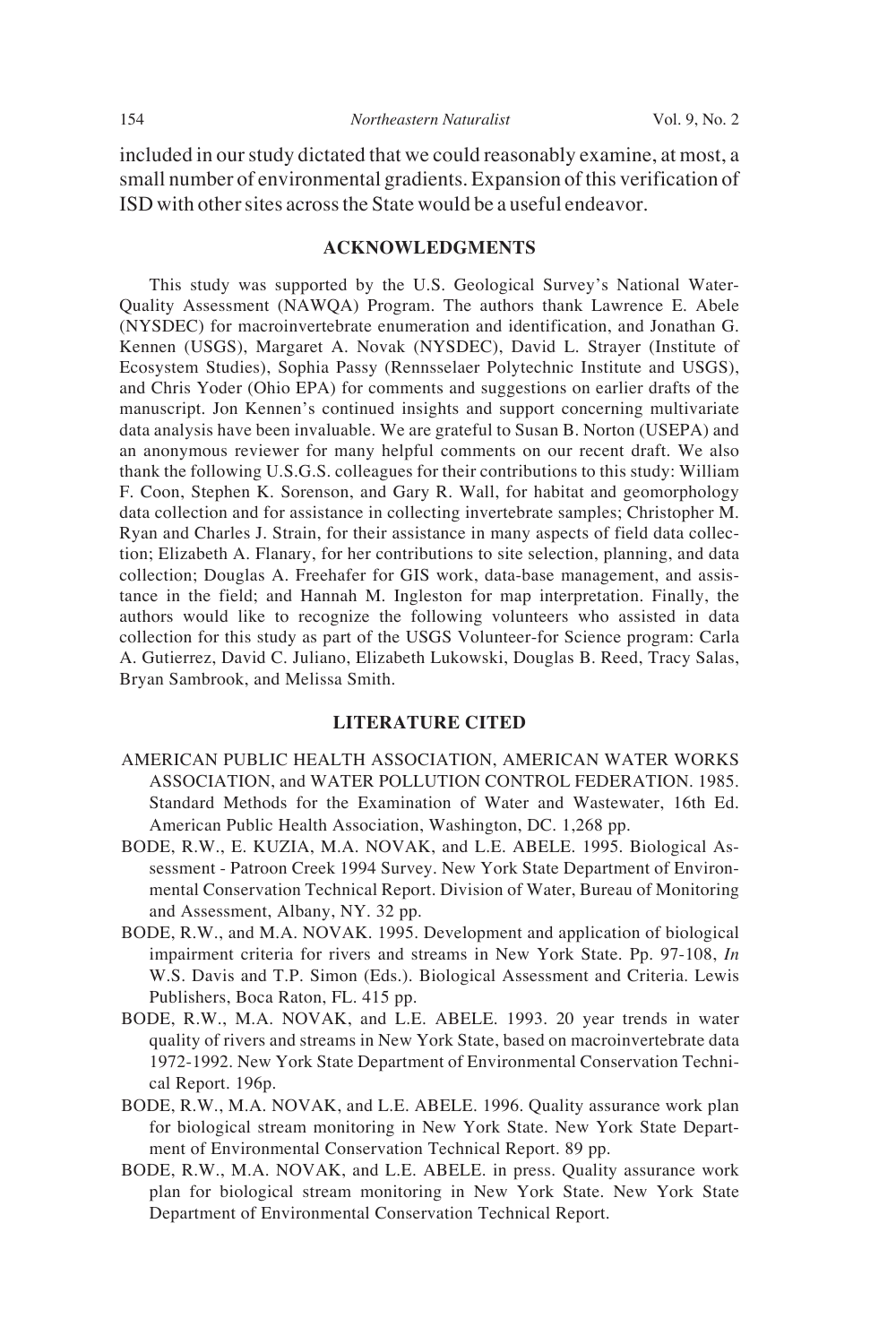- BODE, R.W., M.A. NOVAK, L.E. ABELE, D.L. HEITZMAN, and S.I. PASSY. 1999. Biological stream assessment – Kisco River. New York State Department of Environmental Conservation Technical Report. 35 pp.
- BODE, R.W., M.A. NOVAK, L.E. ABELE, D.L. HEITZMAN, and D. CARLSON. 2000. Biological stream assessment – Halfway Creek. New York State Department of Environmental Conservation Technical Report. 46 pp.
- BOURNAND, M., B. CELLOT, P. RICHOUS, and A. BERRAHOU. 1996. Macroinvertebrate community structure and environmental characteristics along a large river: congruity of patterns for identification to species or family. Journal of the North American Benthological Society 15(2):232-253.
- BUTCH, G.K., F.N. DALTON, H.G. LENT, Jr., and P.M. MURRAY.1996. Water Resources Data New York Water Year 1996, Volume 1. Eastern New York Excluding Long Island. U.S. Geological Survey Water-Data Report NY-96-1. 398 pp.
- BUTCH, G.K., P.M. MURRAY, R. LUMIA, and J.F. WEIGEL.1998. Water Resources Data New York Water Year 1998, Volume 1. Eastern New York Excluding Long Island. U.S. Geological Survey Water-Data Report NY-98-1. 434 pp.
- CHESSMAN, B.C. 1995. Rapid assessment of rivers using macroinvertebrates: A procedure based on habitat-specific sampling, family level identification and a biotic index. Australian Journal of Ecology 20:122-129.
- CULP, J.M., F.J. WRONA, and R.W. DAVIES. 1986. Response of stream benthos and drift to fine sediment deposition versus transport. Canadian Journal of Zoology 64:1345-1351.
- DANIELS, R.A., K. RIVA-MURRAY, D.B. HALLIWELL, D.L. VANA-MILLER, and M.D. BILGER, in press. An index of biological integrity for northern Mid-Atlantic slope drainages. Transactions of the American Fisheries Society.
- DAVIS, W. S., and T.P. SIMON. 1995. Introduction. Pp. 3-6, *In* W.S. Davis and T.P. Simon (Eds.). Biological assessment and criteria: tools for water resource planning and decision making. Lewis Publ., Boca Raton, FL. 415 pp.
- DESHON, J.E. 1995. Development and application of the Invertebrate Community Index (ICI). Pp. 217-243, *In* W.S. Davis and T.P. Simon (Eds.): Biological Assessment and Criteria: tools for water resource planning and decision making, Boca Raton, Lewis Publishers. 415 pp.
- EAGLESTON, K.W., D.L. LENAT, L.W. RUSLEY, and R.B. WINBORNE. 1990. Comparison of measured instream biological responses and responses predicted using the *Ceriodaphnia dubia* chronic toxicity test. Environmental Toxicology and Chemistry 9:1019-1028.
- FIRDA, G.D., R. LUMIA, P.M. MURRAY, and W.O. FREEMAN. 1993. Water Resources Data - New York, Water Year 1993, volume 1: Eastern New York excluding Long Island: U.S. Geological Survey Water-Data Report NY-93-1. 452 pp.
- FIRDA, G.D., R. LUMIA, P.M. MURRAY, and W.O. FREEMAN. 1994. Water Resources Data - New York, Water Year 1994, volume 1: Eastern New York excluding Long Island: U.S. Geological Survey Water-Data Report NY-94-1. 488 pp.
- GAMMON, J.R. 1970. The effect of inorganic sediment on stream biota. U.S. Environmental Protection Agency, Water Quality Office, Final Report, Grant Number 18050DWC, Washington, DC. 141 pp.
- GAUCH, H.G. 1982. Multivariate analysis in community ecology: Cambridge, Cambridge University Press, New York, NY. 298 pp.
- GERRITSEN, J. 1995. Additive biological indices for resource management. Journal of the North American Benthological Society 14(3):451-457.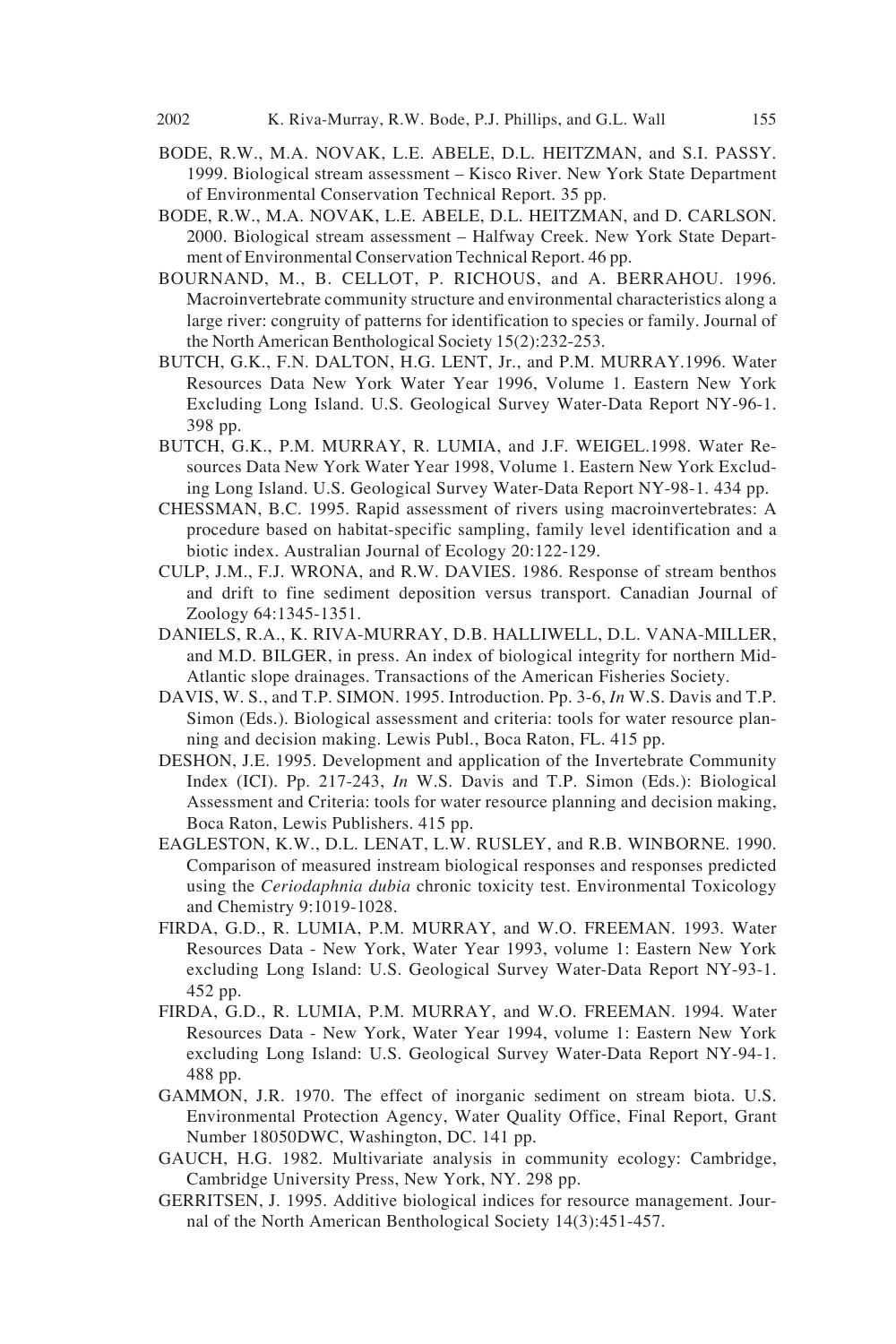- HEWLETT, R. 2000. Implications of taxonomic resolution and sample habitat for stream classification at a broad geographic scale. Journal of the North American Benthological Society 19(2):352-361.
- HILSENHOFF, W.L. 1982. Using a biotic index to evaluate water quality in streams. Wisconsin Department of Natural Resources, Technical Bulletin No. 132, 22 pp.
- HILSENHOFF, W.L. 1987. An improved index of organic stream pollution. Great Lakes Entomologist 20(1):31-39.
- KARR, J.R. 1981. Assessment of biotic integrity using fish communities. Fisheries 6:21-27.
- KELLER, S.S. 1995. Index of biotic integrity: conceptual review and modification for the Hudson River Valley. Unpublished Master's thesis. Bard College, Annandale on Hudson, NY. 131p.
- MEADOR, M.R., C.R. HUPP, T.F. CUFFNEY, and M.E. GURTZ. 1993. Methods for characterizing stream habitat as part of the National Water-Quality Assessment Program: U.S. Geological Survey Open-File Report 93-408. 48 pp.
- MERRITT, R.W., and K.W. CUMMINS (Eds.). 1996. An Introduction to the Aquatic Insects of North America, 3rd edition. Kendall/Hunt Publishing Co., Dubuque, Iowa. 862 pp.
- MILLER, D.L., P.L. ANGERMEIER, R.M. HUGHES, J.R. KARR, P.B. MOYLE, L.H. SCHRADER, B.A. THOMPSON, R.A. DANIELS, K.D. FAUSCH, G.A. FITZHUGH, J.R. GAMMON, D.B. HALLIWELL, P.M. LEONARD, and D.J. ORTH. 1988. Regional applications of an index of biotic integrity for use in water resource management. Fisheries 13(5):12-20.
- MOSS, D., M.T. FURST, J.R. WRIGHT, and P.D. ARMITAGE. 1987. The prediction of the macro-invertebrate fauna of unpolluted running water sites in Great Britain using environmental data. Freshwater Biology 17:41-52.
- NORRIS, R.H. 1995. Biological monitoring: the dilemma of data analysis. Journal of the North American Benthological Society 14(3):440-450.
- NORTON, S.B., S.M. CORMIER, M. SMITH, and R.C.JONES. 2000. Can biological assessments discriminate among types of stress? A case study from the Eastern Corn Belt Plains ecoregion. Environmental Toxicology and Chemistry 19(4):1113-1119.
- NOVAK, M.A., and R.W. BODE. 1992. Percent model affinity: a new measure of macroinvertebrate community composition. Journal of the North American Benthological Society 11(1):80-85.
- OMERNIK, J.M. 1987. Ecoregions of the coterminous United States. Annals of the Association of American Geographers 77:118-125.
- PASSY, S.I. 2000. Stream biomonitoring in New York using periphytic diatoms. New York State Department of Environmental Conservation Division of Water, Stream Biomonitoring Unit report. 17 pp.
- PENNAK, R.W. 1989. Freshwater Invertebrates of the United States. 3rd edition. J. Wiley and Sons, New York, NY. 628 pp.
- PHILLIPS, P.J., and D.W. HANCHAR, 1996. Water-Quality Assessment of the Hudson River Basin in New York and adjacent states – analysis of available nutrient, pesticide, volatile organic compound, and suspended-sediment data, 1970-90. USGS Water Resources Investigation Report 96-4065. 76 pp.
- PHILLIPS, P.J., K. RIVA-MURRAY, H.M. HOLLISTER, and E.A. FLANARY. 1997. Distribution of DDT, chlordane, and total PCB's in bed sediments in the Hudson River Basin. New York Earth Science and the Environment. 3(1):26-47.
- PLAFKIN, J.L., M.T. BARBOUR, K.D. PORTER, S.K. GROSS, and R.M. HUGHES. 1989. Rapid Bioassessment protocols for use in streams and rivers: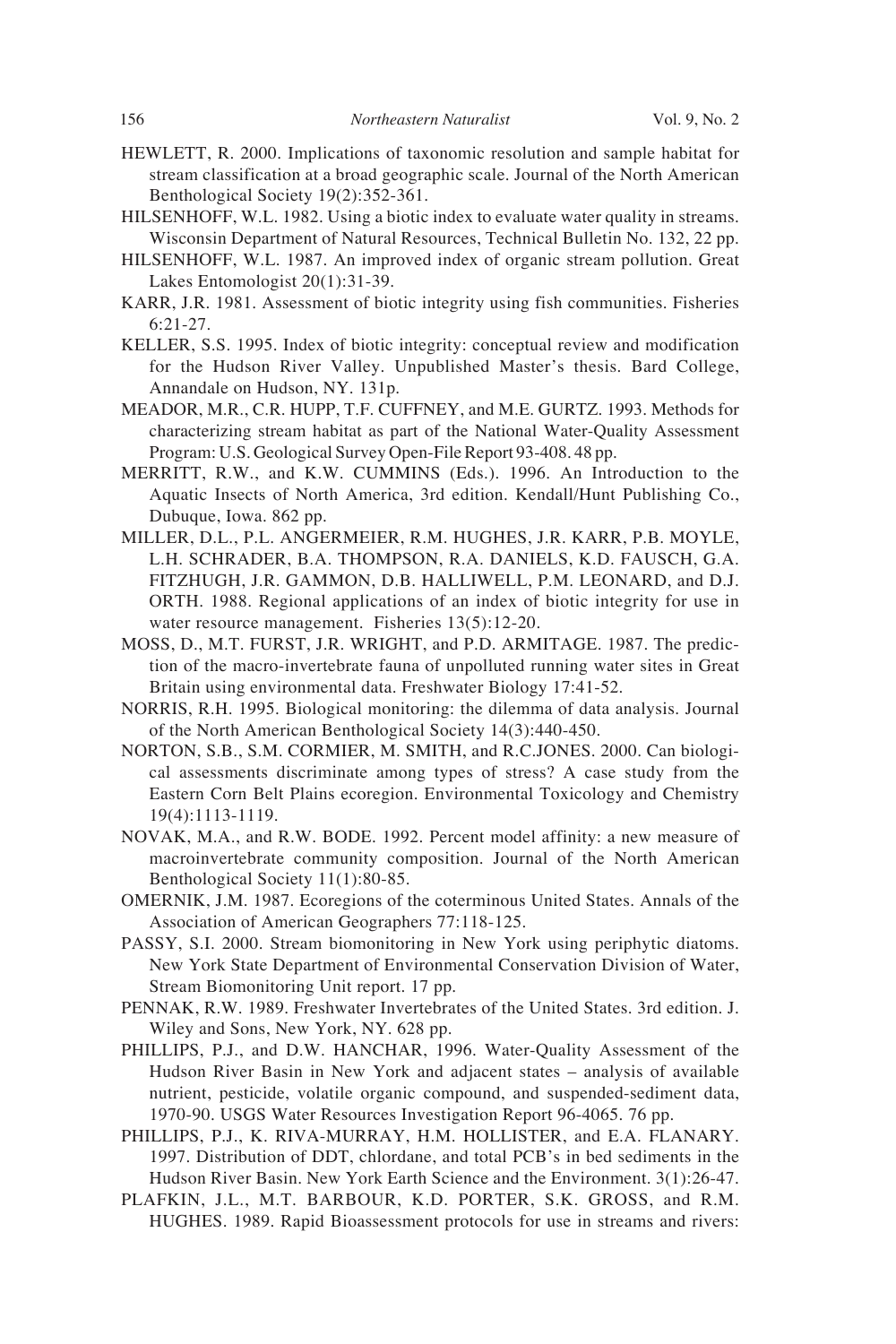benthic macroinvertebrates and fish. EPA/444/4-89-001. United States Environmental Protection Agency, Washington, D.C.

- RANTZ, S.E. 1982. Measurement and computation of streamflow. U.S. Geological Survey Water Supply Paper 2175, 2 volumes. 631 pp.
- RESH, V.H., R.H. NORRIS, and M.T. BARBOUR. 1995. Design and implementation of rapid assessment approaches for water resource monitoring using benthic macroinvertebrates. Australian Journal of Ecology 20:108-121.
- RESH, V.H., and J.D. UNZICKER. 1975. Water quality monitoring and aquatic organisms: the importance of species identification. Journal of the Water Pollution Control Federation 47(1):9-19.
- REYNOLDSON, T.R., R.H. NORRIS, V.H. RESH, K.E. DAY, and D.E. ROSENBERG. 1997. The reference condition: a comparison of multimetric and multivariate approaches to assess water-quality impairment using benthic macroinvertebrates. J. of the N. American Benthological Society 16(4):833-852.

Appendix I. Impact Source Determination models. Number of individuals in a 100-specimen subsample of benthic macroinvertebrates, based on Bode et al. (in press).

|                           |    |              |                |    |                          |                | Natural |    |                |    |    |    |    |
|---------------------------|----|--------------|----------------|----|--------------------------|----------------|---------|----|----------------|----|----|----|----|
| Taxon                     | А  | $\mathbf{B}$ | $\overline{C}$ | D  | E                        | F              | G       | H  | L              | J  | K  | L  | M  |
| Platyhelminthes           | ä, | ä,           | ä,             | ä, | ä,                       | L,             | $\sim$  | ä, | L,             | ä, | ä, | ä, | ÷  |
| Oligochaeta               |    | ä,           | 5              |    | 5                        | $\overline{a}$ | 5       | 5  |                |    | J. | 5  | 5  |
| Hirudinea                 |    | i.           | i.             | J. | J.                       | ä,             | J.      | J. |                |    | i. | ä, | ä, |
| Gastropoda                |    |              | i.             | i. | i.                       | ۰              | ۳       | ۳  |                |    |    | i. | ä, |
| Sphaeriidae               |    |              | ٠              | ٠  | i.                       |                |         |    |                |    |    | i. |    |
| Asellidae                 |    |              | i.             | ٠  | i.                       |                |         |    |                |    |    |    |    |
| Gammaridae                |    | ٠            | ٠              | ä, | J.                       |                |         |    |                |    |    |    |    |
| Isonychia                 | 5  | 5            | J.             | 5  | 20                       | ä,             | J.      | J. | i.             | J. | í. | ä, | ä, |
| Baetidae                  | 20 | 10           | 10             | 10 | 10                       | 5              | 10      | 10 | 10             | 10 | 5  | 15 | 40 |
| Heptageniidae             | 5  | 10           | 5              | 20 | 10                       | 5              | 5       | 5  | 5              | 10 | 10 | 5  | 5  |
| Leptophlebiidae           | 5  | 5            | ä,             | ä, | ä,                       | ÷.             | ÷.      | ä, | 5              | ÷. | ä, | 25 | 5  |
| Ephemerellidae            | 5  | 5            | 5              | 10 | ä,                       | 10             | 10      | 30 | Ĭ.             | 5  | ä, | 10 | 5  |
| Caenis/Tricorythodes      | ä, | ä,           | ä,             | ä, | ä,                       | ä,             | $\sim$  | ×, | L,             | ٠  | ×, | ä, | ä, |
| Plecoptera                | J. | ä,           | ä,             | 5  | 5                        | L,             | 5       | 5  | 15             | 5  | 5  | 5  | 5  |
| Psephenus                 | 5  | ä,           | ä,             | ä, | ä,                       | ä,             | ä,      | ä, | ä,             | ä, | ä, | ä, | ä, |
| <i><b>Optioservus</b></i> | 5  | i,           | 20             | 5  | 5                        | i.             | 5       | 5  | 5              | 5  |    | i, |    |
| Promoresia                | 5  | ä,           | ä,             | ä, | ä,                       | ä,             | 25      | ä, | ä,             |    |    | i. | ä, |
| <b>Stenelmis</b>          | 10 | 5            | 10             | 10 | 5                        | ×              | ×.      | ä, | 10             | ٠  | ٠  | ×  | 5  |
| Philopotamidae            | 5  | 20           | 5              | 5  | 5                        | 5              | 5       | ä, | 5              | 5  | 5  | 5  | 5  |
| Hydropsychidae,           | 10 | 5            | 15             | 15 | 10                       | 10             | 5       | 5  | 10             | 15 | 5  | 5  | 10 |
| Helicopsychidae,          |    |              |                |    |                          |                |         |    |                |    |    |    |    |
| Brachycentridae           |    |              |                |    |                          |                |         |    |                |    |    |    |    |
| Rhyacophilidae            | 5  | 5            |                |    |                          | 20             |         | 5  | 5              | 5  | 5  | 5  |    |
| Simuliidae                |    | Ĭ.           |                | 5  | 5                        | Ĭ.             |         | ä, | $\overline{a}$ | 5  | Ĭ. | ä, |    |
| Simulum vittatum          |    | J.           | ٠              | ä, | J.                       | ۳              |         | i. | J.             | ٠  | ٠  | i. |    |
| Empididae                 |    | i.           | i.             | ٠  | i.                       |                |         | i. | i.             | i. |    |    |    |
| Tipulidae                 |    | i.           | i.             | i. | i.                       |                |         | i. | 5              |    |    |    |    |
| Chironomidae              |    | ä,           |                |    |                          |                |         |    | i,             |    |    |    |    |
| Tanypodinae               |    | 5            |                |    |                          |                | J.      | J. | 5              |    |    |    |    |
| Diamesinae                |    | ä,           |                |    | i.                       | ä,             | 5       | L, | L.             |    |    | i. |    |
| Cardiocladius             |    | 5            |                |    | í.                       | i.             | i.      | L, | i.             |    | ×, | ×  | ä, |
| Cricotopus/Orthocladius 5 |    | 5            |                |    | 10                       | ä,             | ä,      | 5  | ä,             | ä, | 5  | 5  | 5  |
| Eukiefferiella/Tvetenia   | 5  | 5            | 10             | ٠  | ä,                       | 5              | 5       | 5  | ä,             | 5  | Ĭ. | 5  | 5  |
| Parametriocnemus          |    | ٠            | J.             | í. | i.                       | ä,             | ×.      |    | 5              | ä, | ٠  | ä, | u  |
| <b>Chironomus</b>         |    |              | J.             | ä, | í.                       | J.             | ä,      | ٠  | ä,             | ä, | ä, | ä, |    |
| Polypedilum aviceps       | ä, | ä,           | ä,             | ä, | ä,                       | 20             | ä,      | ä, | 10             | 20 | 20 | 5  | ä, |
| Polypedilum (all others)  | 5  | 5            | 5              | 5  | 5                        | i.             | 5       | 5  | ä,             | ×. | ÷. | ä, |    |
| Tanytarsini               | ä, | 5            | 10             | 5  | $\overline{\phantom{0}}$ | 20             | 10      | 10 | 10             | 10 | 40 | 5  | 5  |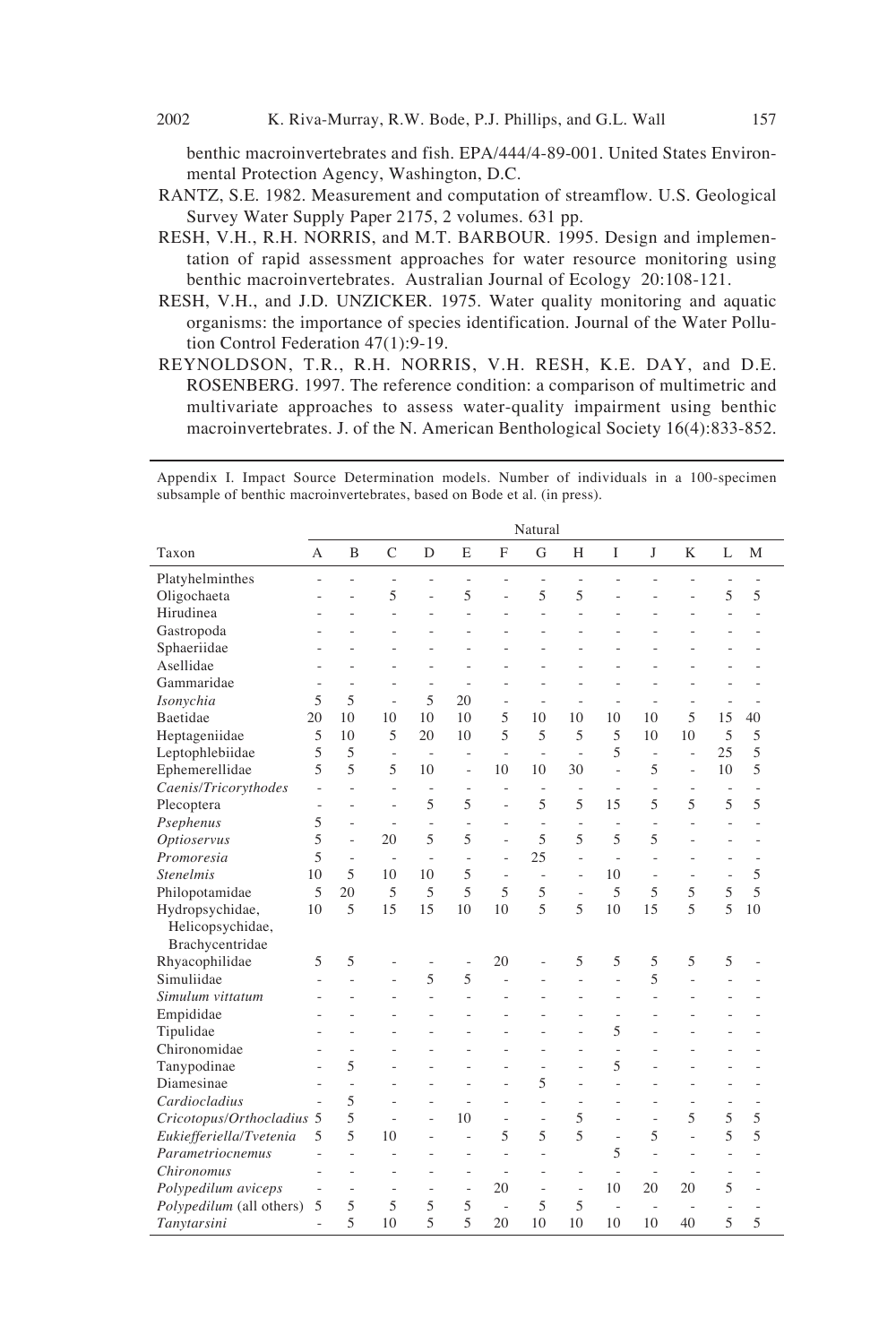- SHELTON, L.R. 1994. Field guide for collection and processing of stream-water samples for the National Water-Quality Assessment Program. U.S. Geological Survey Open-File Report 94-455. 42 pp.
- SOKAL, R.R., and F.J. ROHLF 1995. Biometry: the Principles and Practice of Statistics in Biological Research ,3rd edition. W.J Freeman and Co., New York, NY. 887 pp.
- SUTER, G.W. II. 1993. A critique of ecosystem health concepts and indexes. Environmental Toxicology and Chemistry 12:1533-1539.
- TER BRAAK, C.J.F., and I.C. PRENTICE. 1988. A theory of gradient analysis. Advances in ecological research 18:271-317.
- TER BRAAK, C.J.F., and P. SMILAUER. 1998. CANOCO Reference Manual and User's guide to Canoco for Windows: Software for Canonical Community Ordination (version 4), Microcomputer Power, Ithaca, NY. 352 pp.
- U.S. ENVIRONMENTAL PROTECTION AGENCY. 1998. Level III Ecoregions of the Continental United States. U.S. Environmental Protection Agency National

Appendix I. (continued).

|                            |    |    |                |    | Nompoint Nutrients |    |    |    |                |    |    |    |    | Toxic |                          |    |
|----------------------------|----|----|----------------|----|--------------------|----|----|----|----------------|----|----|----|----|-------|--------------------------|----|
| Taxon                      | А  | B  | $\overline{C}$ | D  | E                  | F  | G  | Н  | I              | J  | А  | B  | Ċ  | D     | E                        | F  |
| Platyhelminthes            | ä, |    | ä,             | í, | J.                 |    | J. | J. | $\overline{a}$ | i, | ٠  | ä, |    |       | 5                        |    |
| Oligochaeta                |    |    |                | 5  |                    |    |    |    |                | 15 | Ĭ. | 10 | 20 | 5     | 5                        | 15 |
| Hirudinea                  |    |    |                |    |                    |    |    |    |                |    |    | ä, |    |       | ä,                       |    |
| Gastropoda                 |    |    |                |    |                    | i. |    |    |                |    |    | 5  |    |       | ٠                        |    |
| Sphaeriidae                |    |    |                |    |                    | 5  |    |    |                |    |    | ä, |    |       | ٠                        |    |
| Asellidae                  |    |    |                | J. |                    |    |    |    |                | ä, | 10 | 10 |    | 20    | 10                       | 5  |
| Gammaridae                 |    |    |                | 5  |                    |    |    |    | J.             | ä, | 5  | L. |    | ä,    | 5                        | 5  |
| Isonychia                  |    |    |                | í, | í.                 | í. |    | ä, | 5              | i, |    | ä, | í. |       | ä,                       | í. |
| Baetidae                   | 5  | 15 | 20             | 5  | 20                 | 10 | 10 | 5  | 10             | 5  | 15 | 10 | 20 |       | ä,                       | 5  |
| Heptageniidae              |    | L  |                | Î. | 5                  | 5  | 5  | 5  | L.             | 5  |    |    |    |       |                          | L  |
| Leptophlebiidae            |    |    |                |    | L,                 | ۳  | ä, | ä, |                | J. |    |    |    |       |                          | J. |
| Ephemerellidae             |    |    |                |    |                    |    | i. | 5  |                |    |    |    |    |       |                          | J. |
| Caenis/Tricorythodes       | J. |    |                | ä, | 5                  | i. | ä, | 5  | J.             | 5  |    |    |    |       |                          | í. |
| Plecoptera                 | ä, |    |                | i, | ٠                  | ä, | ä, |    | i.             |    |    |    |    |       |                          | í. |
| Psephenus                  | 5  |    |                | 5  |                    | 5  | 5  |    |                |    |    |    |    |       |                          |    |
| <b>Optioservus</b>         | 10 |    | i.             | 5  | Ĭ.                 | 15 | 5  | J. | 5              |    |    |    |    |       |                          | i. |
| Promoresia                 | ä, | ä, | i.             | Ĭ. | ä,                 | ä, | ä, | ×, | ä,             | J. |    |    |    |       | ä,                       |    |
| <b>Stenelmis</b>           | 15 | 15 | ä,             | 10 | 15                 | 5  | 25 | 5  | 10             | 5  | 10 | 15 | L, | 40    | 35                       | 5  |
| Philopotamidae             | 15 | 5  | 10             | 5  | ä,                 | 25 | 5  | ä, | i,             | í, | 10 | ä, | i, |       | $\overline{\phantom{a}}$ |    |
| Hydropsychidae,            | 15 | 15 | 15             | 25 | 10                 | 35 | 20 | 45 | 20             | 10 | 20 | 10 | 15 | 10    | 35                       | 10 |
| Helicopsychidae,           |    |    |                |    |                    |    |    |    |                |    |    |    |    |       |                          |    |
| Brachycentridae            |    |    |                |    |                    |    |    |    |                |    |    |    |    |       |                          |    |
| Rhyacophilidae             |    |    |                |    |                    |    |    |    |                |    |    |    |    |       |                          |    |
| Simuliidae                 | 5  | ä, | 15             | 5  | 5                  |    |    |    | 40             |    |    |    |    |       |                          |    |
| Simulum vittatum           |    |    |                | Ĭ. |                    |    |    |    | 5              | í, |    | 20 |    |       |                          | 5  |
| Empididae                  |    |    |                |    |                    |    |    |    |                | i. |    |    |    |       |                          |    |
| Tipulidae                  |    |    |                |    |                    |    |    |    |                | 5  |    |    |    |       |                          | ä, |
| Chironomidae               |    |    |                |    |                    |    | ä, |    |                | ä, |    | ٠  |    |       | ٠                        | ٠  |
| Tanypodinae                |    |    |                |    |                    |    | 5  |    |                | 5  | 5  | 10 |    |       | ä,                       | 25 |
| Diamesinae                 |    |    |                |    |                    |    |    |    |                | í, |    |    |    |       | ä,                       |    |
| Cardiocladius              |    |    |                |    |                    |    |    |    | L,             | ٠  |    | ä, |    | ٠     | ä,                       |    |
| Cricotopus/ Orthocladius10 |    | 15 | 10             | 5  |                    |    |    | J. | 5              | 5  | 15 | 10 | 25 | 10    | 5                        | 10 |
| Eukiefferiella/Tvetenia    |    | 15 | 10             | 5  |                    |    |    | u  | 5              | ä, |    | ä, | 20 | 10    | ä,                       | ä, |
| Parametriocnemus           |    |    |                |    |                    |    |    |    | $\overline{a}$ | ä, |    |    | ä, | 5     |                          |    |
| <b>Microtendipes</b>       |    |    |                |    |                    |    |    |    | J.             | 20 |    |    |    |       |                          |    |
| Polypedilum aviceps        | ÷, | ä, | ä,             | i, | ä,                 | ä, |    | ä, | ä,             | ÷. |    |    |    |       |                          | i. |
| Polypedilum (all others)10 |    | 10 | 10             | 10 | 20                 | 10 | 5  | 10 | 5              | 5  | 10 |    |    |       |                          | 5  |
| Tanytarsini                | 10 | 10 | 10             | 5  | 20                 | 5  | 5  | 10 | L              | 10 |    |    | i. |       | ÷.                       | 5  |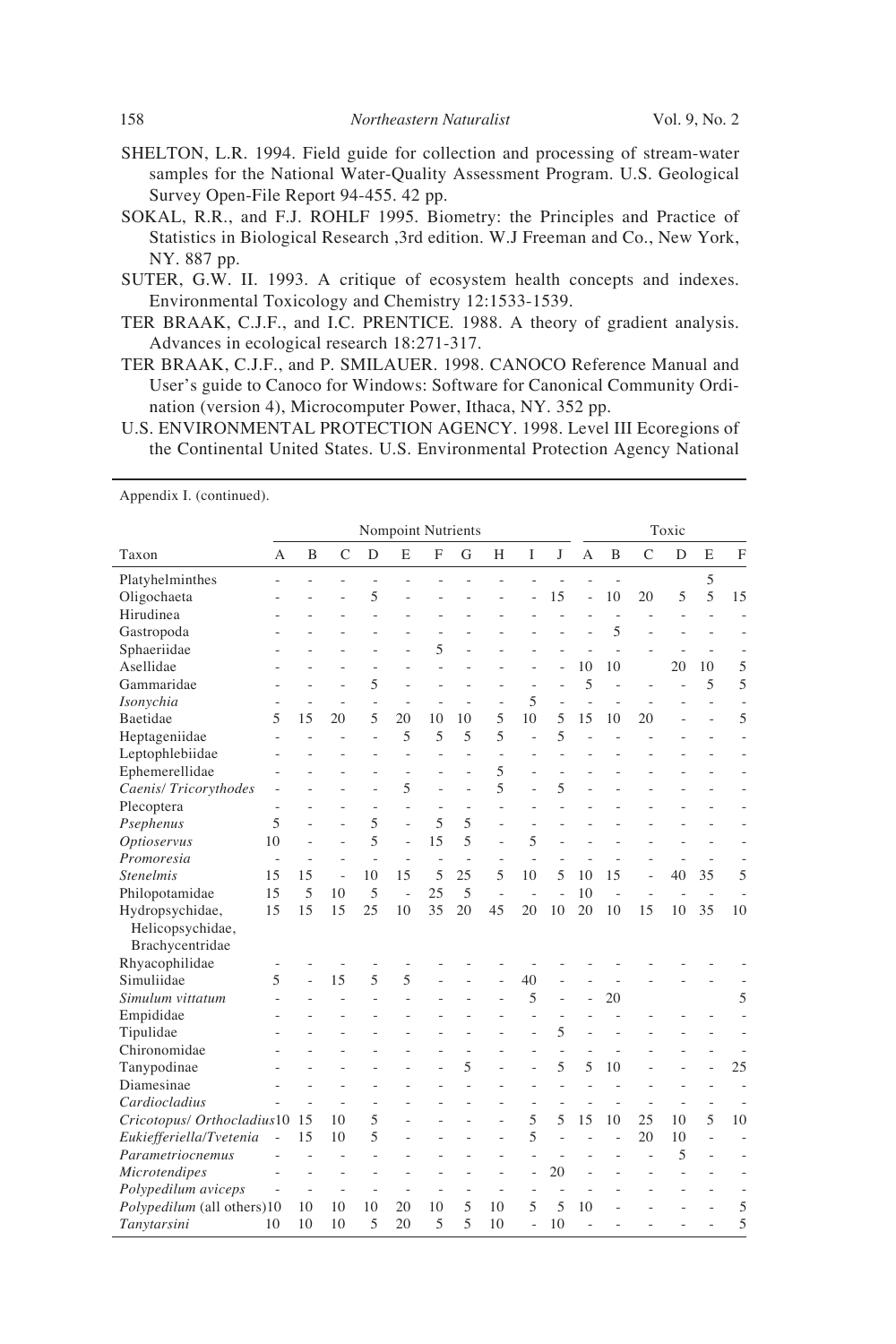Health and Environmental Effects Research Laboratory, Corvallis, OR.

- VOGLEMANN, J.E., T. SOHL, and S.M. HOWARD. 1998. Regional characterization of land cover using multiple sources of data. Photogrammetric Engineering and Remote Sensing 64(1):45-57.
- WALL, G.R., K. RIVA-MURRAY, and P.J.PHILLIPS. 1998. Water Quality in the Hudson River Basin, New York and Adjacent States, 1992-95. U.S. Geological Survey Circular 1165. 32 pp.
- WATERS, T.F. 1995. Sediment in streams: sources, biological effects and control. American Fisheries Society Monograph 7. American Fisheries Society, Bethesda, MD. 251 pp.
- WHITTAKER, R.C. 1975. Communities and Ecosystems, 2nd edition. MacMillan Publishing Co., NY. 385 pp.
- WHITTAKER, R.C., and C.W. FAIRBANKS. 1958. A study of plankton copepod communities in the Columbia basin, southeastern Washington. Ecology 39:46-65.

Appendix I. (continued).

|                             | Siltation |    |               |    |                          |                | Impoundment |               |    |    |    |    |    |    |    |  |
|-----------------------------|-----------|----|---------------|----|--------------------------|----------------|-------------|---------------|----|----|----|----|----|----|----|--|
| Taxon                       | A         | B  | $\mathcal{C}$ | D  | E                        | A              | B           | $\mathcal{C}$ | D  | E  | F  | G  | H  | T  | J  |  |
| Platyhelminthes             | ä,        | ä, | i,            | ä, | ä,                       | ä,             | 10          | Ĭ.            | 10 | ä, | 5  | ä, | 50 | 10 | ä, |  |
| Oligochaeta                 | 5         | i. | 20            | 10 | 5                        | 5              | i,          | 40            | 5  | 10 | 5  | 10 | 5  | 5  |    |  |
| Hirudinea                   |           |    |               |    |                          |                |             |               |    | 5  | ä, |    |    |    |    |  |
| Gastropoda                  |           |    |               |    |                          |                | ä,          | 10            | ä, | 5  | 5  | ä, |    |    |    |  |
| Sphaeriidae                 |           |    | i.            | 5  |                          | i.             | ä,          | ä,            | i. | ä, | ä, | ä, | 5  | 25 |    |  |
| Asellidae                   |           |    | i.            | ä, |                          | i.             | 5           | 5             | ä, | 10 | 5  | 5  | 5  | J. |    |  |
| Gammaridae                  |           | i. | ä,            | 10 |                          | i.             | ä,          | 10            | ä, | 10 | 50 | ä, | 5  | 10 |    |  |
| Isonychia                   |           | i. | i,            | ä, |                          |                | ä,          | ٠             | i, | ä, | ä, | ×, |    | ä, |    |  |
| Baetidae                    |           | 10 | 20            | 5  |                          |                | 5           | J.            | 5  | Ì. |    | 5  |    |    | 5  |  |
| Heptageniidae               | 5         | 10 | L.            | 20 | 5                        | 5              | 5           | i.            | 5  | 5  | 5  | 5  | í, | 5  | 5  |  |
| Leptophlebiidae             | i.        | ä, | í,            | í. | í,                       | ä,             | ä,          |               |    | i, | ä, |    |    | í, |    |  |
| Ephemerellidae              | ٠         | ٠  | ä,            |    | i.                       |                |             |               |    | ÷  |    |    |    |    |    |  |
| Caenis/Tricorythodes        | 5         | 20 | 10            | 5  | 15                       | i.             |             |               |    |    |    |    |    |    |    |  |
| Plecoptera                  | ä,        | ٠  |               | i. |                          |                |             |               |    |    |    |    |    |    |    |  |
| Psephenus                   | L,        |    |               |    |                          |                |             |               |    |    |    |    |    |    | 5  |  |
| <i><b>Optioservus</b></i>   | 5         | 10 |               | i. |                          |                |             |               |    |    |    |    |    | 5  |    |  |
| Promoresia                  | i,        | ä, | ٠             | i. | i.                       | ٠              | ٠           | i.            | ٠  |    | ä, | i. |    | J. |    |  |
| <b>Stenelmis</b>            | 5         | 10 | 10            | 5  | 20                       | 5              | 5           | 10            | 10 | Ĭ. | 5  | 35 | ä, | 5  | 10 |  |
| Philopotamidae              | ٠         | ٠  |               | ×  | J.                       | 5              | i.          |               | 5  | ٠  | J. |    |    | i. | 30 |  |
| Hydropsychidae              | 25        | 10 |               | 20 | 30                       | 50             | 15          | 10            | 10 | 10 | 10 | 20 | 5  | 15 | 20 |  |
| Helicopsychidae,            |           |    |               |    |                          |                |             |               |    |    |    |    |    |    |    |  |
| Brachycentridae,            |           |    |               |    |                          |                |             |               |    |    |    |    |    |    |    |  |
| Rhyacophilidae              |           |    |               |    |                          |                |             |               |    |    |    |    |    | 5  |    |  |
| Simuliidae                  | 5         | 10 |               |    | 5                        | 5              |             | 5             | Ĭ. | 35 | 10 | 5  | í, | L  | 15 |  |
| Simulum vittatum            | J.        |    |               |    |                          | L,             |             | J.            |    |    |    |    |    |    |    |  |
| Empididae                   |           |    |               |    |                          |                |             |               |    |    |    |    |    |    |    |  |
| Tipulidae                   |           |    |               |    |                          |                |             |               |    |    |    |    |    |    |    |  |
| Chironomidae                |           |    |               |    |                          |                | í,          |               |    |    |    |    |    |    |    |  |
| Tanypodinae                 |           |    |               |    |                          |                | 5           |               |    |    |    |    |    |    |    |  |
| Diamesinae                  |           |    |               |    |                          | ۳              | Ì.          |               |    |    |    |    |    |    |    |  |
| Cardiocladius               |           |    | ä,            | i. | i.                       | ٠              | ä,          |               |    | ٠  |    |    |    |    |    |  |
| Cricotopus/ Orthocladius25  |           | í. | 10            | 5  | 5                        | 5              | 25          | 5             |    | 10 | ä, | 5  | 10 |    |    |  |
| Eukiefferiella/Tvetenia     |           | L, | 10            | L. | 5                        | 5              | 15          | ä,            |    | ä, | ä, |    |    |    |    |  |
| Parametriocnemus            |           |    |               | i. | ä,                       | 5              | í,          |               |    |    |    |    |    |    |    |  |
| <i>Chironomus</i>           |           |    |               |    |                          | ä,             |             |               |    |    |    |    |    |    |    |  |
| Polypedilum aviceps         | i.        | i. | ä,            | í. | ä,                       |                |             |               | ä, |    |    |    | J. | ä, |    |  |
| Polypedilum (all others) 10 |           | 10 | 10            | 5  | 5                        | 5              | ä,          | ä,            | 20 |    | L  | 5  | 5  | 5  | 5  |  |
| Tanytarsini                 | 10        | 10 | 10            | 10 | $\overline{\phantom{0}}$ | $\overline{5}$ | 10          | 5             | 30 | ä, | ä, | 5  | 10 | 10 | 5  |  |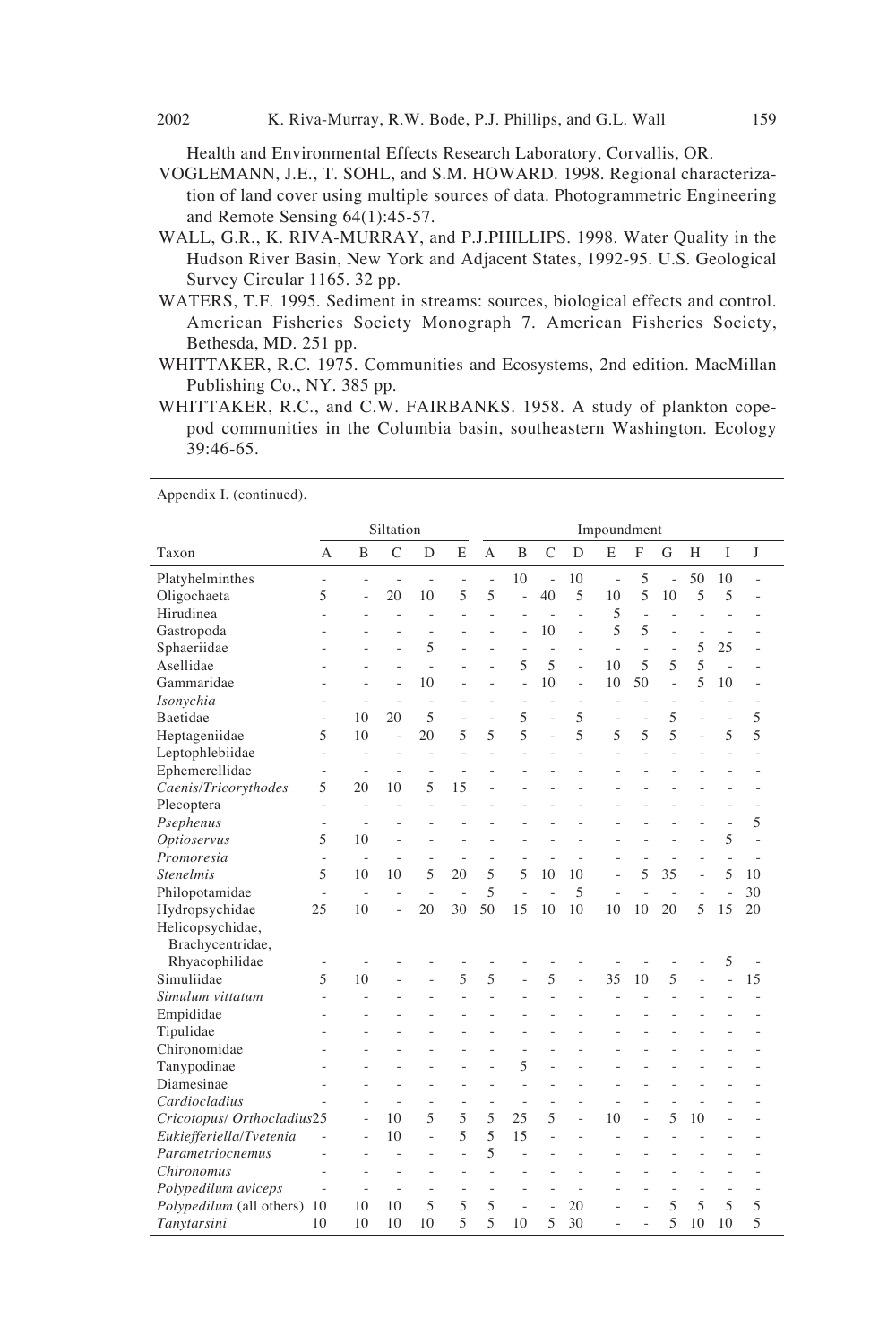- WINNER, R.W., M.W. BOESEL, and M.P. FARREL. 1980. Insect community structure as an index of heavy-metal pollution in lotic ecosystems. Canadian Journal of Fisheries and Aquatic Sciences 37:647-655.
- WRIGHT, J.F., D. MOSS, P.D. ARMITAGE, and M.T. FURSE.1984. A preliminary classification of running-water sites in great Britain based on macro-invertebrate species and the prediction of community type using environmental data. Freshwater Biology 14:221-256.
- YODER, C.O. 1991. The integrated biosurvey as a tool for evaluation of aquatic life use attainment and impairment in Ohio surface waters. Pp. 110-122, *In*: Biological Criteria: Research and Regulation. U.S. Environmental Protection Agency, Office of Science and Technology, Washington, DC.
- YODER, C.O., and E.T. RANKIN. 1995. Biological criteria program development and implementation in Ohio. Pp. 109-144, *In* W.S. Davis and T.P. Simon (Eds.): Biological Assessment and Criteria, Tools for Water Resource Planning and Decision Making. Lewis Publishers, Boca Raton, FL. 415 pp.

Appendix I. (continued).

|                             |    |                |                |    |    | Organic |    |    |    |                |                |    |    | Complex |    |    |    |
|-----------------------------|----|----------------|----------------|----|----|---------|----|----|----|----------------|----------------|----|----|---------|----|----|----|
| Taxon                       | A  | $\overline{B}$ | $\mathcal{C}$  | D  | E  | F       | G  | H  | T  | J              | A              | B  | C  | D       | E  | F  | G  |
| Platyhelminthes             | ä, |                | $\overline{a}$ | ä, | ä, | ä,      |    | ä, |    | $\overline{a}$ | $\overline{a}$ | 40 | Ĭ. | ä,      |    |    |    |
| Oligochaeta                 | 5  | 35             | 15             | 10 | 10 | 35      | 40 | 10 | 20 | 15             | 20             | 20 | 70 | 10      | í. | 20 |    |
| Hirudinea                   | ٠  |                | ä,             | ä, |    | ä,      |    | J. |    |                | ä,             | 5  | Î. | ä,      |    | 5  | J. |
| Gastropoda                  |    |                |                | J. |    |         |    |    |    |                |                | J. |    |         |    | i. |    |
| Sphaeriidae                 |    |                |                | 10 |    |         |    |    |    |                |                | 5  |    |         |    | J. |    |
| Asellidae                   | 5  | 10             | $\overline{a}$ | 10 | 10 | 10      | 10 | 50 |    | 5              | 10             | 5  | 10 | 10      | 15 | 5  |    |
| Gammaridae                  |    | J.             | ä,             | ä, | í. | 10      | Ĭ. | 10 | ä, |                | 40             | J. | Ĭ. | L       | 15 | í, | 5  |
| Isonychia                   |    | ٠              | ä,             | J. |    | J.      |    | J. | J. |                | ä,             |    |    |         | ä, | J. |    |
| Baetidae                    | J. | 10             | 10             | 5  |    |         |    |    | 5  |                | 5              |    |    |         | 5  | Ĭ. | 10 |
| Heptageniidae               | 10 | 10             | 10             | Ì. |    |         |    |    | J. |                | 5              |    |    |         |    | i. |    |
| Leptophlebiidae             |    |                |                |    |    |         |    |    |    |                | i.             |    |    |         |    |    |    |
| Ephemerellidae              |    |                |                |    |    |         |    |    | 5  |                |                |    |    |         |    |    |    |
| Caenis/Tricorythodes        |    |                |                |    |    |         |    |    |    |                |                |    |    |         |    |    | L, |
| Plecoptera                  |    |                |                |    |    |         |    |    |    |                |                |    |    |         |    |    |    |
| Psephenus                   |    |                |                |    |    |         |    |    |    |                |                |    |    |         |    |    |    |
| <b>Optioservus</b>          |    |                |                |    |    |         |    |    | 5  |                |                |    |    |         |    |    |    |
| Promoresia                  | ÷. |                |                |    |    |         |    |    |    |                |                |    |    |         |    |    |    |
| <b>Stenelmis</b>            | 15 |                | 10             | 10 |    |         |    |    |    |                | 5              |    |    | 10      | 5  |    | 5  |
| Philopotamidae              | ÷. |                | ×.             | J. |    |         |    |    | i. |                |                |    |    |         |    |    |    |
| Hydropsychidae              | 45 |                | 10             | 10 | 10 |         |    | 10 | 5  |                | 10             |    |    | 50      | 20 |    | 40 |
| Helicopsychidae,            |    |                |                |    |    |         |    |    |    |                |                |    |    |         |    |    |    |
| Brachycentridae,            |    |                |                |    |    |         |    |    |    |                |                |    |    |         |    |    |    |
| Rhyacophilidae              |    |                |                |    |    |         |    |    |    |                |                |    |    |         |    |    |    |
| Simuliidae                  |    |                |                |    |    |         |    |    | J. |                |                |    |    |         |    |    |    |
| Simulum vittatum            |    |                |                | 25 | 10 | 35      |    |    | 5  | 5              |                |    |    |         |    | ä, | 20 |
| Empididae                   |    |                |                |    |    |         |    |    |    |                |                | 5  |    |         |    |    |    |
| Tipulidae                   |    |                |                |    |    |         |    |    |    |                |                |    |    |         |    |    |    |
| Chironomidae                |    |                |                |    |    |         |    |    | J. | ä,             |                |    |    |         |    |    |    |
| Tanypodinae                 |    | 5              |                |    |    |         |    |    | 5  | 5              |                | 10 |    |         | 5  | 15 |    |
| Diamesinae                  |    |                |                |    |    |         |    |    | J. | i.             |                |    |    |         |    | i. |    |
| Cardiocladius               |    |                |                |    |    |         | J. |    | J. | ä,             |                |    |    |         |    | J. |    |
| Cricotopus/Orthocladius     | ä, | 10             | 15             |    | L. | 10      | 10 | J. | 5  | 5              | 5              | 10 | 20 | i,      | 5  | 10 | 5  |
| Eukiefferiella/Tvetenia     |    | ä,             | 10             |    |    |         |    |    | ä, | L,             |                |    |    |         |    | i, |    |
| Parametriocnemus            |    |                |                |    |    |         |    |    |    |                |                |    |    |         |    |    |    |
| <i>Chironomus</i>           |    |                |                |    |    |         | 10 | ä, | ä, | 60             |                |    |    |         |    |    |    |
| Polypedilum aviceps         | ÷. | ä,             | ä,             | ä, | J. | J.      | ×. | ä, | J. |                |                |    |    |         |    | J. |    |
| Polypedilum (all others) 10 |    | 10             | 10             | 10 | 60 | ä,      | 30 | 10 | 5  | 5              |                |    | J. | 10      | 20 | 40 | 10 |
| Tanytarsini                 | 10 | 10             | 10             | 10 | ä, |         | ä, | 10 | 40 | $\overline{a}$ |                |    | ä, | 10      | 10 | i, | 5  |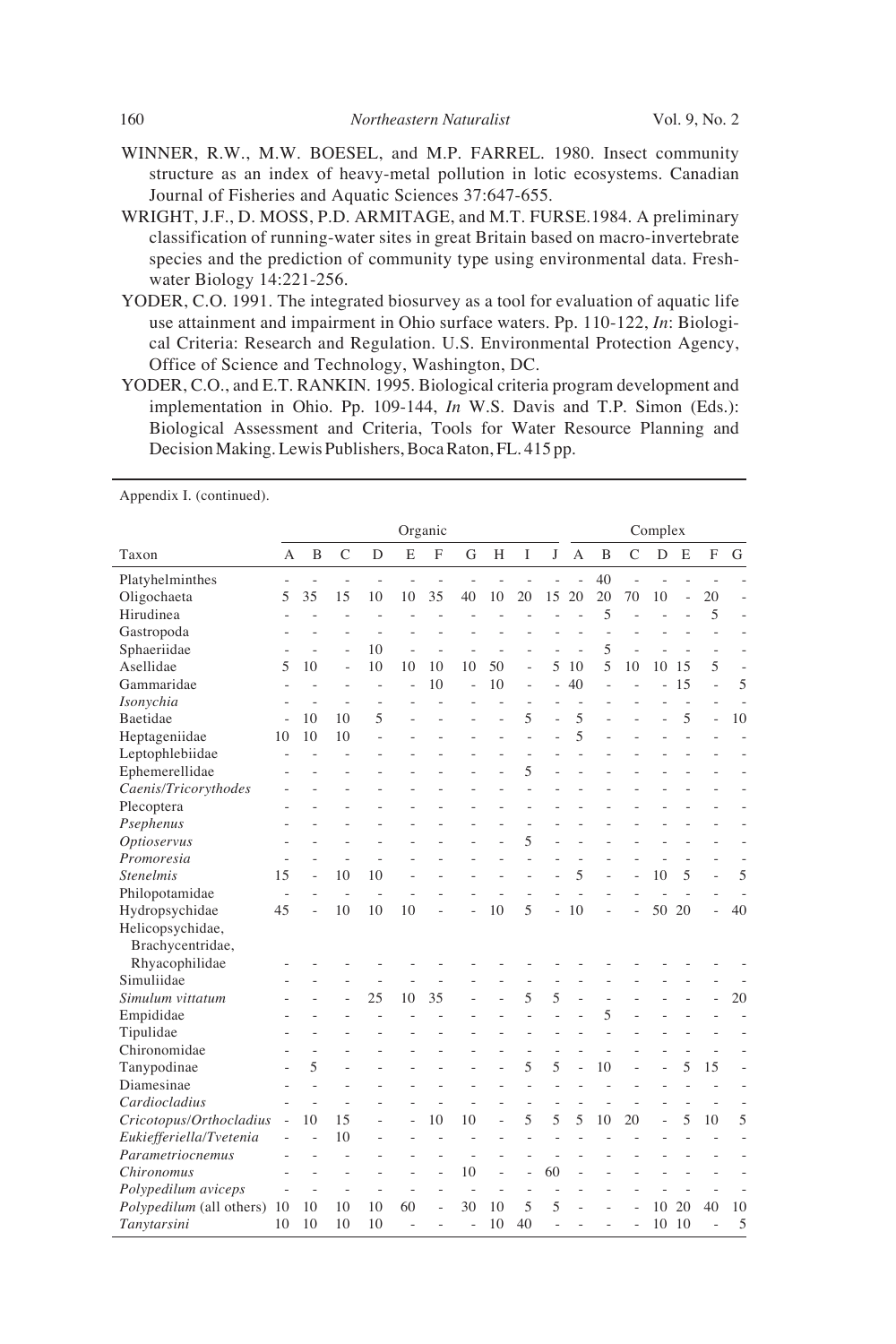DECAPODA CAMBARIDAE

ISOPODA ASELLIDAE

Caecdotea sp.

*Gammarus* **sp.** 3.8 0.8

Cambaridae (undet.) 3.8 < 0.1

*Caecidotea* **spp.** 14 0.2 *Caecidotea communis* 8 0.2

| canomear correspondence rinaryons are shown in bord.<br><b>CLASS</b> |       |                 | <b>INSECTA</b>            |      |       |
|----------------------------------------------------------------------|-------|-----------------|---------------------------|------|-------|
| <b>ORDER</b>                                                         |       |                 | <b>EPHEMEROPTERA</b>      |      |       |
| <b>FAMILY</b>                                                        |       |                 | <b>BAETIDAE</b>           |      |       |
| Taxon                                                                | Freq. | $%$ of          | Acentrella sp.            | 19.2 | 0.3   |
|                                                                      |       | (% of total     | Acerpenna pygmaea         | 3.8  | 0.1   |
|                                                                      |       | sites) collect. | Baetidae (undet.)         | 11.5 | 0.1   |
|                                                                      |       |                 | Baetis flavistriga        | 11.5 | 0.3   |
| <b>ENOPLA</b>                                                        |       |                 | Baetis sp.                | 26.9 | 0.8   |
| <b>HOPLONEMERTINI</b>                                                |       |                 | <b>Baetis</b> tricaudatus | 11.5 | 0.3   |
| <b>TETRASTEMMATIDAE</b>                                              |       |                 | Centroptilum sp.          | 3.8  | 0.1   |
| Prostoma graecense $(= rubrum)$ 11.5                                 |       | 0.2             | <b>CAENIDAE</b>           |      |       |
| TURBELLARIA                                                          |       |                 | Caenis spp.               | 31.0 | 1.3   |
| Turbellaria (undet.)                                                 | 3.8   | 0.1             | Caenis anceps             | 11.5 | 0.3   |
|                                                                      |       |                 | Caenis latipennis         | 3.8  | 0.1   |
| <b>OLIGOCHAETA</b>                                                   |       |                 | Caenis sp.                | 15.4 | 0.8   |
| LUMBRICINA                                                           |       |                 | <b>EPHEMERELLIDAE</b>     |      |       |
| Lumbricina (undet.)                                                  | 34.6  | 1.2             | Drunella cornutella       | 3.8  | 1.0   |
| <b>LUMBRICULIDA</b>                                                  |       |                 | Serratella spp.           | 31.0 | 1.1   |
| <b>LUMBRICULIDAE</b>                                                 |       |                 | Serratella deficiens      | 11.5 | 0.5   |
| Stylodrilus heringianus                                              | 3.8   | < 0.1           | Serratella serrata        | 11.5 | 0.3   |
| Lumbriculidae (undet.)                                               | 3.8   | 0.15            | Serratella sp.            | 11.5 | 0.2   |
| <b>TUBIFICIDA</b>                                                    |       |                 | <b>HEPTAGENIIDAE</b>      |      |       |
| <b>ENCHYTRAEIDAE</b>                                                 |       |                 | <i>Epeorus</i> (Iron) sp. | 19.2 | 0.3   |
| Enchytraeidae (undet.)                                               | 7.7   | 3.0             | Heptageniidae (undet.)    | 3.8  | < 0.1 |
| <b>NAIDIDAE</b>                                                      |       |                 | Leucrocuta sp.            | 19.2 | 0.4   |
| Nais spp.                                                            | 19.2  | 0.6             | Nixe (Nixe) sp.           | 3.8  | < 0.1 |
| Nais behningi                                                        | 7.7   | 0.3             | Stenonema spp.            | 46.2 | 2.2   |
| Nais bretscheri                                                      | 7.7   | 0.1             | Stenonema femoratum       | 3.8  | < 0.1 |
| Nais sp.                                                             | 7.7   | 0.1             | Stenonema integrum        | 3.8  | < 0.1 |
| Nais variabilis                                                      | 7.7   | 0.1             | Stenonema sp.             | 42.3 | 2.2   |
| Pristina sp.                                                         | 3.8   | < 0.1           | <b>LEPTOPHLEBIIDAE</b>    |      |       |
| Pristinella sp.                                                      | 7.7   | 0.1             | Leptophlebiidae (undet.)  | 15.4 | 0.2   |
| <b>TUBIFICIDAE</b>                                                   |       |                 | Paraleptophlebia sp.      | 7.7  | 0.1   |
| Limnodrilus hoffmeisteri                                             | 3.8   | 0.1             | POLYMITARCYIDAE           |      |       |
| Tubificidae (undet.)                                                 | 11.5  | 0.5             | Ephoron leukon?           | 3.8  | 0.1   |
|                                                                      |       |                 | <b>POTAMANTHIDAE</b>      |      |       |
| <b>HIRUDINEA</b>                                                     |       |                 | Anthopotamus sp.          | 11.5 | 0.6   |
| Hirudinea (undet.)                                                   | 7.7   | 0.1             | <b>TRICORYTHIDAE</b>      |      |       |
| <b>GASTROPODA</b>                                                    |       |                 | Tricorythodes sp.         | 11.5 | 0.2   |
| <b>BASOMMATOPHORA</b>                                                |       |                 | <b>ISONYCHIIDAE</b>       |      |       |
| <b>ANCYLIDAE</b>                                                     |       |                 | Isonychia bicolor         | 50.0 | 3.8   |
| Ferrissia sp.                                                        | 15.4  | 0.3             | <b>ODONATA</b>            |      |       |
| <b>PHYSIDAE</b>                                                      |       |                 | <b>AESCHNIDAE</b>         |      |       |
| Physella sp.                                                         | 11.5  | 0.3             | Aeschnidae (undet.)       | 3.8  | < 0.1 |
| PLANORBIDAE                                                          |       |                 | Boyeria sp.               | 3.8  | < 0.1 |
| Planorbidae (undet.)                                                 | 7.7   | 0.1             | <b>CALOPTERYGIDAE</b>     |      |       |
|                                                                      |       |                 | Calopterygidae (undet.)   | 3.8  | 0.19  |
| <b>PELECYPODA</b>                                                    |       |                 | <b>GOMPHIDAE</b>          |      |       |
| <b>VENEROIDEA</b>                                                    |       |                 | Lanthus sp.               | 3.8  | < 0.1 |
| <b>SPHAERIIDAE</b>                                                   |       |                 | <b>PLECOPTERA</b>         |      |       |
| Pisidium sp.                                                         | 3.8   | < 0.1           | <b>LEUCTRIDAE</b>         |      |       |
| Sphaerium sp.                                                        | 3.8   | 0.1             | Leuctra sp.               | 7.7  | 0.15  |
| <b>CRUSTACEA</b>                                                     |       |                 | NEMOURIDAE                |      |       |
| AMPHIPODA                                                            |       |                 | Nemoura sp.               | 3.8  | < 0.1 |
| <b>GAMMARIDAE</b>                                                    |       |                 | <b>PERLIDAE</b>           |      |       |

*Acroneuria* **spp***.* 15.4 0.38 *Acroneuria abnormis* 11.5 0.3<br>*Acroneuria* sp. 3.8 <0.1 *Acroneuria* sp. 3.8 <0.1<br> **gnetina capitata** 15.4 0.4 *Agnetina capitata* 15.4 0.4<br>*Paragnetina immarginata* 3.8 <0.1 *Paragnetina immarginata* 3.8 <0.1<br>*Paragnetina media* 11.5 0.2 *Paragnetina media* 11.5 0.2<br>**Perlidae (undet.)** 7.7 0.3

*Isoperla holochlora* 3.8 <0.1

Perlidae (undet.) PERLODIDAE

Appendix II. Abundance and frequency of occurrence of benthic invertebrate taxa in a collection from 26 stream sites in the Hudson River basin, NY, August, 1993. Taxa used in Canonical Correspondence Analysis are shown in bold.